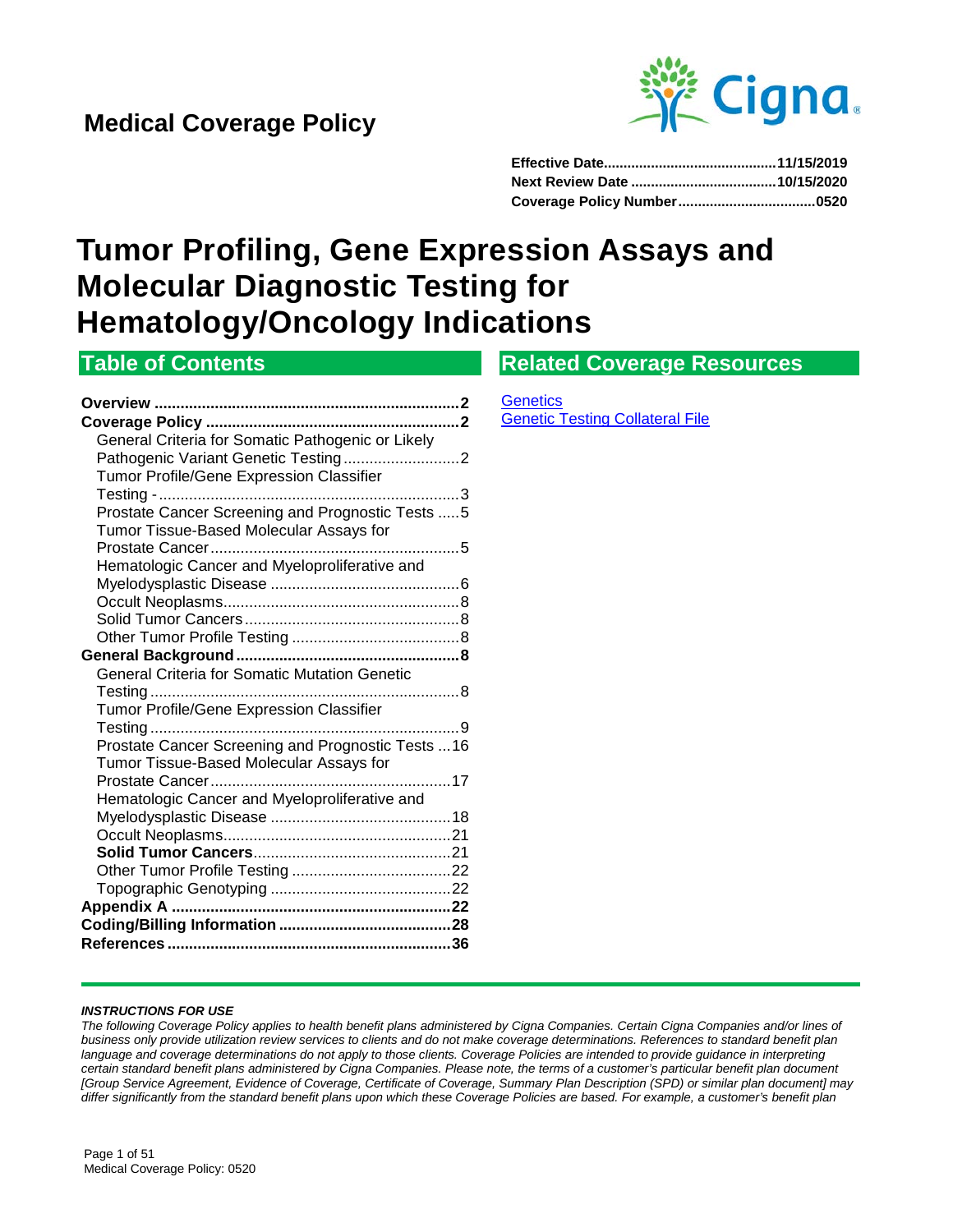document may contain a specific exclusion related to a topic addressed in a Coverage Policy. In the event of a conflict, a customer's benefit *plan document always supersedes the information in the Coverage Policies. In the absence of a controlling federal or state coverage mandate, benefits are ultimately determined by the terms of the applicable benefit plan document. Coverage determinations in each specific instance require consideration of 1) the terms of the applicable benefit plan document in effect on the date of service; 2) any applicable laws/regulations; 3) any relevant collateral source materials including Coverage Policies and; 4) the specific facts of the particular situation. Coverage Policies relate exclusively to the administration of health benefit plans. Coverage Policies are not recommendations for treatment and should never be used as treatment guidelines. In certain markets, delegated vendor guidelines may be used to support medical necessity and other coverage determinations.*

### <span id="page-1-0"></span>**Overview**

This Coverage Policy addresses tumor profiling, gene expression assays and molecular diagnostic testing for selected hematology/oncology indications. Somatic mutations are changes in the DNA of cells that are not inherited or passed down by blood relatives. They may occur in any cell of the body except the germ cells (i.e., egg and sperm). These tests are used to identify disease-causing somatic mutations or the biological activity of genes originating in a tumor or hematologic malignancy.

This type of testing can aid in determining the extent or stage of disease, probability of recurrence, appropriate treatment options and how well the disease may respond to treatment in certain clinical scenarios.

# **Coverage Policy**

**Many benefit plans limit coverage of genetic testing and genetic counseling services. Please refer to the applicable benefit plan language to determine benefit availability and terms, conditions and limitations of coverage for the services discussed in this Coverage Policy.**

**For additional information regarding coverage for specific genetic tests please refer to the [Genetic](https://cignaforhcp.cigna.com/public/content/pdf/coveragePolicies/medical/Genetic_Testing_Collateral_Document.pdf)  Testing [Collateral: Molecular Tests and Biomarkers.](https://cignaforhcp.cigna.com/public/content/pdf/coveragePolicies/medical/Genetic_Testing_Collateral_Document.pdf)**

### <span id="page-1-1"></span>**[General Criteria for Somatic Pathogenic or Likely Pathogenic Variant Genetic Testing](#page-7-4)**

### **Medically Necessary**

#### **Tumor biomarker or gene expression classifier (GEC) testing is considered medically necessary when ALL of the following criteria are met:**

- The individual is a candidate for a targeted therapy associated with a specific tumor biomarker or disease site
- Results of testing will directly impact clinical decision making
- The testing method is considered to be scientifically valid and proven to have clinical utility based on prospective evidence
- EITHER of the following:
	- $\triangleright$  identification of the specific biomarker or risk assessment using a GEC is required in order to initiate a related therapy and the therapy has been validated by the National Comprehensive Cancer Network™ (NCCN Guidelines™) as a category 1, 2A, or 2B recommendation for the individual's tumor type or disease site
	- $\triangleright$  identification of the specific biomarker or use of a GEC has been demonstrated in published peer-reviewed literature to improve diagnosis, management or clinical outcomes for the individual's condition being addressed

### **Experimental/Investigational/Unproven:**

**Molecular testing for hematology-oncology indications is considered experimental, investigational or unproven in the following situations:**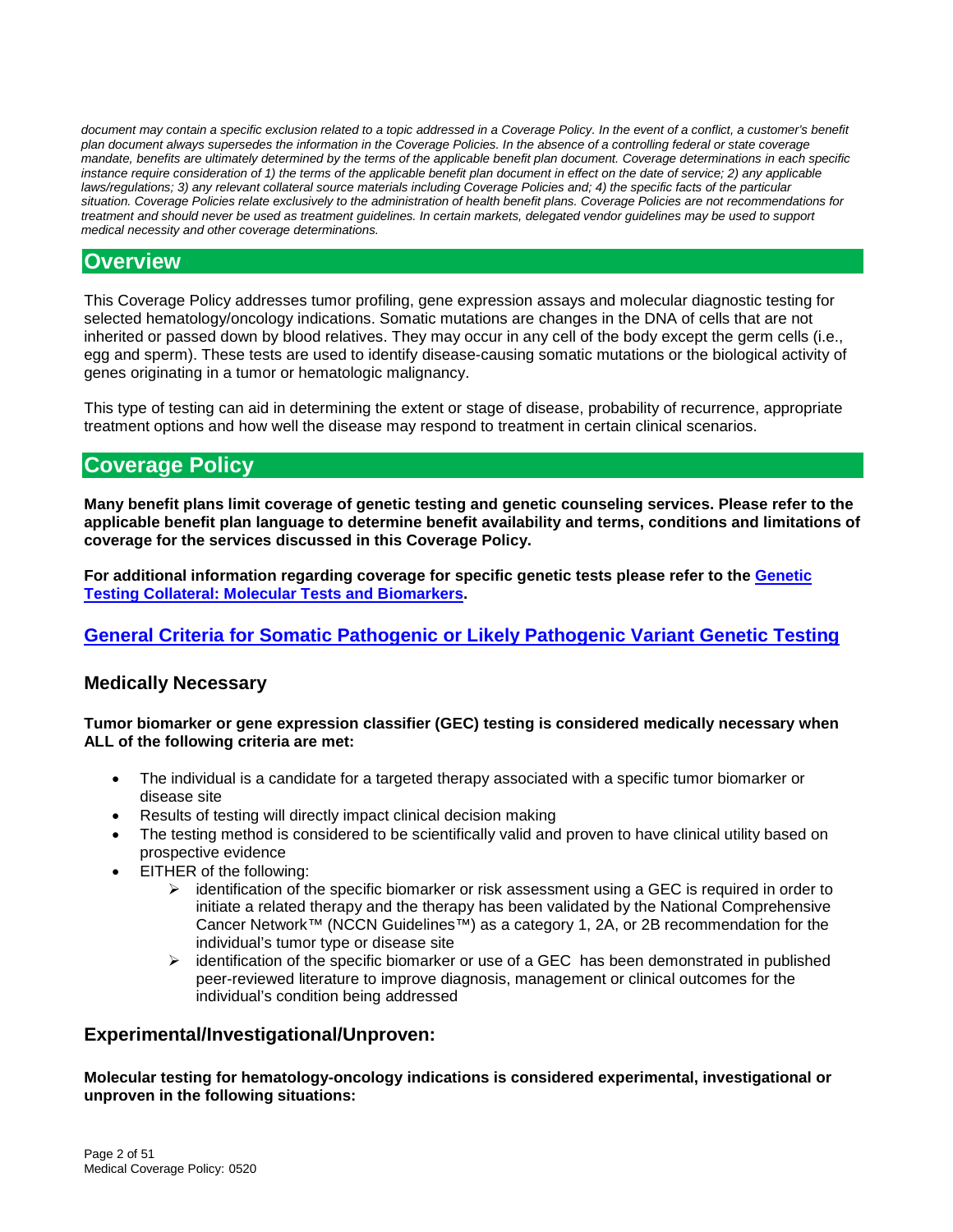- there is insufficient evidence to support molecular testing for the specific tumor type or disease site
- the requested gene(s) or biomarker(s) are correlated with a known therapy, but that therapy has not been validated for the specific tumor type or disease site

**-----------------------------------------------------------------------------------------------------------------------------------------------------**

<span id="page-2-0"></span>**[Tumor Profile/Gene Expression Classifier Testing -](#page-8-0)**

### **Medically Necessary**

#### **Tumor profile/gene expression classifier testing (GEC) is considered medically necessary when ALL of the following criteria are met:**

- individual is a candidate for chemotherapy (i.e., chemotherapy not excluded due to other factors)
- adjuvant chemotherapy is being considered in a woman and this testing is being ordered to assess recurrence risk
- no other GEC has been performed on this tumor sample for the same indication

#### **and the associated criteria are met for ANY of the following indications:**

| <b>Test Name</b>                                                                                                                    | <b>Cancer Type and Indication</b>                                                                                                                                                                                                                                                                                                                                                                                                                                                                                                                                                                                                                                                                                                                                                                                                     |  |
|-------------------------------------------------------------------------------------------------------------------------------------|---------------------------------------------------------------------------------------------------------------------------------------------------------------------------------------------------------------------------------------------------------------------------------------------------------------------------------------------------------------------------------------------------------------------------------------------------------------------------------------------------------------------------------------------------------------------------------------------------------------------------------------------------------------------------------------------------------------------------------------------------------------------------------------------------------------------------------------|--|
| <b>Breast Cancer Index</b><br>(BCI) Risk of<br>Recurrence &<br><b>Extended Endocrine</b><br><b>Benefit Test (CPT</b><br>code 81518) | For a woman with recently diagnosed anatomic stage 1 or stage 2 breast cancer<br>when ALL of the following criteria are met:<br>estrogen receptor (ER)positive<br>human epidermal growth factor receptor 2 (HER2)-negative<br>no evidence of distant metastasis                                                                                                                                                                                                                                                                                                                                                                                                                                                                                                                                                                       |  |
| MammaPrint <sup>®</sup> 70-<br>Gene Breast Cancer<br>Recurrence Assay<br>(CPT <sup>®</sup> Code 81521)                              | axillary node status is negative (micrometastasis no greater than 2.0 mm)<br>For a woman with anatomic stage I or stage 2 invasive breast cancer when ALL of<br>the following criteria are met:<br>histologic type is ductal, lobular, mixed (ductal/lobular), or metaplastic<br>high clinical risk of recurrence*<br>estrogen receptor (ER)-positive/progesterone receptor (PR)-positive<br>human epidermal growth factor receptor 2 (HER2)-negative<br>up to three positive node<br><b>Tumor Grade</b><br><b>Tumor Size</b><br><b>Nodes</b><br><b>Well differentiated</b><br>$3.1 - 5$ cm<br><b>None</b><br>$1 - 3$<br>$2.1 - 5$ cm<br><b>Moderately differentiated</b><br>$2.1 - 5$ cm<br><b>None</b><br>$1 - 3$<br>Any size<br>Poorly differentiated or<br>undifferentiated<br>$1.1 - 5$ cm<br><b>None</b><br>$1 - 3$<br>Any size |  |
| Oncotype $DX^{\circledcirc}$ for<br>Early-Stage, Invasive                                                                           | For recently diagnosed anatomic stage 1 or stage 2 infiltrating breast cancer when<br>ALL of the following criteria are met:                                                                                                                                                                                                                                                                                                                                                                                                                                                                                                                                                                                                                                                                                                          |  |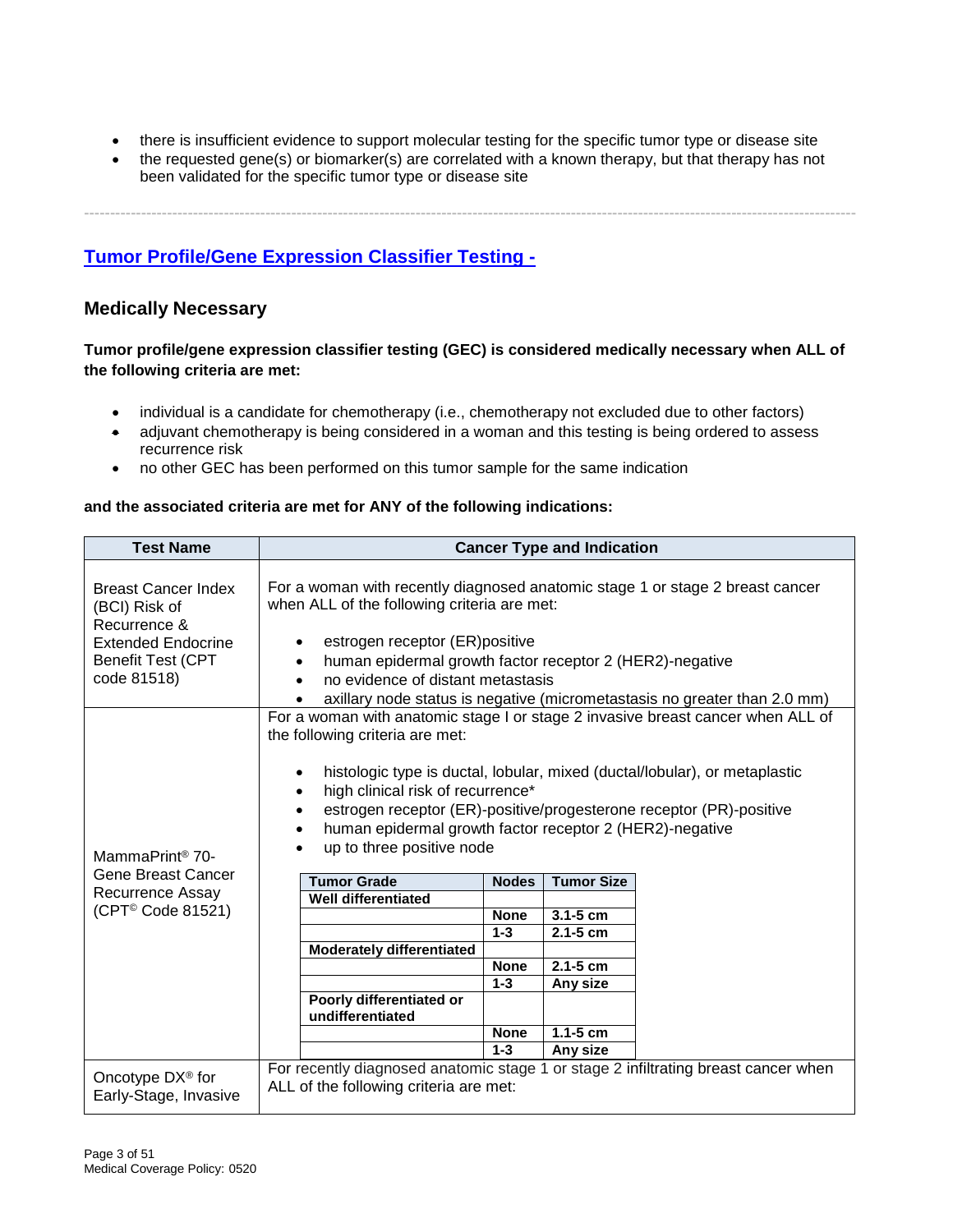| <b>Breast Cancer Assay</b><br>(CPT <sup>©</sup> Code 81519)                                                                                                                         | histologic type is ductal, lobular, mixed (ductal/lobular), or metaplastic<br>$\bullet$<br>tumor size 0.6-1.0cm and intermediate or high grade (Grade 2 or 3) OR<br>tumor size 1.1-5.0 cm any grade<br>estrogen receptor positive and/or progesterone receptor positive<br>HER2 receptor negative<br>No evidence of distant metastasis<br>EITHER of the following criteria:<br>axillary node status is negative (micrometastasis is no greater than<br>≻<br>2.0 millimeters) whether the woman is pre- or post-menopausal<br>up to three positive axillary nodes in a post-menopausal woman<br>➤ |
|-------------------------------------------------------------------------------------------------------------------------------------------------------------------------------------|--------------------------------------------------------------------------------------------------------------------------------------------------------------------------------------------------------------------------------------------------------------------------------------------------------------------------------------------------------------------------------------------------------------------------------------------------------------------------------------------------------------------------------------------------------------------------------------------------|
| Prosigna <sup>®</sup> Breast<br>Cancer Prognostic<br>Gene Signature Assay<br>(PAM50) (CPT <sup>®</sup> Code<br>81520)<br>EndoPredict <sup>®</sup> Risk<br>Score (CPT code<br>81599) | For recently diagnosed anatomic stage 1 or stage 2 breast cancer breast cancer<br>when ALL of the following criteria are met:<br>histologic type is ductal, lobular, mixed (ductal/lobular), or metaplastic<br>tumor size 0.6-1.0cm and intermediate or high grade (Grade 2 or 3) OR<br>$\bullet$<br>tumor size 1.1-5.0cm any grade<br>estrogen receptor positive and/or progesterone receptor positive<br>HER2 receptor negative<br>$\bullet$<br>postmenopausal<br>No evidence of distant metastasis<br>Axillary node status is negative (micrometastasis is no greater than 2.0<br>mm)         |
| VeriStrat <sup>®</sup> serum<br>proteomic testing<br>(CPT <sup>©</sup> Code 81538)                                                                                                  | For advanced non-small cell lung cancer (NSCLC) to determine second-line<br>treatment when ALL of the following criteria are met:<br>EGFR variant mutation status is wild-type (i.e., no pathogenic or likely<br>$\bullet$<br>pathogenic variant detected) or unknown<br>individual has failed first-line systemic chemotherapy<br>test results will be used to decide whether to proceed with erlotinib<br>(Tarceva <sup>®)</sup> therapy                                                                                                                                                       |

# **Experimental/Investigational/Unproven**

**The following tumor profile or gene expression tests are considered experimental, investigational or unproven for ANY other indication than noted in the criteria listed above:**

- Breast Cancer Index (BCI) Risk of Recurrence & Extended Endocrine Benefit Test
- EndoPredict<sup>®</sup> Risk Score
- MammaPrint® 70-Gene Breast Cancer Recurrence Assay
- Oncotype DX<sup>®</sup> for Early-Stage, Invasive Breast Cancer Assay
- Prosigna<sup>®</sup> Breast Cancer Prognostic Gene Signature Assay (PAM50)
- VeriStrat<sup>®</sup> serum proteomic testing

#### **OncotypeDx Breast DCIS Score test is considered experimental, investigational or unproven.**

-----------------------------------------------------------------------------------------------------------------------------------------------------

# **Circulating Tumor Cells Testing**

### **Medically Necessary**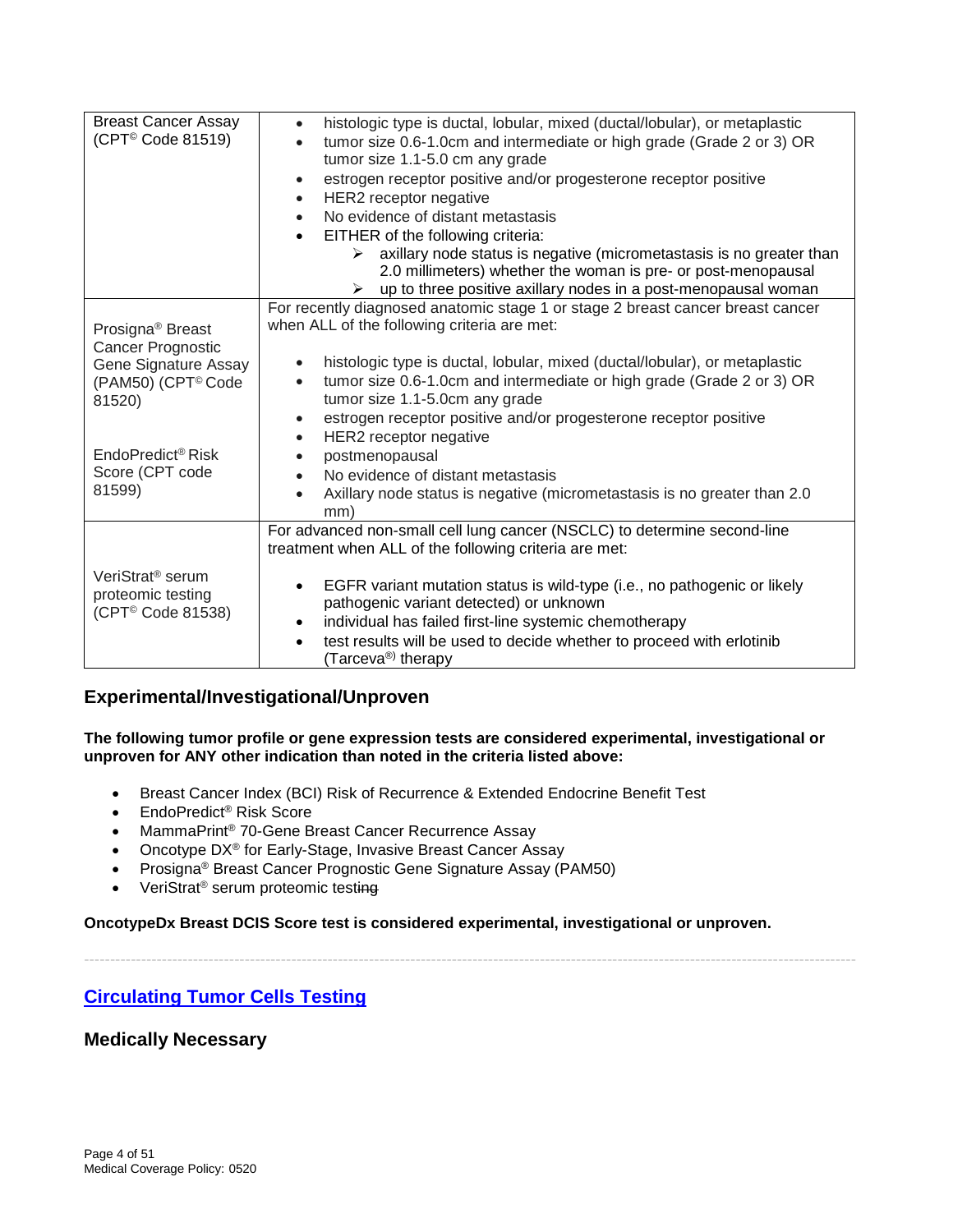**AR-V7 testing from circulating tumor cells is considered medically necessary for a male with metastatic castrate resistant prostate cancer (mCRPC) considering second line therapy when BOTH of the following criteria are met:**

- progression on androgen receptor–signaling inhibitor (ARSi) therapy (i.e., enzalutamide (Xtandi), abiraterone (Zytiga))
- nuclear expression of AR-V7 will be assessed to quide subsequent therapeutic decision making

### **Experimental, Investigational or Unproven**

**Detection of circulating whole tumor cells for any other indication is considered experimental, investigational or unproven.**

----------------------------------------------------------------------------------------------------------------------------

### <span id="page-4-0"></span>**Prostate [Cancer Screening and Prognostic Tests](#page-15-0)**

### **Medically Necessary**

**The following prostate cancer screening and prognostic genetic tests are considered medically necessary when the associated criteria are met:**

| <b>Test Name</b>                                        | <b>Cancer Type and Indication</b>                                                                                     |
|---------------------------------------------------------|-----------------------------------------------------------------------------------------------------------------------|
| 4K score Test                                           | For prostate cancer when results will impact medical management<br>and the following criterion is met:                |
| percent free PSA                                        |                                                                                                                       |
|                                                         | PSA >3.0 ng/mL with or without previous benign prostate biopsy<br>$\bullet$                                           |
| Prostate Health Index<br>(PHI)™                         |                                                                                                                       |
| Confirm $MDx^{\circledR}$ for<br><b>Prostate Cancer</b> | For prostate cancer when results will impact management and BOTH of the following<br>criteria are met:                |
| Progensa <sup>®</sup> PCA3<br>Assay                     | $PSA > 3.0$ ng/mL<br>previous benign prostate biopsy or focal high grade prostatic intraepithelial<br>neoplasia (PIN) |

----------------------------------------------------------------------------------------------------------------------------

#### **The following prostate cancer screening and prognostic tests are considered experimental, investigational or unproven for ANY other indication:**

- 4K score Test
- ConfirmMDx® for Prostate Cancer
- percent free PSA
- Prostate Health Index (PHI)™
- Progensa<sup>®</sup> PCA3 Assay

### <span id="page-4-1"></span>**Tumor [Tissue-Based Molecular Assays for Prostate Cancer](#page-16-0)**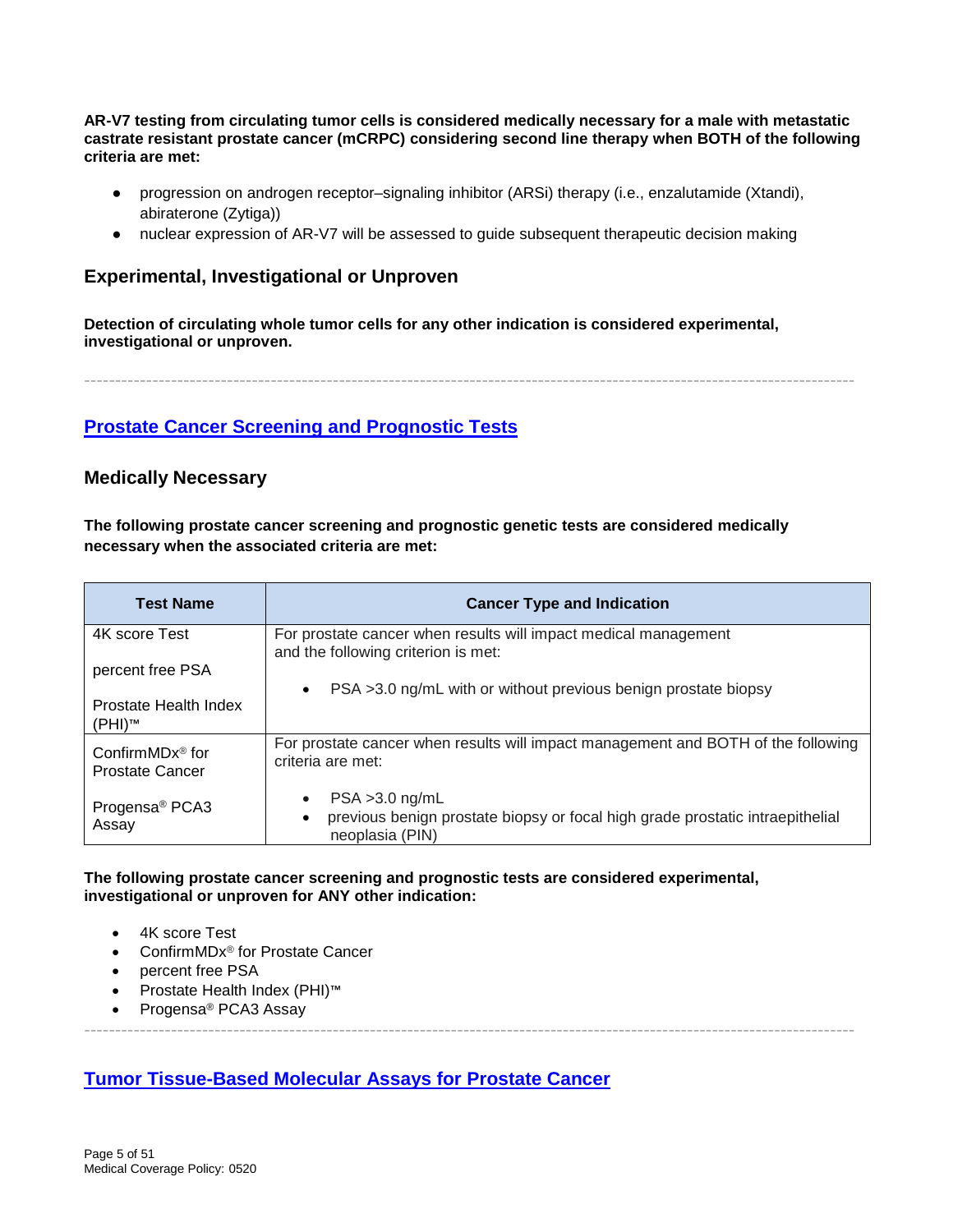# **Medically Necessary**

**The following tumor-based molecular assays for prostate cancer are considered medically necessary when the associated criteria are met:**

| <b>Test Name</b>                                                                         | <b>Cancer Type and Indication</b>                                                                                                                                                                                                                                                                                                                                                                                                                                                                                                                      |
|------------------------------------------------------------------------------------------|--------------------------------------------------------------------------------------------------------------------------------------------------------------------------------------------------------------------------------------------------------------------------------------------------------------------------------------------------------------------------------------------------------------------------------------------------------------------------------------------------------------------------------------------------------|
| Decipher <sup>®</sup> Prostate<br><b>Cancer Classifier</b><br>Assay                      | ANY of the following:<br>PSA persistence after radical prostatectomy (i.e., failure of PSA to fall to<br>undetectable levels after radical prostatectomy)<br>PSA recurrence after radical prostatectomy (i.e., undetectable PSA after<br>$\bullet$<br>radical prostatectomy with a subsequent detectable PSA that increases on<br>two or more determinations<br>Post-prostate biopsy for low-risk* or favorable intermediate-risk* prostate<br>$\bullet$<br>cancer when the individual is a candidate for active surveillance or definitive<br>therapy |
| Oncotype $Dx^{\circledR}$<br>Genomic Prostate<br>Score<br>Prolaris <sup>®</sup> Prostate | Post prostate biopsy for low risk* or favorable intermediate-risk* prostate cancer<br>when the individual is a candidate for active surveillance or definitive therapy                                                                                                                                                                                                                                                                                                                                                                                 |
| Cancer Test<br>ProMark <sup>®</sup> Proteomic<br><b>Prognostic Test</b>                  |                                                                                                                                                                                                                                                                                                                                                                                                                                                                                                                                                        |

\*Low-risk: T1-T2a disease AND Gleason score ≤6/grade group 1 AND PSA <10ng/mL Favorable intermediate-risk: T2b-T2c disease OR Gleason score 3+4=7/grade group 2 OR PSA 10-20 ng/mL AND percentage of positive biopsy cores <50%

----------------------------------------------------------------------------------------------------------------------------

### <span id="page-5-0"></span>**Hematologic [Cancer and Myeloproliferative and Myelodysplastic Disease](#page-17-0)**

### **Medically Necessary**

### **Polycythemia Vera (PV)**

**Genetic testing for JAK2 V617F (CPT code 81270) and JAK2 exon 12 (CPT code 81403) pathogenic or likely pathogenic variants is considered medically necessary for the diagnosis of polycythemia vera (PV) when BOTH of the following criteria are met:**

- genetic testing would impact medical management of the individual being tested
- ONE of the following:
	- > hemoglobin >16.5 g/dL in men, >16.0 g/dL in women
	- $\geq$  hematocrit >49% in men, >48% in women
	- $\triangleright$  increased red cell mass (RCM) more than 25% above mean normal predicted value

----------------------------------------------------------------------------------------------------------------------------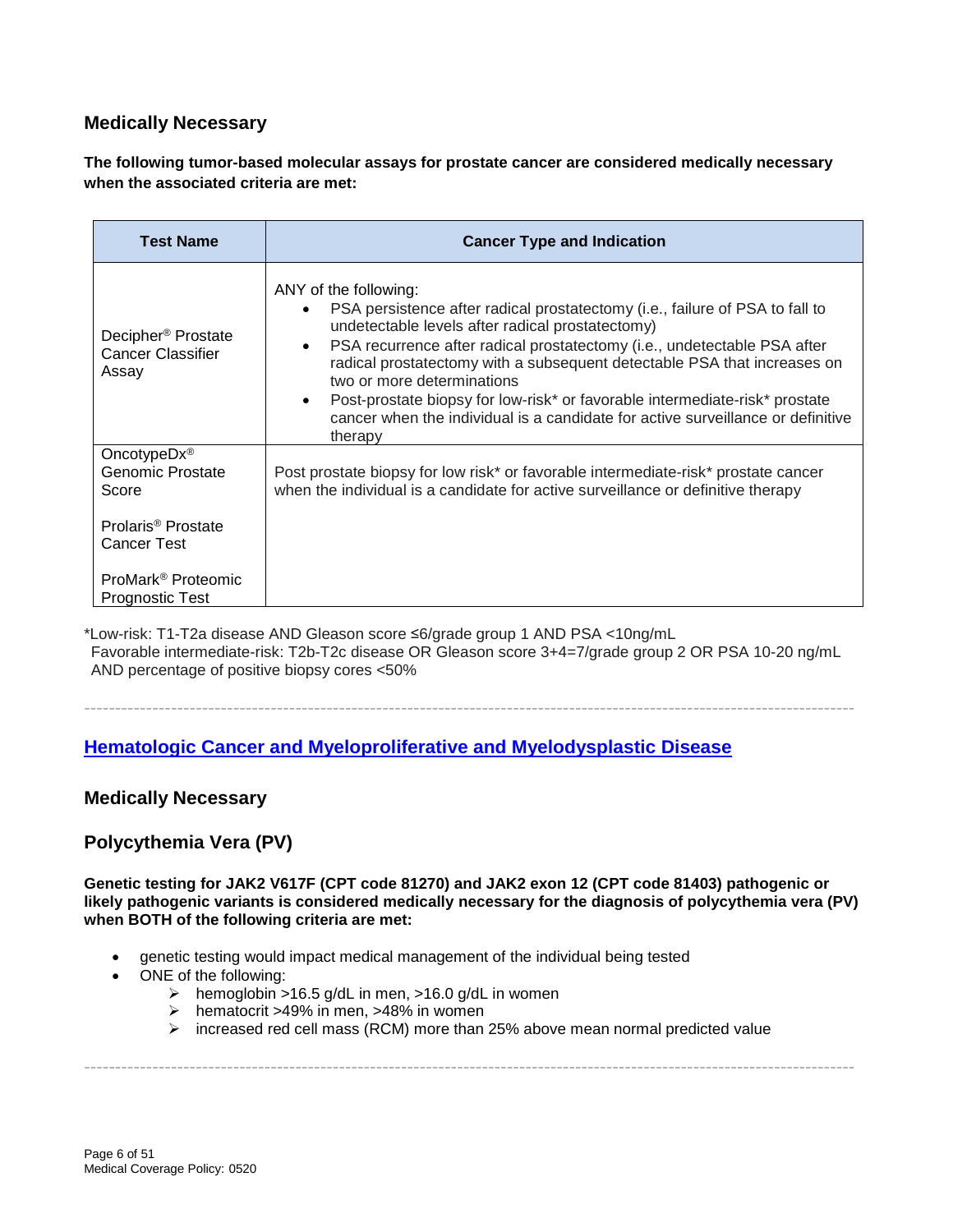# **Essential Thrombocythemia**

**Genetic testing for JAK2 V617F (CPT code 81270) and MPL and CALR exon 9 pathogeneic and likely pathogeneic variants (CPT code 81219) and common variants (CPT code 81402) is considered medically necessary for the diagnosis of essential thrombocythemia or thrombocytosis (ET) when BOTH of the following criteria are met:**

- results will would impact medical management
- EITHER of the following criteria are met:
	- platelet count ≥ 450 x 10^9/L
		- $\triangleright$  bone marrow biopsy showing proliferation mainly of the megakaryocyte lineage with increased numbers of enlarged, mature megakaryocytes with hyperlobulated nuclei. No significant increase or left shift in neutrophil granulopoiesis or erythropoiesis and very rarely minor (grade 1) increase in reticulin fibers

----------------------------------------------------------------------------------------------------------------------------

### **Primary Myelofibrosis (PMF)**

**Genetic testing for JAK2 V617F pathogeneic and likely pathogeneic variants (CPT code 81270) and analysis of MPL common variants (CPT code 81402), MPL exon 10 (CPT code 81403) and CALR exon 9 (CPT code 81219) is considered medically necessary for the diagnosis of primary myelofibrosis (PMF) when BOTH of the following criteria are met:**

- results will impact medical management.
- primary myelofibrosis is suspected but not confirmed, based on results of conventional testing.

#### **ASXL1, EZH2, TET2, IDH1/IDH2, SRSF2, and SF3B1 testing is considered medically necessary for the diagnosis of primary myelofibrosis (PMF) when ALL of the following criteria are met:**

- above criteria are met
- results will impact medical management.
- megakaryocytic proliferation and atypia, without reticulin fibrosis >grade 1, accompanied by increased age-adjusted bone marrow cellularity, granulocytic proliferation, and often, decreased erythropoiesis
- JAK2, CALR and MPL mutation analysis was previously completed and was negative

### **Chronic Myelogenous Leukemia (CML) and Philadelphia Chromosome Positive (PH+) Acute Lymphoblastic Leukemia (ALL)**

**-----------------------------------------------------------------------------------------------------------------------------------------------------**

**BCR-ABL T315-I mutation testing (81401, 81170) is considered medically necessary in individuals with chronic myelogenous leukemia (CML) or Philadelphia chromosome positive (Ph+) acute lymphoblastic leukemia (ALL) when ANY of the following are met:**

- inadequate initial response to tyrosine kinase inhibitor therapy (i.e., failure to achieve complete hematological response at 3 months, minimal cytogenetic response at 6 months or major cytogenetic response at 12 months)
- loss of response to tyrosine kinase inhibitor therapy (i.e., hematologic relapse, cytogenetic relapse, loss of major molecular response [MMR])

----------------------------------------------------------------------------------------------------------------------------

● progression to accelerated or blast phase CML while on tyrosine kinase inhibitor therapy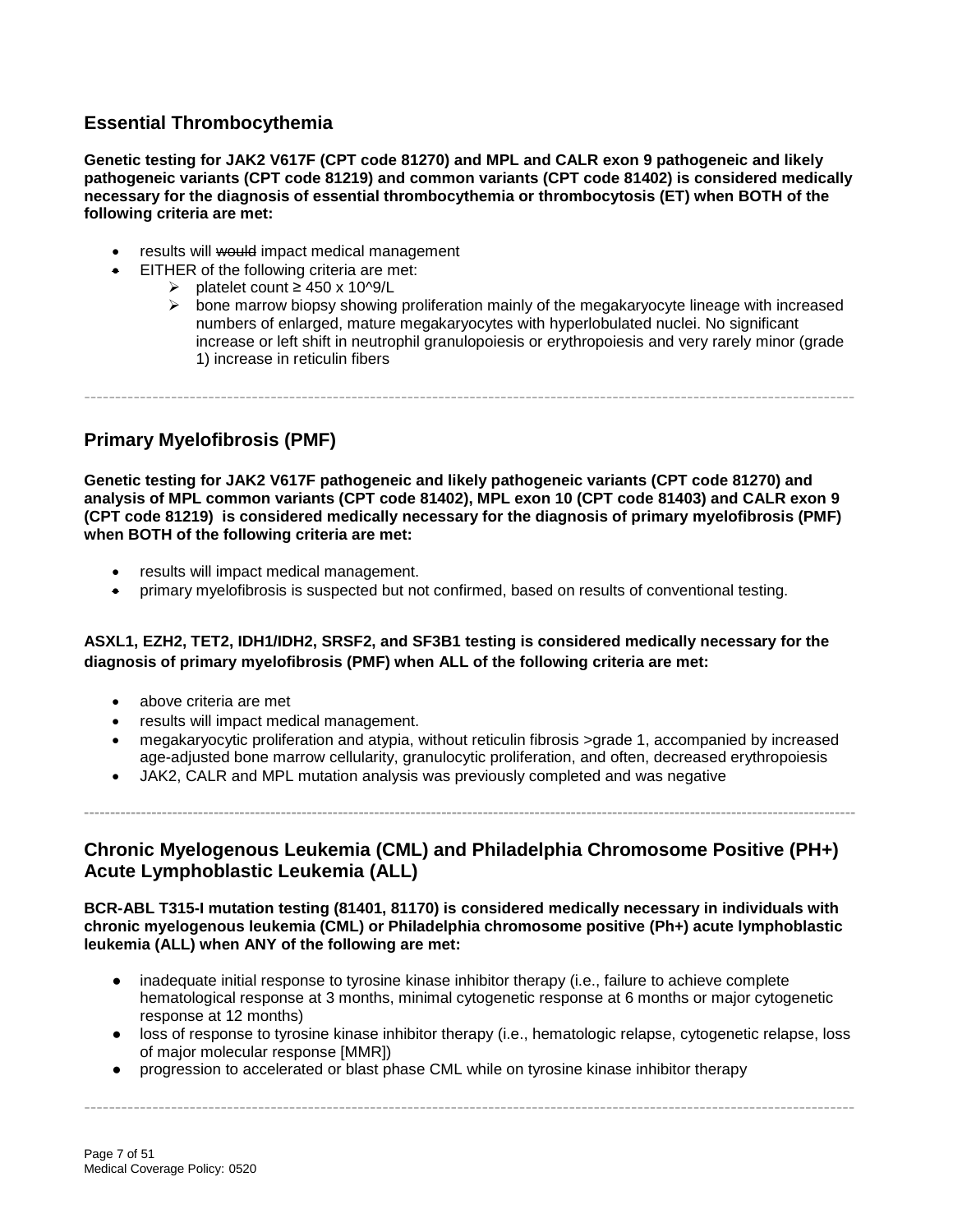# <span id="page-7-0"></span>**[Occult Neoplasms](#page-20-0)**

### **Medically Necessary**

**The following paraneoplastic (onconeural) antibodies are considered medically necessary for the evaluation of neurological symptoms when the diagnosis remains uncertain following conventional work-up and an occult neoplasm is suspected:**

- anti-Hu (ANNA-1 [antineuronal nuclear autoantibodies-1])
- anti-Yo (PCA-1 [Purkinje cell antibody-1])
- anti-CV2 (CRMP5 [collapsing mediator response protein5])
- anti-Ri (ANNA-2)
- $\bullet$  anti-MA2 (Ta)

----------------------------------------------------------------------------------------------------------------------------

### <span id="page-7-1"></span>**[Solid Tumor Cancers](#page-20-1)**

#### **Experimental/Investigational/Unproven**

**Tumor analysis or gene expression profiling for ANY of the following solid tumor types is considered experimental, investigational or unproven) unless required for management of tumor agnostic pharmacologic therapy (this list may not be all-inclusive):**

| Anal carcinoma                           | Hodgkin lymphoma                    |
|------------------------------------------|-------------------------------------|
| Basal cell carcinoma                     | Malignant mesothelioma              |
| Bone cancer                              | Penile cancer                       |
| Cancer of unknown origin/unknown primary | Renal/kidney cancer                 |
| Cervical cancer                          | Squamous cell carcinoma of the skin |
| Esophageal cancer                        | <b>Testicular cancer</b>            |
| Head and neck cancer                     | <b>Tracheal cancer</b>              |
| Hepatobiliary cancer                     |                                     |

----------------------------------------------------------------------------------------------------------------------------

### <span id="page-7-2"></span>**[Other Tumor Profile Testing](#page-21-0)**

#### **Experimental/Investigational/Unproven**

**Topographic genotyping for any indication is considered experimental, investigational or unproven.**

### <span id="page-7-3"></span>**General Background**

**For additional information regarding specific genetic tests please refer to the [Genetic Testing](https://cignaforhcp.cigna.com/public/content/pdf/coveragePolicies/medical/Genetic_Testing_Collateral_Document.pdf) Collateral: [Molecular Tests and Biomarkers.](https://cignaforhcp.cigna.com/public/content/pdf/coveragePolicies/medical/Genetic_Testing_Collateral_Document.pdf)**

#### <span id="page-7-4"></span>**[General Criteria for Somatic](#page-1-1) Mutation Genetic Testing**

Somatic mutations are changes in the DNA of a cell that may occur in any cell of the body except the germ cells (i.e., egg and sperm). Somatic mutations differ from germline mutations, which are passed down by blood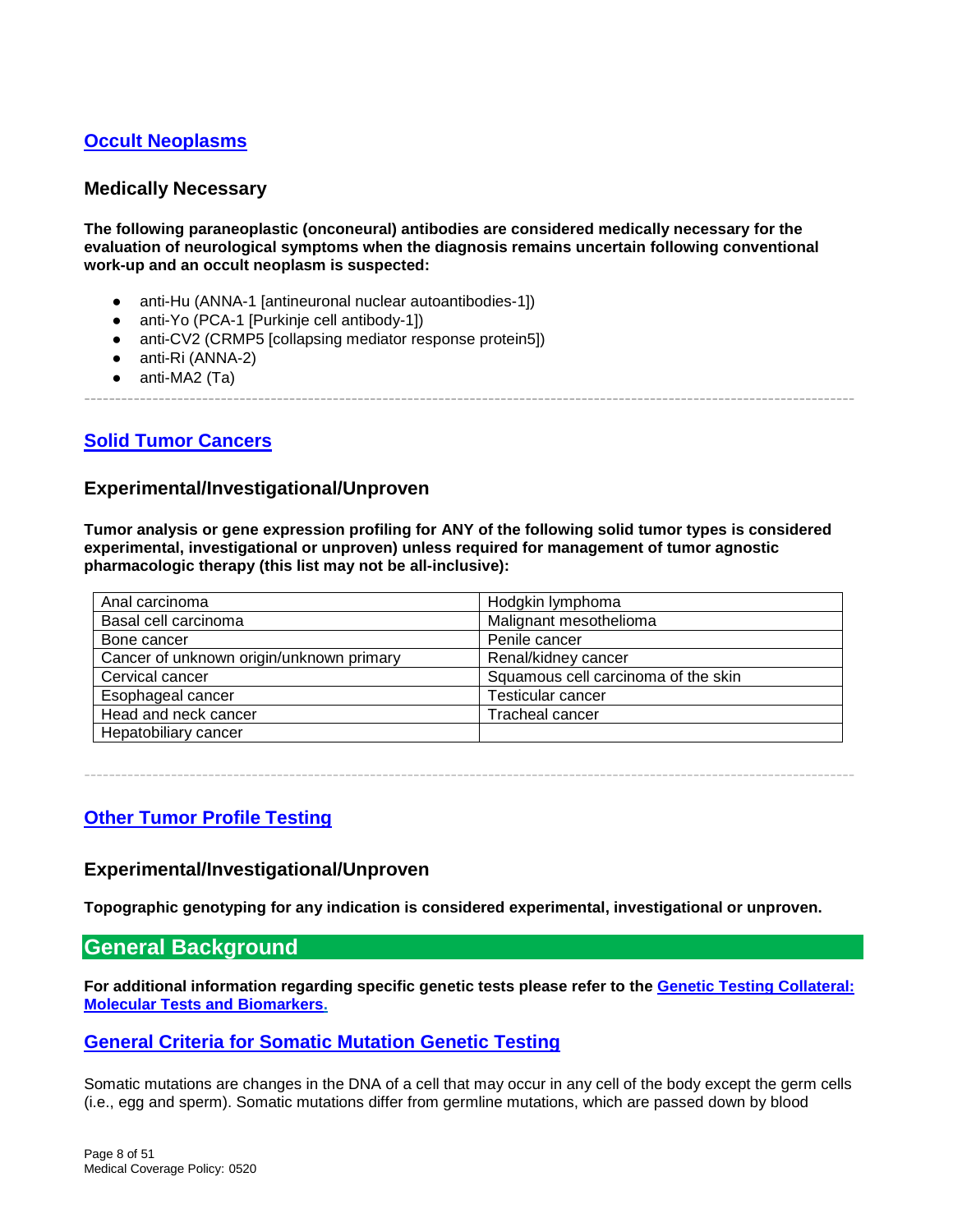relatives; somatic mutations are not inherited. The genetic tests described in this Coverage Policy are used to identify disease-causing somatic mutations or the biological activity of genes originating in a tumor or hematologic malignancy.

Tumor markers, also known as biomarkers are substances that are produced by certain cells of the body in response to cancer or some noncancerous conditions. Although most tumor markers are made by normal cells as well as by cancer cells, they are produced at much higher levels in cancerous conditions. They can be found in the blood, urine, stool, tumor tissue, or other tissues or bodily fluids of some patients with cancer (National Cancer Institute [NCI], 2017). Tumor marker levels may be useful in determining the extent or stage of disease or recurrence, determining the most effective treatment for a specific disease and how well the disease will respond to treatment.

Published peer-reviewed evidence and professional society/organizational consensus guidelines support testing for certain tumor markers for the screening, staging, diagnosis and management of some types of cancer. However, for other tumor markers there is insufficient evidence to establish clinical utility for informing on improvement of health outcomes.

To have clinical utility the specific gene or gene biomarker for which testing has been requested, or gene expression classifier assay should be demonstrated in the published, peer-reviewed scientific literature in the form of prospective clinical trial data to improve the diagnosis, management, or clinical outcomes for the individual's tumor type or disease when the individual is a candidate for a related therapy. The identification of the gene or biomarker should also be required to initiate a related therapy that has been validated by the NCCN as a Category 1, 2A or 2B Level of Evidence and Consensus recommendation as a standard of care. The NCCN recommendations are defined as: Category 1: Based upon high-level evidence there is uniform NCCN consensus that the intervention is appropriate, Category 2A: Based upon lower-level evidence there is uniform NCCN consensus that the intervention is appropriate, Category 2B: Based upon lower-level evidence there is NCCN consensus that the intervention is appropriate and Category 3: Based upon any level of evidence, there is major NCCN disagreement that the intervention is appropriate.

Multigene panels may also provide important information regarding an individual's tumor type to direct proven therapy or support management changes for hematology-oncology indications. These tests may be clinically useful when sequential testing of individual genes or biomarkers is not feasible because of limited tissue availability, or when urgent treatment decisions are pending and sequential testing would result in a prolonged testing schedule.

There is insufficient evidence in the published, peer-reviewed scientific literature to support molecular testing when the requested gene(s) or biomarker(s) is(are) correlated with a known therapy, but that therapy has not been validated in prospective clinical trials for the specific tumor type or disease site.

#### **U.S. Food and Drug Administration (FDA)**

FDA approval is not required for the development or marketing of specific gene tumor markers profiling tests, multigene panel tests or gene classifier tests. Many high-complexity tests are laboratory-developed in a Clinical Laboratory Improvement Amendment (CLIA)-certified laboratory. However, a number of devices with reagents that are used to "qualitatively or quantitatively measure, by immunochemical techniques, tumor-associated antigens in serum, plasma, urine, or other body fluids" and intended as an aid in monitoring patients for disease progress or response to therapy or for the detection of recurrent or residual disease" are approved by the FDA 510(k) process (FDA, 2009).

### <span id="page-8-0"></span>**[Tumor Profile/Gene Expression Classifier Testing](#page-2-0)**

Gene expression classifier assays identify genetic alterations or biological activity of several genes in the tumor. Such tests may provide a more complete picture of a tumor's molecular signature and enable a better estimate of the risk of distant recurrence when considered along with other molecular signatures and clinical characteristics (Marrone, 2014). They have been proposed as an adjuvant tool to assist in determining overall survival (OS), recurrence probability, appropriate treatment options and responsiveness to chemotherapy and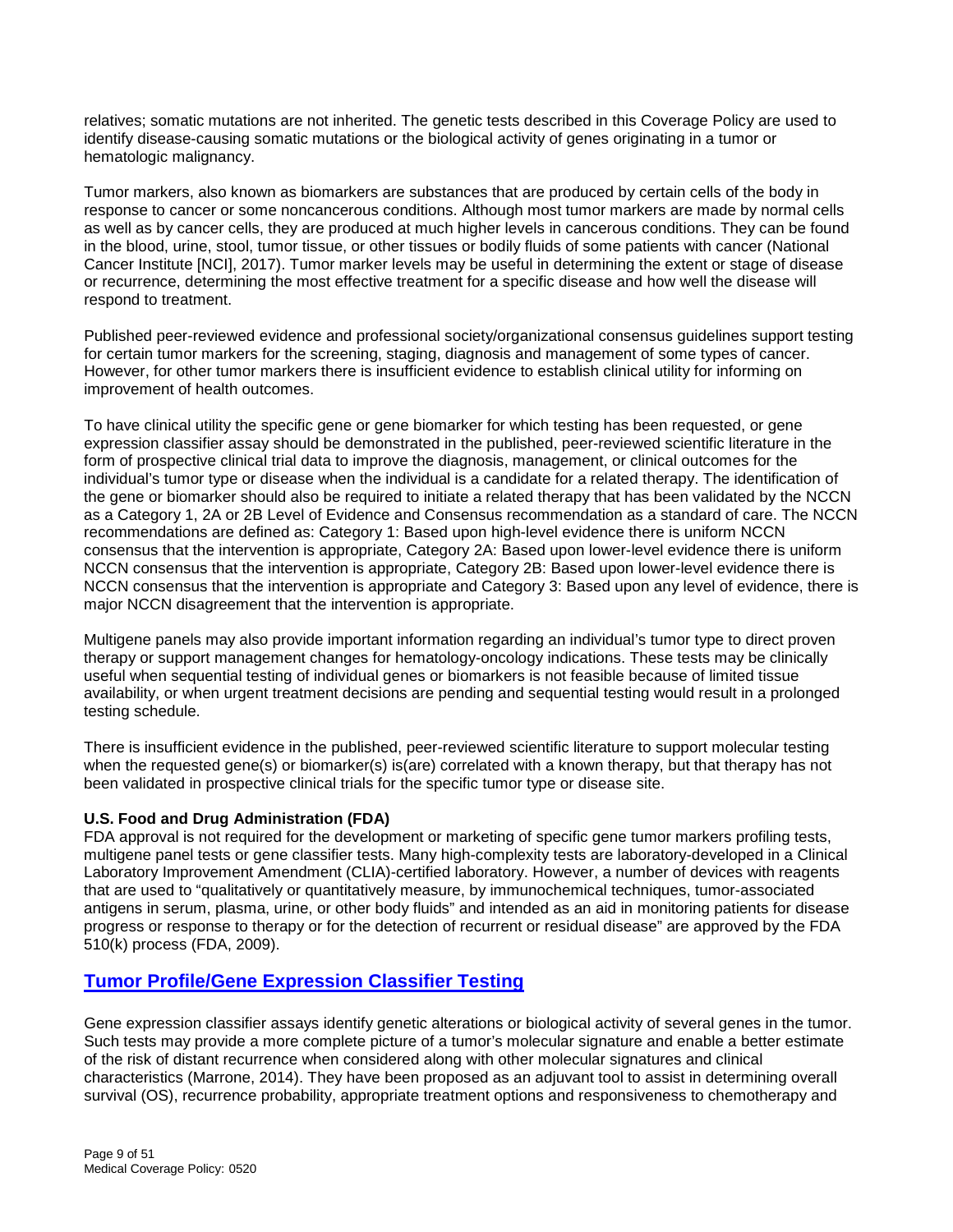are not advocated as stand-alone tools. Numerous gene profiling assays are currently marketed for use in the U.S.

#### **Breast Cancer Index (BCI) Risk of Recurrence & Extended Endocrine Benefit Test**

BCI (BioTheranostics, Inc, San Diego, CA) is a quantitative molecular assessment of estrogen signaling pathways. According to the manufacturer, BCI is intended for use in an individual diagnosed with estrogen receptor-positive (ER+), lymph node-negative (LN-) or lymph node positive (LN+; with 1-3 positive nodes) earlystage, invasive breast cancer, who are distant recurrence-free. BCI provides a quantitative assessment of the likelihood of both late (post-5 years) and overall (0-10 year) distant recurrence following an initial 5 years of endocrine therapy (LN- patients) or 5 years of endocrine therapy plus adjuvant chemotherapy (LN+ patients), and prediction of likelihood of benefit from extended (>5 year) endocrine therapy. BCI results require correlation with other clinical findings. The NCCN (2019) notes BCI is a prognostic assay; however, predictive value has not yet been determined (Category of Evidence 2A**).**

#### **U.S. Food and Drug Administration (FDA)**

BCI has not received U.S. Food and Drug Administration (FDA) approval.

#### **EndoPredict Risk Score**

According to the manufactuer, the EndoPredict Risk Score (Myriad Genetics Laboratory, Inc., Salt Lake City, UT), is a 12 gene next-generation breast cancer recurrence test that integrates biology and pathology to accurately predict early and late (5-15 years) recurrence with an individualized absolute chemotherapy benefit. The test is intended for use for patients diagnosed with ER+, HER2− early-stage breast cancer with either nodenegative or node-positive disease (1- 3 nodes). The NCCN (2019) notes that EndoPredict is a prognostic assay for consideration for addition of adjuvant systemic chemotherapy to adjuvant endocrine therapy; however, predictive value has not yet been determined (Category of Evidence 2A). The NCCN (2019) noted EndoPredict is a prognostic assay; however, predictive vaue has not yet been determined (Category of Evidence 2A).

#### **U.S. Food and Drug Administration (FDA)**

EndoPredict has not received U.S. FDA approval.

#### **MammaPrint® 70-Gene Breast Cancer Recurrence Assay**

The MammaPrint® 70-Gene Breast Cancer Recurrence Assay (Agendia, Inc. USA, Irvine, CA) utilizes a deoxyribonucleic acid (DNA) microarray assay to perform 70-gene profiling of breast cancer tissue to assess risk of recurrence. The assay is designed to determine the expression of specific genes in a tissue sample. The result is an expression profile, or "fingerprint", of the sample. The MammaPrint Index is calculated from fresh, frozen or formalin-fixed paraffin embedded (FFPE) breast cancer tissue and the molecular prognosis profile of the sample is determined (i.e., Low Risk, High Risk) (FDA, 2015).

The test has been validated in a woman being considered for adjuvant systemic therapy with Stage I or Stage 2 invasive breast cancer who has estrogen receptor (ER) positive/progesterone receptor (PR) positive, human epidermal growth factor receptor 2 (HER2)-negative disease, and up to three positive lymph nodes, when there is a high clinical risk of recurrence:

| <b>Tumor Grade</b>                           | <b>Nodes</b> | <b>Tumor Size</b> |
|----------------------------------------------|--------------|-------------------|
| <b>Well differentiated</b>                   |              |                   |
|                                              | <b>None</b>  | $3.1 - 5$ cm      |
|                                              | $1 - 3$      | $2.1 - 5$ cm      |
| <b>Moderately differentiated</b>             |              |                   |
|                                              | <b>None</b>  | $2.1 - 5$ cm      |
|                                              | $1 - 3$      | Any size          |
| Poorly differentiated or<br>undifferentiated |              |                   |
|                                              | <b>None</b>  | $1.1 - 5$ cm      |
|                                              | 1-3          | Any size          |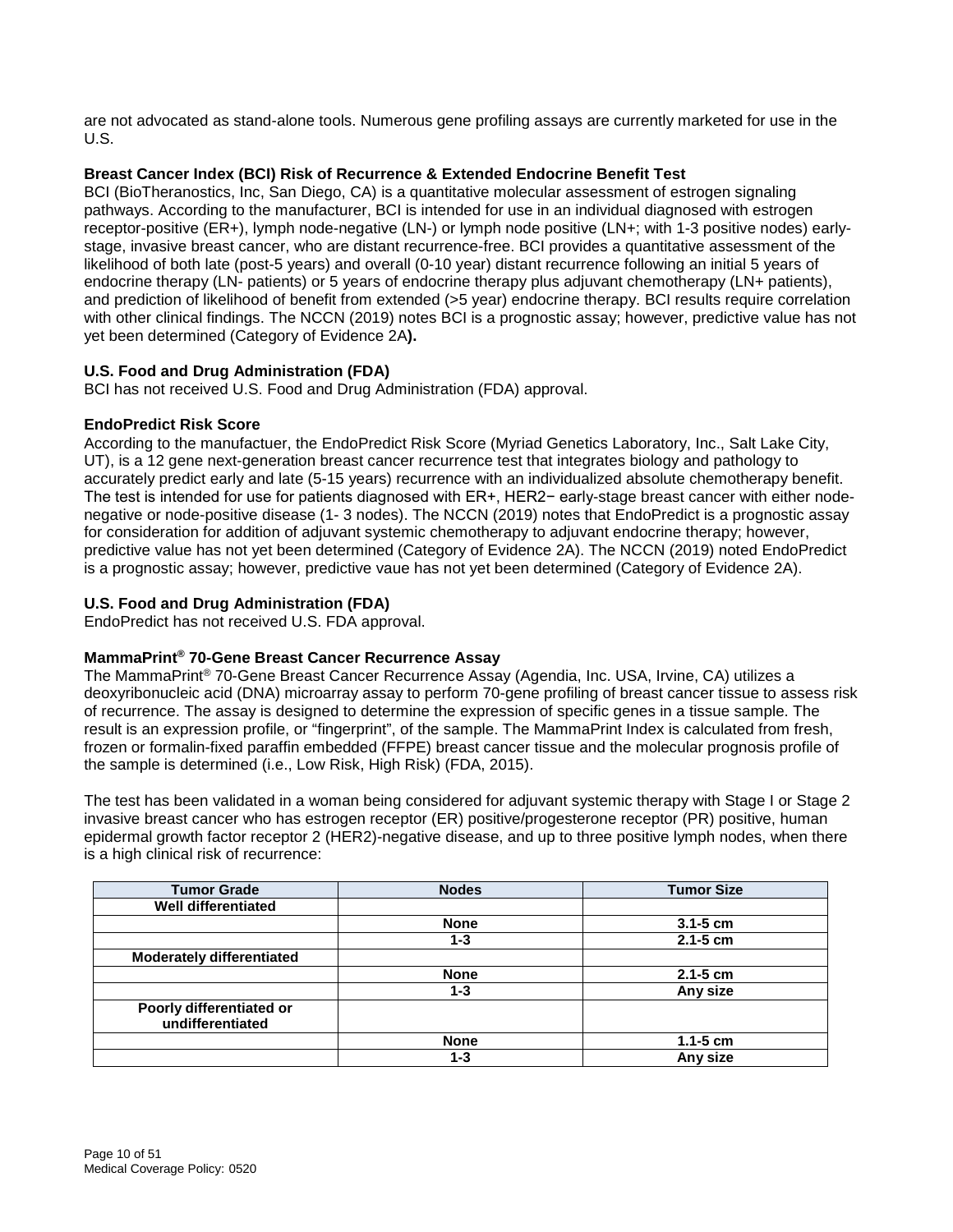The NCCN (2019) notes that Mammoprint is a prognostic assay for consideration for addition of adjuvant systemic chemotherapy to adjuvant endocrine therapy; however, predictive value has not yet been determined (Category of Evidence 2A). There is consensus support in the form of published guidelines by the American Society of Clinical Oncology ([ASCO], 2017) for the use of MammaPrint to inform decisions on withholding adjuvant systemic chemotherapy due to its ability to identify a good prognosis population with potentially limited chemotherapy benefit.

#### **U.S. Food and Drug Administration (FDA)**

MammaPrint® 70-Gene Breast Cancer Recurrence Assay (Agendia, Inc. USA, Irvine, CA) received a 510K approval for an individual with Stage I or Stage II lymph node negative breast cancer with a tumor size ≤ 5.0 cm. According to the FDA approval summary, MammaPrint FFPE is not indicated as a standalone test to determine the outcome of disease, nor to suggest or infer an individual's likely response to therapy. Results should be taken in the context of other relevant clinicopathological factors and standard practice of medicine (2015).

#### **Oncotype DX® for Early-Stage, Invasive Breast Cancer Assay**

According to the manufacturer (Genomic Health, Inc., Redwood City, CA), this test is recommended for use after the original breast cancer surgery and is proposed for newly diagnosed patients with node-negative or nodepositive, ER-positive, HER2-negative invasive breast cancer. The purpose of the Oncotype DX Breast Cancer Assay is to quantify the likelihood of distant recurrence (i.e., within 10 years) in a woman with breast cancer, and is used as one factor in determining whether or not a patient is a candidate for chemotherapy. This assay is not proposed for or used as a test to monitor the response of a specific chemotherapy drug.

Using tumor tissue, ribonucleic acid (RNA) is extracted, purified and analyzed for expression of a panel of 21 genes using quantitative reverse transcription polymerase chain reaction (RT-PCR) on formalin-fixed, paraffinembedded (FFPE) tumor tissue. A Recurrence Score™ (RS) is calculated from the gene expression results using a proprietary Oncotype DX algorithm. The RS is based on a scale of 0–100. A score of less than 18 is considered low-risk; 18-31 is intermediate-risk; and a score over 31 is designated as high-risk. Each RS correlates with a specific likelihood of distant recurrence at 10 years. This test is recommended by the American Society of Clinical Oncology (ASCO) (2016) and NCCN (2019) for use in a select population of women with breast cancer. NCCN notes OncotypeDx is both a predictive and prognostic assay for consideration of addition of adjuvant systemic chemotherapy to adjuvant endocrine therapy for node negative disease (Category of Evidence 1). For node positive disease NCCN notes the test is prognostic but predictive value has not yet been determined (Category of Evidence 2A).

Data regarding Oncotype DX for other indications, including men with breast cancer, ductal cancer in situ and the value of repeat assays after the initial assessment are insufficient to establish clinical utility. Furthermore, professional society/organization consensus support by way of published guidelines or practice statements are lacking for these patient subsets.

#### **US Food and Drug Administration (FDA)**

Oncotype DX has not received U.S. Food and Drug Administration (FDA) approval. The assay is performed in the licensed Genomic Health laboratory where the assay was developed.

**Prosigna® Breast Cancer Prognostic Gene Signature Assay:** Prosigna® (NanoString Technologies, Seattle, WA) is an in vitro diagnostic assay which is performed on the NanoString nCounter<sup>®</sup> Dx Analysis System using formalin-fixed paraffin embedded (FFPE) breast tumor tissue previously diagnosed as invasive breast carcinoma. It is designed to identify intrinsic breast cancer subtypes (i.e., luminal A/B, HER2 enriched, basal like) and generate a Risk of Recurrence (ROR) score, expressed as a numerical value (0-100 scale) which correlates with the probability of distant recurrence within 10 years. The Prosigna Risk of Recurrence (ROR) score is generated by Prediction Analysis of Microarray (PAM50) proprietary algorithm (NanoString Technologies, 2014- 2019).

The NCCN (2019) notes that Prosigna is a prognostic assay for consideration for addition of adjuvant systemic chemotherapy to adjuvant endocrine therapy; however, predictive value has not yet been determined (Category of Evidence 2A).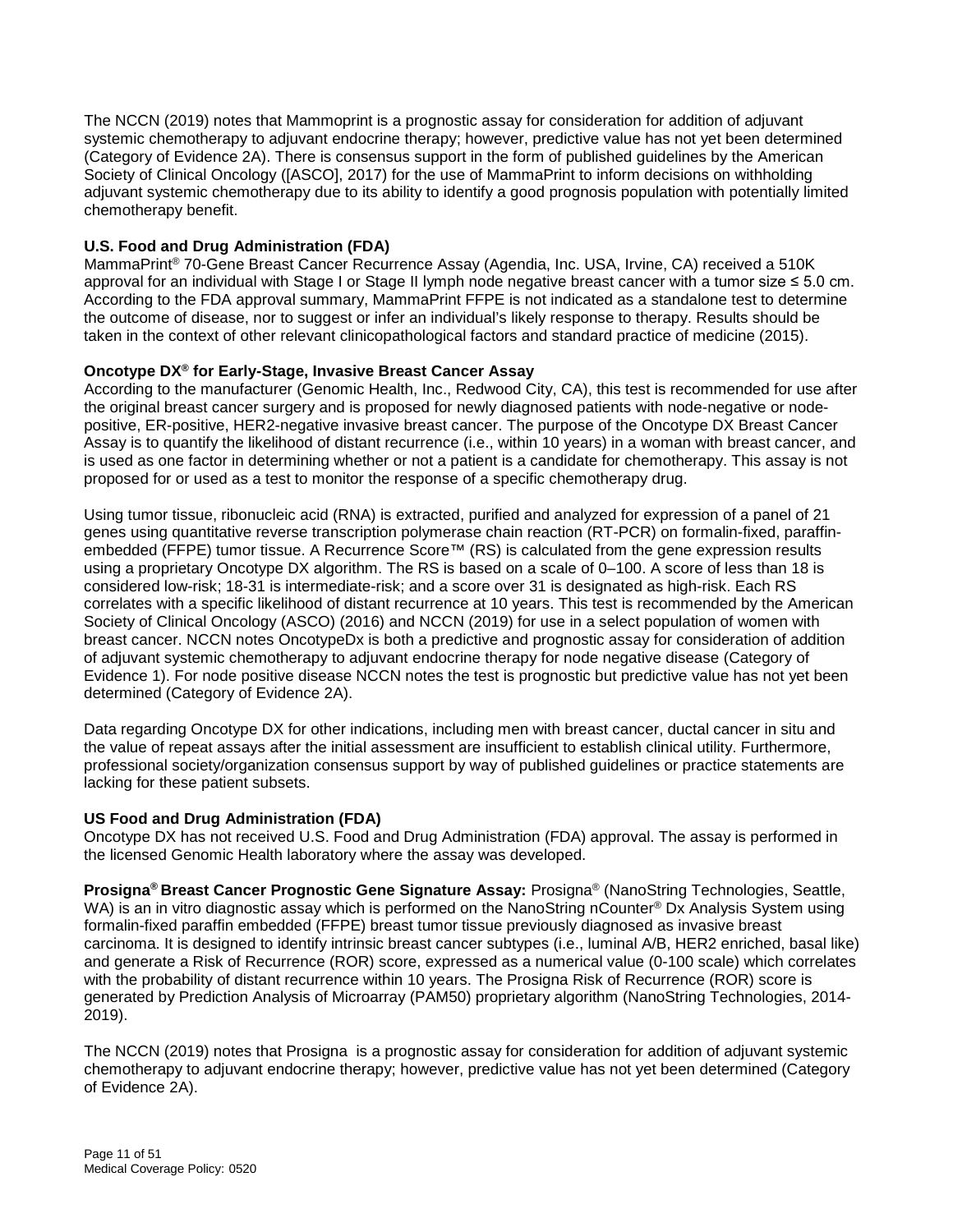#### **U.S. Food and Drug Administration (FDA)**

Prosigna received FDA 501K approval in September, 2013. According to the FDA, the Prosigna Breast Cancer Prognostic Gene Signature Assay is indicated in female breast cancer patients who have undergone surgery in conjunction with locoregional treatment consistent with standard of care, either as:

- A prognostic indicator for distant recurrence-free survival at 10 years in postmenopausal women with Hormone Receptor-Positive (HR+), lymph node-negative, Stage I or 11 breast cancer to be treated with adjuvant endocrine therapy alone, when used in conjunction with other clinicopathological factors.
- A prognostic indicator for distant recurrence-free survival at 10 years in postmenopausal women with Hormone Receptor-Positive (HR+), lymph node-positive (1-3 positive nodes), Stage 11 breast cancer to be treated with adjuvant endocrine therapy alone, when used in conjunction with other clinicopathological factors.

Prosigna is not intended for diagnosis, to predict or detect response to therapy, or to help select the optimal therapy for patients. The device is not intended for patients with four or more positive nodes. The role of Prosigna for women with node positive disease has not yet been established.

#### **VeriStrat® Serum Proteomic Testing**

VeriStrat® (Biodesix, Boulder, CO) is not an EGFR mutation test. It is a serum protein analysis for advanced nonsmall cell lung cancer (NSCLC) and has been proposed as a means to identify individuals who should receive treatment with erlotinib (Tarceva®, Genentech, San Francisco, CA), an epidermal growth factor inhibitor (EGFRI). According to the Biodesix website, the test stratifies individuals who are likely to have good or poor outcomes with EGFRI treatment (2015). The analysis utilizes matrix-assisted laser desorption/ionization mass spectrometry to analyze serum for eight discriminating features. The test has an established prediction algorithm which was validated in two separate populations. Classifications based on spectra acquired at the two institutions had a concordance of 97.1%. (Taguchi, 2007). According to the manufacturer, results are predictive of outcomes, independent of ECOG performance status, PD-L1 expression, mutation status, and treatment choice.

The clinical utility of VeriStrat has been validated in both retrospective and prospective trials as a means to identify an individual who should receive treatment with erlotinib (Tarceva®, Genentech, San Francisco. CA). an epidermal growth factor inhibitor (EGFRI).

#### **US Food and Drug Administration**

VeriStrat has not received U.S. Food and Drug Administration (FDA) approval.

#### **Literature Review**

The clinical utility of VeriStrat is supported by prospective and retrospective clinical trial evidence in the published, peer-review scientific literature. The utility of VeriStrat as compared to standard KRAS and EGFR mutation analysis was performed on 102 samples by Amann et al (2010). VeriStrat classification identified 64 of 88 (73%) as predicted to have "good" and 24 of 88 (27%) predicted to have "poor" outcomes. Statistically significant correlation to VeriStrat status and clinical survival outcome was demonstrated (p<0.001).

Cost utility analysis of applying VeriStrat to guide treatment for NSCLC patients was compared to all patients receiving treatment with EGFRI, all patients receiving chemotherapy; and treatment determined by performance status. Patients where treatment was guided by VeriStrat showed the second best survival outcome (9.6 months) when compared to chemotherapy only (10.1 months); Performance status indicated (9.2 months) and EGFRI only (8.2 months) (Nelson, 2013).

Carbone et al. (2012) reported results of a retrospective analysis of 436 patient samples with NSCLC that were tested in patients treated with erlotinib and those on placebo. VeriStrat status was prognostic for overall survival and progression free survival, independent of clinical features (p=0.002); however, it was not predictive of differential survival from erlotinib over placebo (p=0.48). Similar results were found for progression-free survival. Data suggest a predictive effect of VeriStrat for response to erlotinib.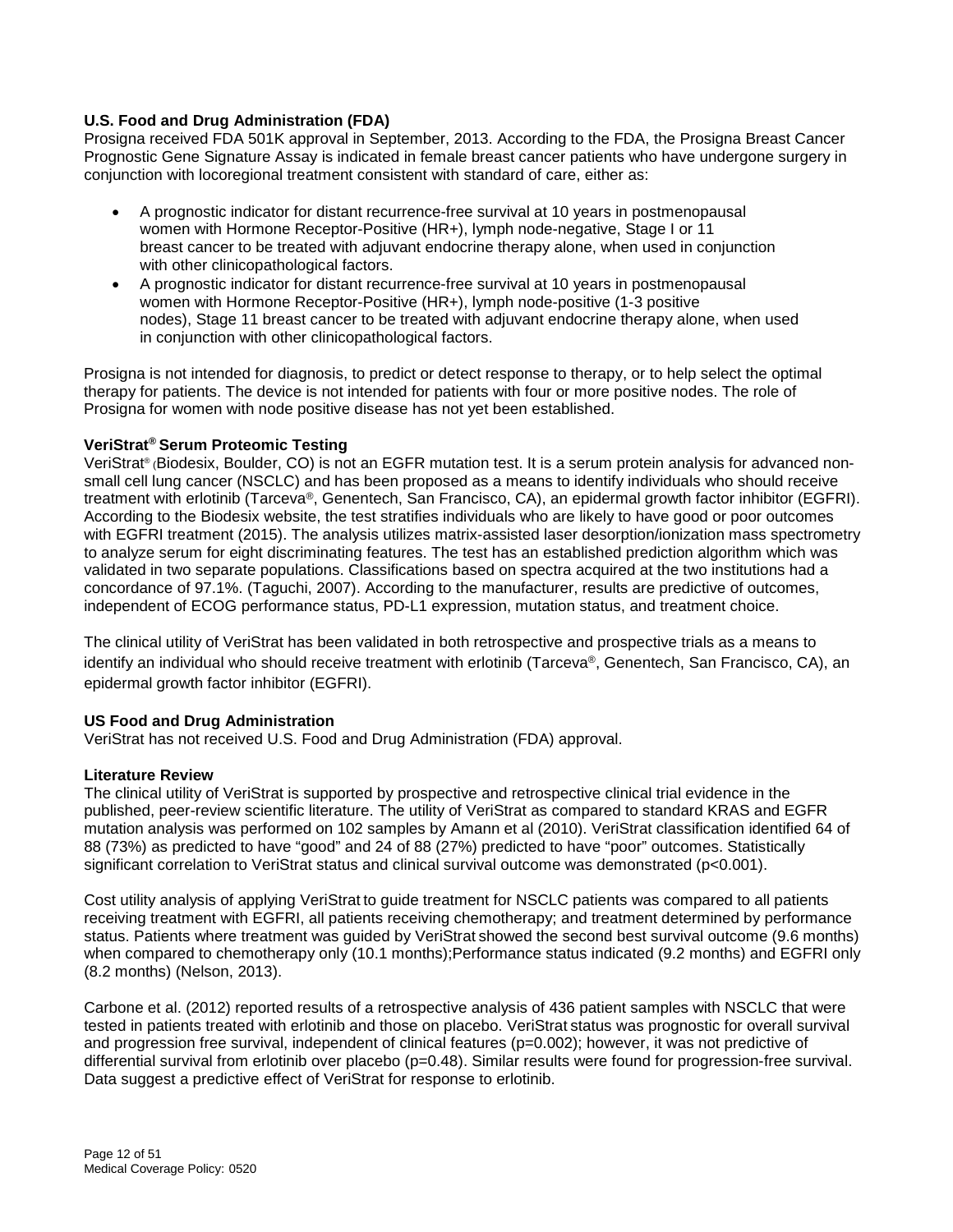Subsequent studies have also sought to determine the predictive value of VeriStrat testing. Sun et al (2014) conducted a meta-analysis of current relevant publications. Eleven cohorts involving 706 patients collected from seven studies were subjected to final analysis. The statistical analysis of these articles found that the test's "good" status predicted better clinical outcome for overall and progression free survival (p<0.001 for both overall and progression-free survival).

A recent blinded randomized clinical trial by Gregorc et al. (2014) analyzed data collected through PROSE, a biomarker-stratified randomized phase III trial of 285 patients with stage IIIB or IV NSCLC from 14 centers across Italy. The proteomic test classification was masked for patients and investigators who gave treatments, and treatment allocation was masked for investigators who generated the proteomic classification. The primary endpoint was overall survival and the primary hypothesis was the existence of a significant interaction between the serum protein test classification and treatment. A significant interaction between treatment and proteomic classification was noted. Patients who were classified as "poor" in regards to their serum protein test status (30% of participants) were more likely to have better outcomes on chemotherapy than on erlotinib (p=0.022). The data suggests that this subset of patients should not receive erlotinib. This supports the use of a multivariate serum protein test in predicting overall survival for erlotinib versus chemotherapy in second-line therapy. However, there was no difference in treatment observed for patients with the classification of "good" (p=0.714). Although the study demonstrates which patients will not benefit from treatment with erlotinib ("poor" status), additional studies are needed to determine the best treatment option for patients with "good" status.

#### **Professional Societies/Organizations**

For a summary of professional society recommendations/guidelines regarding gene expression classifier tests please click [here.](#page-21-2)

#### **Circulating Whole Tumor Cell Testing**

Circulating whole tumor cells (CTCs) have been found in the peripheral blood circulation of individuals with various forms of metastatic cancer. CTCs are whole cells that have been shed by the tumor. The detection and testing of these tumor cells has been proposed as a method to stratify risk, monitor progression and monitor response to treatment.

The use of circulating whole tumor cell testing has not been proven to impact meaningful health outcomes for most cancers. There is limited evidence to establish the clinical significance of circulating whole tumor cells and how identification can improve health outcomes. Pilot studies suggest that the identification of whole tumor cells may have a role in risk stratification and monitoring responses to treatment.

However, the National Comprehensive Cancer Network® (NCCN®) recommends testing for the androgen receptor splice variant 7 (AR-V7)(2019) in circulating tumor cells. Lack of response of men with metastatic castrate-resistant prostate cancer is associated with detection of this biomarker. NCCN notes that testing in circulating tumor cells can be considered to help guide selection of therapy considering second line therapy when there is progression on androgen receptor–signaling inhibitor (ARSi) therapy (2A: Based upon lower-level evidence there is uniform NCCN consensus that the intervention is appropriate).

With the exception of testing for the AR-V7 variant in metastatic castrate-resistant prostate cancer the role of this testing in patient management is not yet known. Larger longitudinal studies with standard techniques in clearlydefined populations of patients are needed to establish the role of such testing.

#### **Literature Review Breast Cancer**

Smerage et al. (2014) reported on a randomized trial of patients with persistent increase in CTCs that were tested to determine whether changing chemotherapy after one cycle of first-line chemotherapy would improve the primary outcome of overall survival (OS). Five hundred ninety-five Female patients were included with histologically confirmed breast cancer and clinical and/or radiographic evidence of metastatic disease. Patients who underwent chemotherapy had evaluation for CTCs at baseline and then after one cycle. Women whose CTCs remained elevated after the first cycle of therapy (arm C) (n=123) were randomly assigned to either maintain the initial treatment plan (n=64) or to change of chemotherapy (n=59). Changing to an alternate regimen had no difference in OS compared with continuation of the initial regimen (median 12.5 versus 10.7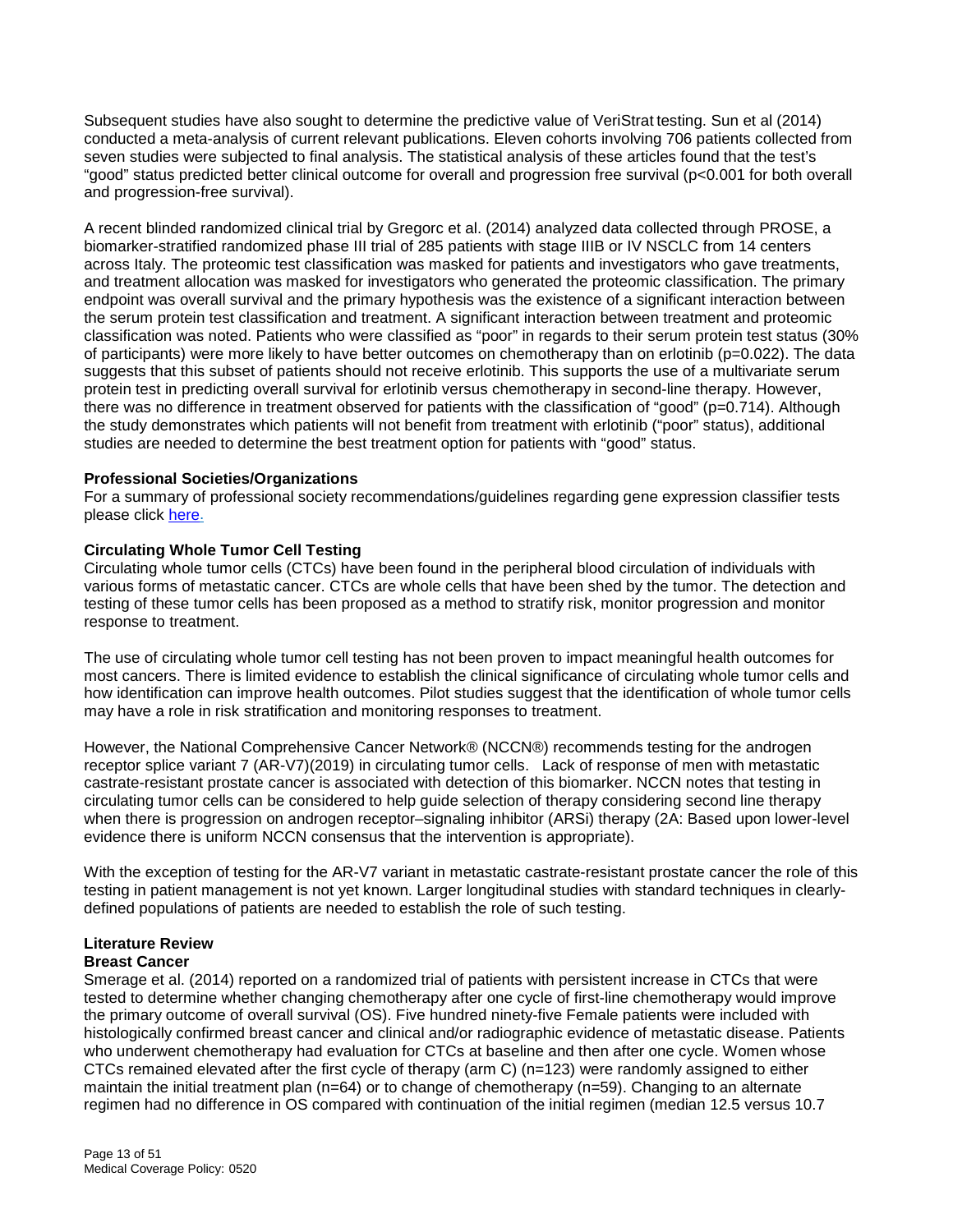months, respectively, P= .98). The CTCs did appear to have prognostic value: the median OS for arms A, B, and C were 35 months, 23 months, and 13 months, respectively). While it appears that there is prognostic value of CTCs, the role in clinical management is has not been demonstrated.

Zhang et al. (2012) reported on a meta-analysis of published literature on the prognostic relevance of CTC, including patients with early and advanced disease. Forty-nine eligible studies with 6,825 patients were identified. The main outcomes analyzed were overall survival (OS) and disease-free survival (DFS) in earlystage breast cancer patients, as well as progression-free survival (PFS) and OS in metastatic breast cancer patients. Pooled hazard ratio (HR) and 95% confidence intervals (CIs) were calculated using the random and the fixed-effects models. The presence of CTC was significantly associated with shorter survival in the total population. The prognostic value of CTC was significant in both early (DFS: HR, 2.86; 95% CI, 2.19–3.75; OS: HR, 2.78; 95% CI, 2.22–3.48) and metastatic breast cancer (PFS: HR, 1.78; 95% CI, 1.52–2.09; OS: HR, 2.33; 95% CI, 2.09–2.60). Subgroup analyses showed that our results were stable irrespective of the CTC detection method and time point of blood withdrawal. The authors conclude that the meta-analysis indicates that the detection of CTC is a stable prognosticator in patients with early-stage and metastatic breast cancer; however further studies are required to explore the clinical utility of CTC in breast cancer.

A prospective observational study that compared serum marker levels with CTC in 267 metastatic breast cancer patients (Bidard, et al., 2012). The secondary pre-planned endpoint a study that previously reported on CTC as prognostic factor (Pierga, et al., 2011), compared prospectively the positivity rates and the value of CTC (CellSearch), of serum tumor markers (carcinoembryonic antigen (CEA), cancer antigen 15.3 (CA 15-3), CYFRA 21-1), and of serum non-tumor markers (lactate deshydrogenase (LDH), alkaline phosphatase (ALP)) at baseline and under treatment for PFS prediction, independently from the other known prognostic factors, using univariate analyses and concordance indexes. The study reported that a total of 90% of the patients had at least one elevated blood marker. The blood markers were correlated with poor performance status, high number of metastatic sites and with each other. CYFRA 21-1, a marker usually used in lung cancer, was elevated in 65% of patients. A total of 86% of patients had either CA 15-3 and/or CYFRA 21-1 elevated at baseline. Each serum marker was associated, when elevated at baseline, with a significantly shorter PFS. Serum marker changes during treatment, assessed either between baseline and the third week or between baseline and weeks six-nine, were significantly associated with PFS, as reported for CTC. Concordance indexes comparison showed no clear superiority of any of the serum marker or CTC for PFS prediction. The authors concluded that for the purpose of PFS prediction by measuring blood marker changes during treatment, currently available blood-derived markers (CTC and serum markers) had globally similar performances. There was no clear superiority found of CTC over the other serum markers.

Liu et al. (2009) conducted on a prospective study that examined the correlation of CTCs with radiographic findings for disease progression. Serial CTC levels were obtained in patients (n=68) that were starting a new treatment regimen for progressive, radiographically measurable metastatic breast cancer. Blood was collected at baseline and three to four week intervals and radiographic studies were performed in nine to twelve week intervals. Median follow-up was 13.3 months. Patients who had five or more CTCs had 6.3 times the odds of radiographic disease progression when compared with patients who had less than five CTCs. Shorter progression-fee survival was observed for patients with five or more CTCs at three to five weeks and at seven to nine weeks after the start of treatment. The CTC result was statistically significantly associated with disease progression for all patients (p<.001). The association was noted to remain strong in patients treated with either chemotherapy or endocrine therapy. Potential limitations of the study include that the study included patients receiving various lines and types of therapy. The subgroup analysis for CTC-imaging correlation was performed by including biologic agents with either chemotherapy or endocrine therapy—it was noted that each group was too small to be analyzed alone.

Nole et al. (2007) conducted a prospective study to evaluate the prognostic significance of CTCs detection in advanced breast cancer patients. The study included 80 patients with inclusion criteria: women with histological diagnosis of breast cancer, evidence of metastatic disease from imaging studies, starting a new line of therapy and/or treated for the advanced disease with a maximum two lines of therapy. The CellSearch system was used to test for circulating tumor cell levels before starting a new treatment and after four, eight weeks and the first clinical evaluation and every two months thereafter. At baseline, 49 patients were found to have ≥ 5 CTCs. The baseline number of CTCs were associated with progression-free survival (hazard ratio [HR] 2.5; 95% confidence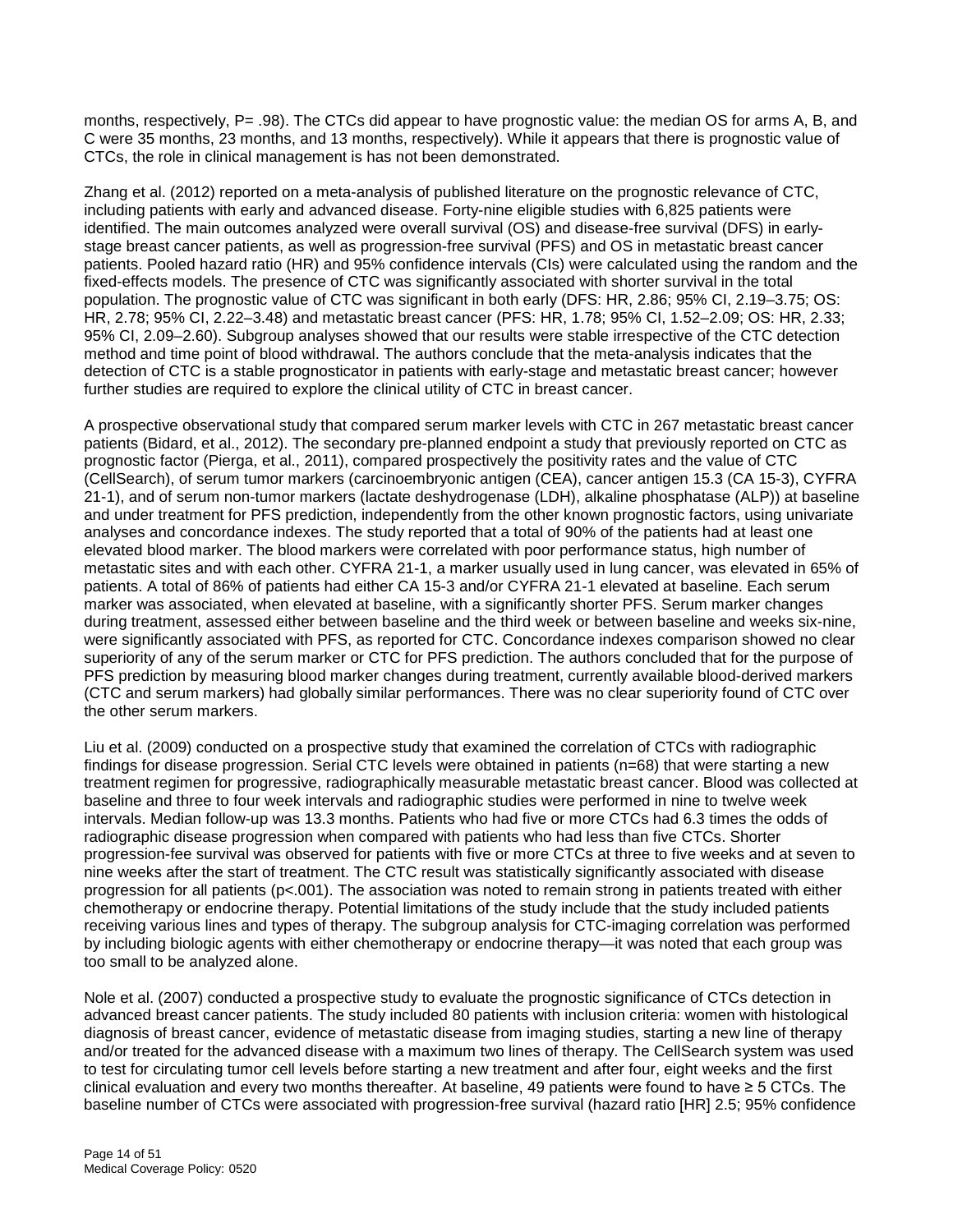interval [CI] 1.2–5.4). The risk of progression for patients with CTCs ≥ 5 at the last available blood draw was five times the risk of patients with 0–4 CTCs at the same time point (HR 5.3; 95% CI 2.8–10.4). At the last available blood draw, patients with rising or persistent CTCs ≥ 5 demonstrated a statistically significant higher risk of progression with respect to patients with CTCs < 5 at both blood draws (HR 6.4; 95% CI 2.8–14.6). The authors noted that these results indicate that elevated CTCs levels measured at any time in the clinical course of a patient with metastatic breast cancer predict an imminent progression and that this analysis represents an additional step in the process of validating this method. There are still unanswered questions regarding the treatment of a patient with low or high levels of CTCs in breast cancer.

#### **Prostate Cancer**

Folkersma et al. (2012) reported on a prospective study that analyzed the correlation between circulating tumor cell (CTC) levels and clinicopathologic parameters (prostate-specific antigen [PSA] level, Gleason score, and TNM stage) in patients with metastatic hormone-sensitive prostate cancer (PCa) and to establish its prognostic value in overall survival (OS) and progression-free survival (PFS). The study included three arms: 30 patients with localized PCa; 30 patients with metastatic PCa; and, 30 healthy volunteers. The median follow-up was 42.9 months. A significant positive correlation was demonstrated between the CTC level and all tumor burden markers (PSA and T, N, and M stage; P<.001), except for Gleason score (tau=0.16). A cutoff of ≥4 CTCs/7.5 mL was chosen to distinguish patients with a poor prognosis. These patients had a significantly shorter median OS and PFS (24 compared to 45 months and 7 compared to 44 months, respectively; P<.001). As the CTC level increased, the OS and PFS were noted to decrease. The risk of mortality and progression for the patients with ≥4 CTCs was 4.1 (P=.029) and 8.5 (P<.001) times greater. Multivariate analyses indicated that a CTC of ≥4 was an independent prognostic factor for PFS (hazard ratio 5.9, P<.005).

Several observational studies have been published that correlate CTC with disease status and progression in prostate cancer (Goodman, et al. 2009; Okegawa, et al., 2009; Okegawa, et al., 2008; Scher, et al., 2009; Olmos, et al., 2009; Danila, et al., 2007; and Shaffer, et al., 2007; Moreno, et al., 2005).

#### **Colorectal Cancer**

Groot Koerkamp et al. (2013) reported on systematic review of studies that investigated the prognostic value of tumor cells in blood (CTCs) or bone marrow (BM) (disseminated tumor cells [DTC]) of patients with resectable colorectal liver metastases or widespread metastatic colorectal cancer (CRC). A total of 16 studies with 1,491 patients were included in the review and the results of 12 studies (1,329 patients) included in the meta-analysis. Eight studies used RT-PCR methodology to detect tumor cells, nine studies applied immunocytochemistry (five with CellSearch) and one study applied both methods. The overall survival (hazard ratio [HR], 2.47; 95 % CI 1.74–3.51) and progression-free survival (PFS) (HR, 2.07; 95 % CI 1.44–2.98) were worse in patients with CTCs. The subgroup of studies with more than 35% CTC-positive patients was the only subgroup with a statistically significant worse PFS. The eight studies that had multivariable analysis identified the detection of CTCs as an independent prognostic factor for survival. Limitations of the study included a considerable degree of interstudy heterogeneity. The study does not demonstrate the clinical utility of CTC detection, or that the detection of CTCs is a predictive factor, or identify patients that may benefit from a specific treatment. Further studies are needed to investigate the clinical utility of detection of CTCs in metastatic colorectal cancer.

Sastre et al. (2012) reported on an ancillary study of 180 patients that was a subset of a phase III study (The Maintenance in Colorectal Cancer trial) that assessed maintenance therapy with single-agent bevacizumab versus bevacizumab plus chemotherapy in patients with metastatic colorectal cancer. The ancillary study was conducted to evaluate CTC count as a prognostic and/or predictive marker for efficacy endpoints. Blood samples were obtained at baseline and after three cycles. CTC enumeration was performed with CellSearch System. The study found that the median progression-free survival (PFS) interval for patients with a CTC count ≥3 at baseline was 7.8 months, as compared to 12.0 months found in patients with a CTC count  $\lt 3$  (p=.0002). The median overall survival (OS) time was 17.7 months for patients with a CTC count >3, compared with 25.1 months for patients with a lower count (p=.0059). After three cycles, the median PFS interval for patients with a low CTC count was 10.8 months, which was noted to be longer than the 7.5 months for patients with a high CTC count (p=.005). The median OS time for patients with a CTC count <3 was significantly longer than for patients with a CTC count ≥3, 25.1 months compared to 16.2 months, respectively (p=.0095). Further studies are needed to identify the role of CTC in treatment of metastatic colorectal cancer.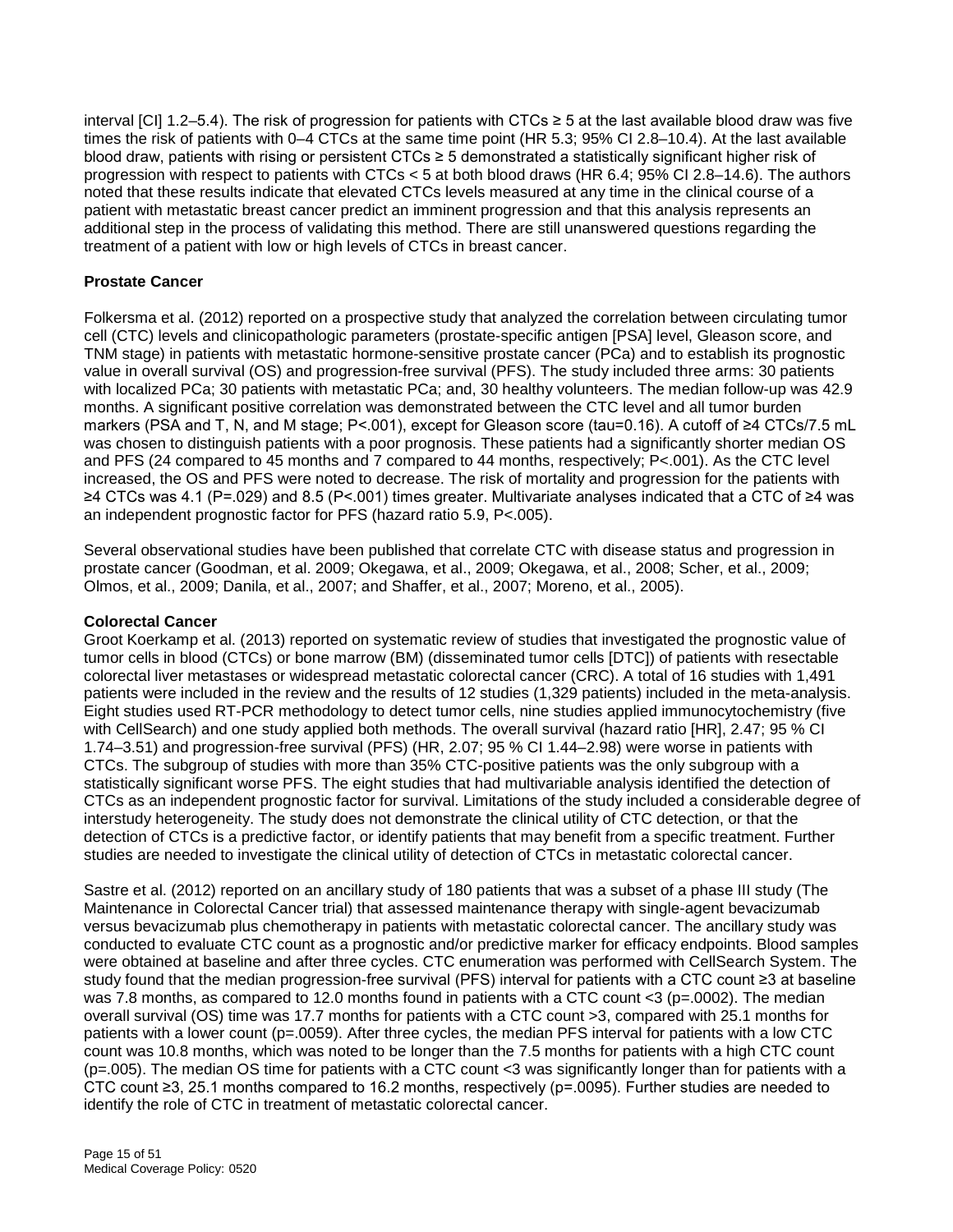Thorsteinsson et al. (2011) conducted a review of studies of CTCs in colorectal cancer (CRC). Nine studies were included in the review. Detection rates of CTC in peripheral blood of patients with non-metastatic CRC varied from 4% to 57%. Inclusion criteria included: patients diagnosed with non-metastatic colorectal cancer; CTC detected in peripheral blood samples; pre- and/or post-operative blood samples; and, samples size of more than 99 patients. Seven studies applied RT-PCR and two studies used immunocytochemical methods. Seven studies found the presence of CTC to be a prognostic marker of poor disease-free survival. The authors concluded that the presence of CTC in peripheral blood is a potential marker of poor disease-free survival in patients with nonmetastatic CRC and that the low abundance of CTC in non-metastatic CRC needs very sensitive and specific detection methods. They also noted that an international consensus on choice of detection method and markers is warranted before incorporating CTC into risk stratification in the clinical setting.

Rahbari et al. (2010) reported on a meta-analysis of studies to assess whether the detection of tumor cells in blood and bone marrow of patients diagnosed with colorectal cancer (CRC) can be used as a prognostic factor. Thirty-six studies were included in the review that examined the detection of free blood or bone marrow tumor cells with patients prognosis and included various methods of techniques (e.g., reverse transcriptase-PCR [RT-PCR]) and immunologic). The review indicated that the presence of CTCs detected in peripheral blood is of strong prognostic significance in patients with CRC. There was considerable interstudy heterogeneity noted in regards to differences in the detection methods, types and numbers of target genets or antigens, sampling site and time, and in demographic or clinico-pathologic status of patients.

#### **Professional Societies/Organization**

For a summary of professional society recommendations/guidelines regarding circulating tumor cells please click [here.](#page-21-2)

### <span id="page-15-0"></span>**[Prostate Cancer Screening and Prognostic Tests](#page-4-0)**

Prostate specific antigen (PSA), an organ-specific marker, is often used as a tumor marker. The higher the level of PSA at baseline, the higher is the risk for metastatic disease or subsequent disease progression. However, it is an imprecise marker of risk. Various approaches aimed at improving the performance of PSA in early cancer detection have been tested, including the measurement of prostate biomarkers. None are clearly more accurate than total serum PSA levels (National Cancer Institute [NCI], 2016). According to the National Comprehensive Cancer Network Guideline (NCCN Guidelines™) for Prostate Cancer Early Detection, tests that have been shown to increase specificity in the post-biopsy state are percent free PSA (%fPSA), 4Kscore (OPKO Health, Inc., Miami, FL), Prostate Health Index (PHI), (Beckman Coulter, Atlanta, GA) , prostate cancer gene 3 (PCA3, Progensa® PCA3, Gen-Probe, Inc., San Diego, CA) and ConfirmMDx for Prostate Cancer (MDX Health, Irvine, CA). The NCCN also notes that biomarkers that improve the specificity of detection are not recommended as firstline screening tests, rather for use in those individuals who wish to further define the probability of high-grade cancer. Improved specificity post biopsy has been demonstrated in the published-peer-reviewed scientific literature.

Use of selected biomarkers (i.e., percent free PSA, 4Kscore, PCA3, PHI, ConfirmMDx) is supported by published professional society guidelines (NCCN, 2016) for the detection of prostate cancer to improve specificity. The 4Kscore, percent free PSA and Prostate Health Index (PHI) tests are considered appropriate when results of the tests will impact management and there is a PSA >3 ng/mL with or without a previous benign biopsy. PCA3 and ConfirmMDx are considered to be appropriate when results of testing will impact management, the PSA >3 ng/mL and previous biopsy results are benign or indicate focal high-grade prostatic intraepithelial neoplasia (PIN). The role of these tests for any other indication or clinical scenario has not been established.

**Percent Free PSA (% free PSA):** Serum PSA exists in both free form and complexed to a number of protease inhibitors. Assays for total PSA measure both free and complexed forms. Percent-free PSA may be related to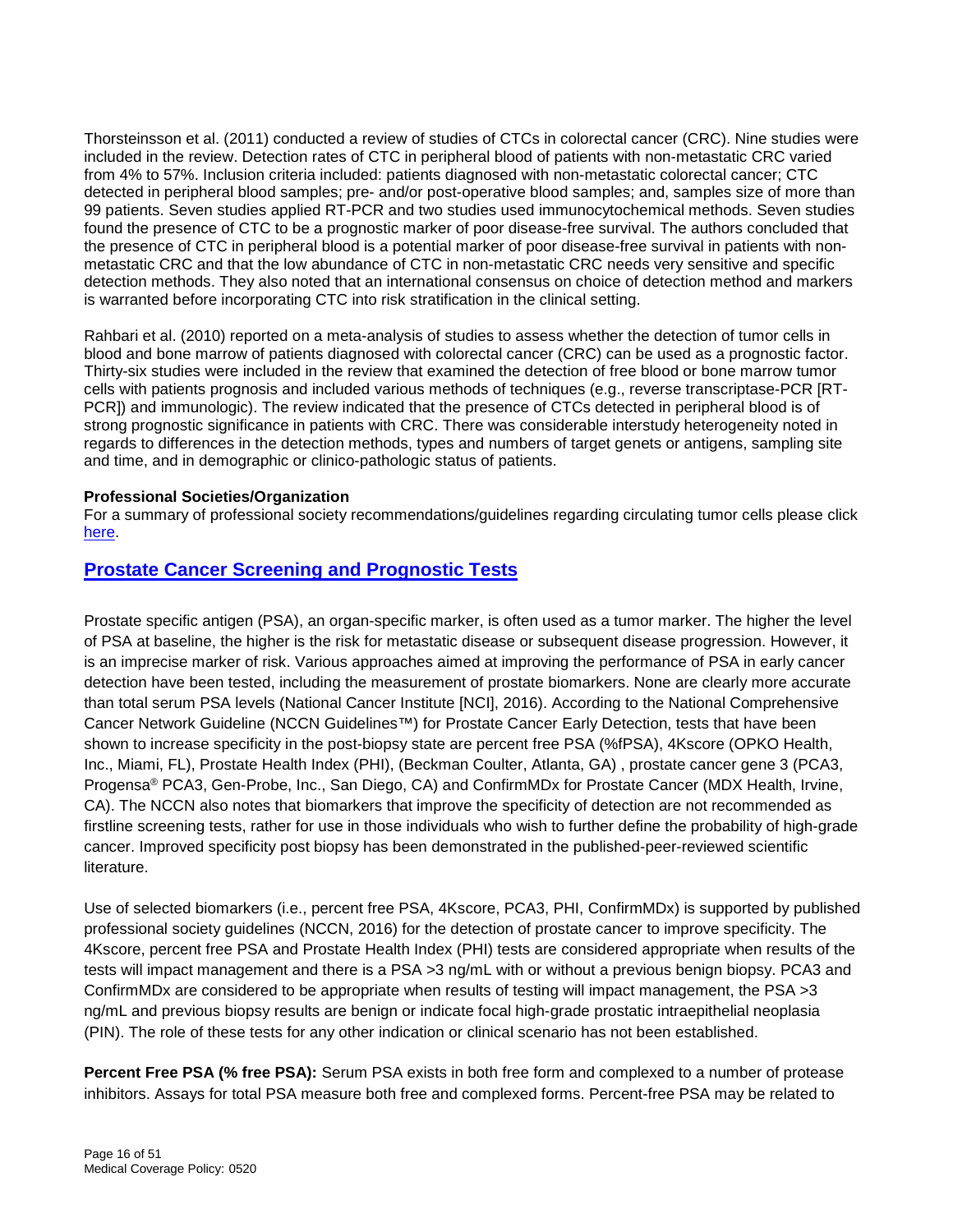biologic activity of the tumor. The NCCN (2016) notes that unbound or free PSA, expressed as a ratio of total PSA is clinically useful with the potential to improve early detection, staging and monitoring of prostate cancer. According to the NCCN, this test has received widespread clinical acceptance, specifically for patients with normal digital rectal exams who have previously undergone prostate biopsy because they had a total PSA (tPSA) level within the diagnostic gray zone.

**4Kscore:** This test combines four prostate-specific kallikrein assay results with clinical information in an algorithm that calculates the individual patient's percent risk for aggressive prostate cancer. It also considers age, digital rectal exam results and prior biopsy status. According to the manufacturer's website, the 4Kscore is not indicated for men who have a diagnosis of prostate cancer, are taking or have taken 5-alpha reductase inhibitors within the last 6 months or have recently undergone a prostate procedure within the last 6 months. This test is a laboratory developed test and is not FDA approved. According to the NCCN Guidelines™, the test can be considered for patients prior to biopsy and for those with prior negative biopsy for those thought to be at higher risk for clinically significant prostate cancer. No cut-off threshold has been established for the 4Kscore.

**Progensa® PCA3:** Progensa PCA3 is an in vitro nucleic acid amplification test. The assay measures the concentration of prostate cancer gene 3 (PCA3) and prostate-specific antigen (PSA) RNA (RNA) molecules and calculates the ratio of PCA3 RNA molecules to PSA RNA molecules (PCA3 Score) in post digital rectal exam (DRE) first catch male urine specimens. U.S. Food and Drug Administration (FDA): According to the U.S. Food and Drug Administration ([FDA], 2012) it is intended for use in conjunction with other patient information to aid in the decision for repeat biopsy in men 50 years of age or older who have had one or more previous negative prostate biopsies and for whom a repeat biopsy would be recommended by a urologist based on current standard of care, before consideration of Progensa PCA3 Assay results.

**Prostate Health Index (PHI)™:** This test is a combination of existing tests (Access Hybritech PSA, Access Hybritech free PSA, and Access Hybritech p2PSA, Beckman Coulter, Atlanta, GA) for total PSA, free PSA and proPSA. According to the manufacturer's website, a proprietary algorithm provides a probability of prostate cancer. PHI results are intended to be used as an aid in distinguishing prostate cancer from benign prostatic conditions in men 50 years of age and older with total PSA results in the  $4 - 10$  ng/mL range and negative digital rectal examination (DRE) findings. The three assays that make up this test have received FDA approval with numerous supplements.

**ConfirmMDx® for Prostate Cancer:** This test is a tissue-based epigenetic assay which aids in the stratification of men being considered for repeat prostate biopsy. The test uses DNA methylation to assess the presence of cancer biomarkers (i.e., GSTP1, APC, RASSF1) in core biopsy tissue samples. ConfirmMDx is a laboratory developed test and is not FDA approved.

### **Professional Society/Organizations**

Each of these tests is specifically mentioned in the NCCN Guideline for Prostate Cancer Early Detection as a category 2A recommendation. For additional information regarding professional society recommendations please click [here.](#page-21-2)

### <span id="page-16-0"></span>**Tumor Tissue-Based [Molecular](#page-4-1) Assays for Prostate Cancer**

The NCCN Clinical Practice Guidelines in Oncology (NCCN Guidelines™) for Prostate Cancer (2019) notes that although risk groups, life expectancy estimates and nomograms help inform treatment decisions, there remains uncertainty regarding the risk of disease progression. Several tumor tissue-based molecular assays have been included in the guideline for prostate cancer (2019). The guideline notes that men with low or favorable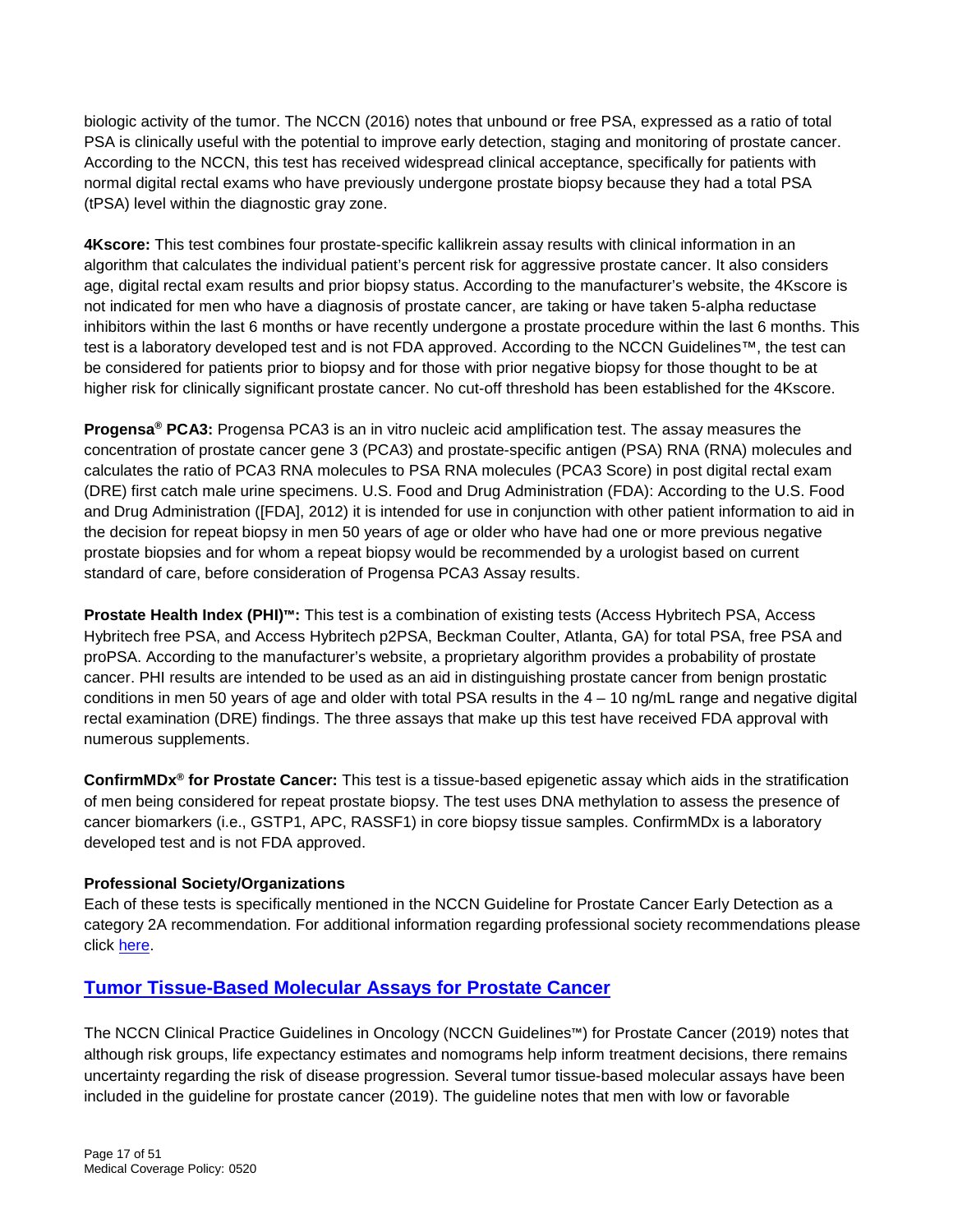intermediate risk may consider the use of certain molecular tests (i.e., Decipher®, OncotypeDx Genomic Prostate Score©, Prolaris® Prostate Cancer Test, ProMark Proteomic Prostate Test), which are briefly reviewed in this section of the Coverage Policy.

Although these tests have not been validated by prospective, randomized clinical trial data, retrospective case cohort studies demonstrate that these tests provide prognostic information independent of NCCN risk groups for men with low or favorable intermediate risk disease, including likelihood of death with conservative management, likelihood of biochemical recurrence after radical prostatectomy or radiotherapy and likelihood of developing metastasis after operation or salvage radiotherapy (NCCN, 2019).

**Decipher® Prostate Cancer Classifier Assay (GenomeDx, San Diego, CA)**: This test is a 22 biomarker genomic expression classifier assay which uses formalin-fixed paraffin embedded (FFPE) tissue from a radical prostatectomy specimen to predict the probability of metastasis and tumor aggressiveness. Decipher is listed as a Category 2B recommendation in the NCCN Practice Guidelines in Oncology for Prostate Cancer as an option following radical prostatectomy with PSA persistence/recurrence defined as failure of PSA to fall to undetectable levels (PSA persistence) or undetectable PSA after radical prostatectomy with a subsequent PSA that increases on two or more determinations (PSA recurrence). The Guideline also notes that Decipher may be used in men with low-risk prostate cancer, defined as T1-T2a disease, Gleason score ≤6/grade group 1 and a PSA <10ng/mL or those with favorable intermediate-risk disease, defined as T2b-Tc disease, Gleason score 3+4=7/grade group 2, PSA 10-20 ng/mL and percentage of positive biopsy cores <50%.

**OncotypeDx® Genomic Prostate Score (Genomic Health©, Redwood City, CA):** This test is a genomic classifier test measuring the activity of 17 genes to predict clinical risk and tumor aggressiveness. OncotypeDx Prostate uses FFPE tissue from a prostate biopsy specimen. The NCCN Practice Guidelines in Oncology for Prostate Cancer notes that men with low or favorable intermediate risk prostate cancer may consider the use of this test after prostate biopsy for low or favorable intermediate risk prostate cancer when there is a  $\geq 10$  years life expectancy and the individual is a candidate for active surveillance or definitive therapy.

**Prolaris® Prostate Cancer Test (Myriad Genetic Laboratories, Inc., Salt Lake City, UT):** This test is a gene expression classifier risk stratification tool designed to measure the expression level of 31 genes in a prostate cancer tumor biopsy tissue, in conjunction with clinical parameters such as the Gleason score and PSA. The NCCN Practice Guidelines in Oncology for Prostate Cancer notes that men with low or favorable intermediate risk prostate cancer may consider the use of this test post prostate biopsy for low or favorable intermediate risk prostate cancer when there is a  $\geq 10$  years life expectancy and the individual is a candidate for active surveillance or definitive therapy.

**ProMark® Proteomic Prognostic Test (Metamark, Waltham, MA)**: This test is a prognostic assay that measures the signal intensity of eight protein biomarkers in FFPE prostate biopsy tissue. Using a proprietary algorithm the test generates a risk score indicating the likelihood of having high-risk disease. The NCCN Practice Guidelines in Oncology for Prostate Cancer notes that men with low or favorable intermediate risk prostate cancer may consider the use of this test post prostate biopsy for low or favorable intermediate risk prostate cancer when there is a ≥ 10 years life expectancy and the individual is a candidate for active surveillance or definitive therapy.

### <span id="page-17-0"></span>**[Hematologic Cancer and Myeloproliferative and Myelodysplastic Disease](#page-5-0)**

### **Polycythemia Vera (PV), Essential Thrombocythemia (ET) and Primary Myelofibrosis (PMF)**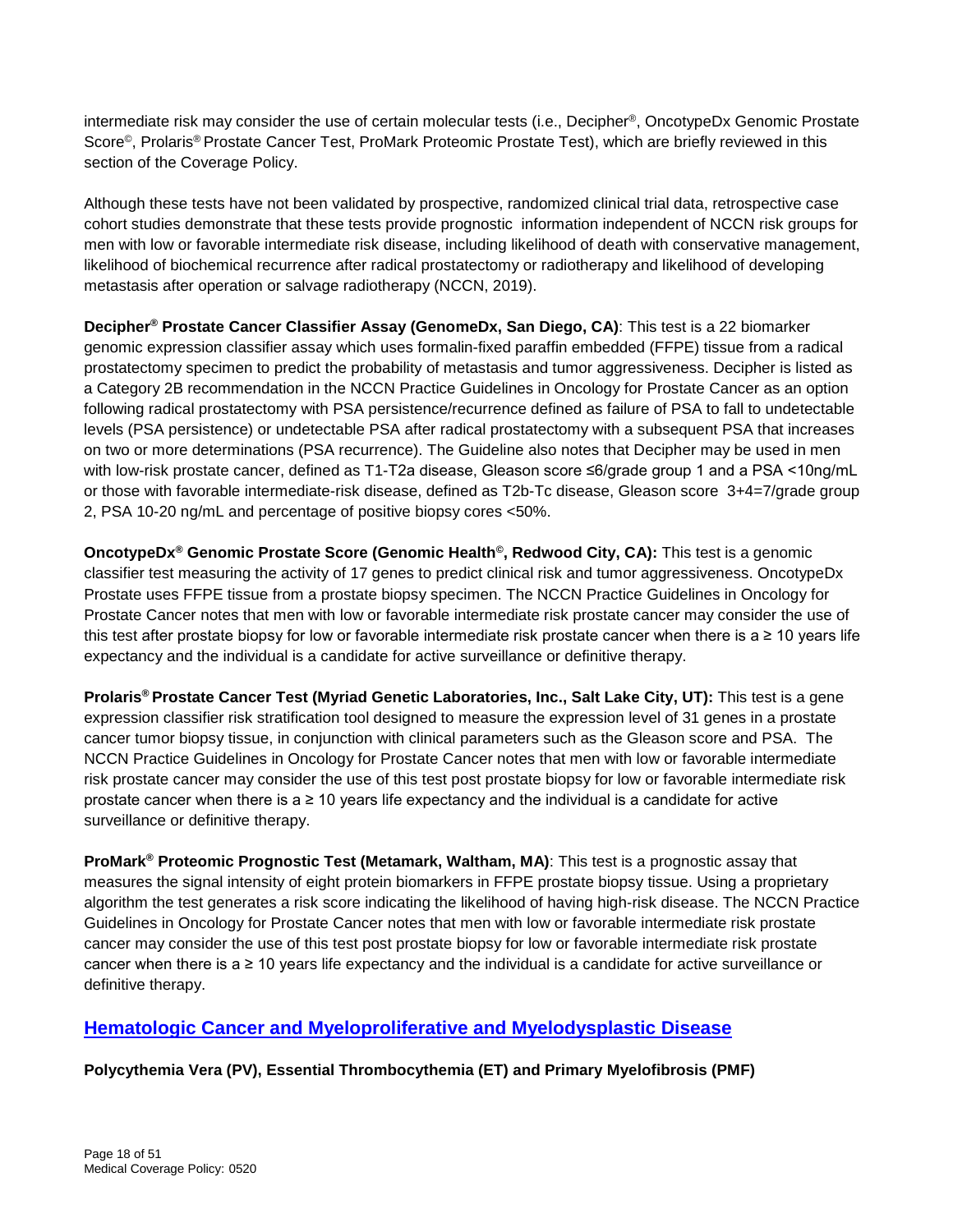Identification of the JAK2 V617F mutation in individuals with polycythemia vera (PV), essential thrombocythemia (ET) and primary myelofibrosis (PMF) may aid in diagnosis based on diagnostic criteria for each of these diseases. For some individuals with PV, JAK2 exon 12 mutation testing may also be of benefit in disease management. Likewise genetic testing for MPL common variants and targeted mutation analysis of CALR exon 9 may be appropriate to aid in the diagnosis and management of ET and PMF. According to 2016 World Health Organization (WHO) criteria (Arber, 2016), ASXL1, EZH2, TET2, IDH1/IDH2, SRSF2 and SF3B1 mutation analysis may aid in diagnosis of PMF.

#### **Chronic Myelogenous Leukemia and Philadelphia Chromosome Positive (PH+) Acute Lymphoblastic Leukemia Mutation Testing**

Specific mutations in the Breakpoint Cluster Region-Abelson (BCR-ABL) gene have been shown to confer resistance to imatinib both in vitro and in vivo, by affecting the binding of the drug to the tyrosine kinase enzyme (AHRQ, 2010). Of interest is the T315-I mutation which is thought to be resistant to all current TKI therapy. The mutation frequency in imatinib resistant patients with CML ranges between 2% and 20%, with variability related to detection methods as well as patient cohort characteristics and treatment. T315I mutation frequency appears to be greater in patients with Philadelphia chromosome-positive (Ph+) ALL and likely increases with the continuation of TKI treatment (Nicolini, 2009). The detection of mutations of the BCR-ABL gene has been proposed with potential impact on diagnosis and management decisions (Agency for Healthcare Research and Quality [AHRQ], 2010; National Cancer Institute [NCI], 2015; Najfeld, 2012; National Institute for Clinical Excellence [NICE], 2002). Evidence in the published, peer-reviewed scientific literature also supports the usefulness of testing for BCR-ABL resistance or inhibition.

Real-time quantitative PCR (RQ-PCR) is by far the most sensitive method. It provides an accurate measure of the total leukemia cell mass and the degree to which breakpoint cluster region-Abelson (BCR-ABL) transcripts are reduced by therapy, and correlates with progression-free survival. Current international recommendations for optimal molecular monitoring of patients receiving imatinib treatment include an RQ-PCR assay expressing the BCR-ABL transcript levels, which is predictive of prognosis (Bhatia, 2012; Najfeld, 2012). Molecular responses at 12 and 18 months are also predictive of long-term outcome (Bhatia, 2012). In acute lymphocytic leukemia (ALL), because many patients have a different fusion protein from the one found in chronic myelogenous leukemia (CML), the BCR-ABL gene may be detectable only by pulsed-field gel electrophoresis or reverse-transcriptase polymerase chain reaction (RT-PCR). These tests should be performed whenever possible in patients with ALL, especially those with B-cell lineage disease (NCI, 2015a).

Although certain BCR-ABL mutations may be associated with TKI therapy resistance, sensitivity and specificity values in outcome studies are not suggestive of strong predictive ability, with the exception of the T315-I mutation. Early identification of this mutation may allow for alternative treatment regimens including increased dose scheduling and drug selection. Data in the published peer-reviewed scientific literature supports the clinical utility of testing for the presence of the T315-I mutation. The clinical utility of testing for other mutations to determine TKI resistance has not been established.

#### **Literature Review**

Several studies have reported associations between variations of BCR-ABL and response to drug therapy. AHRQ (2010) performed a systematic review of the published literature regarding variations of the BCR-ABL1 fusion gene and response to imatinib, dasatinib, and nilotinib in CML. Thirty-one studies were analyzed for outcomes of interest including overall survival and cancer specific survival; progression-free or event-free survival (as defined by each study); and treatment failure. Typically, treatment failure is defined as absence of hematologic, cytogenetic, or molecular response to treatment, according to various criteria. Data was analyzed for first-, second-, and third- line TKI therapy. Second-line TKI therapy studies (four publications) demonstrated sensitivity and specificity ranges of 0.35 to 0.83 and from 0.58 to 1.00, respectively, for high-dose imatinib and imatinib-based combination. These studies were small, the calculated sensitivity and specificity values have wide confidence intervals, and a range of different mutations was identified in each of them. No robust conclusions could be made. Eight studies (nine publications) pertained to dasatinib; some had overlapping populations. Sensitivities and specificities ranged from 0.27 to 0.90 and from 0.14 to 0.87, respectively. A lack of predictive ability is suggested. For nilotinib, three studies had relevant data. Sensitivity ranged from 0.56 to 0.71 and specificity ranged from 0.42 to 0.56 for all identified mutations. Only one included study reviewed overall survival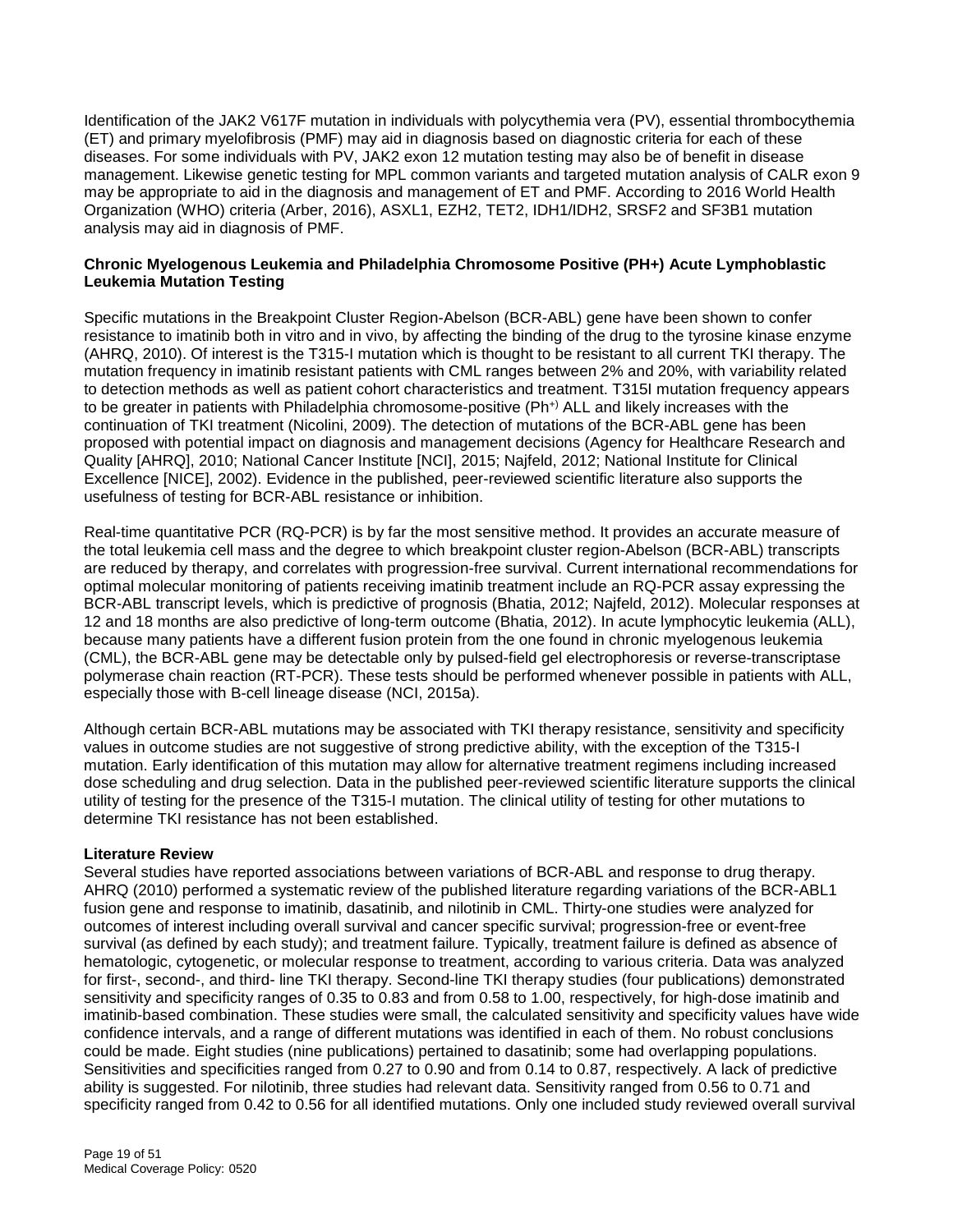(OS). No statistically significant differences in the time-to-death among patients with, versus without mutations were found. When any breakpoint cluster region- Abelson (BCR-ABL1) mutation was considered, almost all studies reported sensitivity and specificity values that are not suggestive of strong predictive ability. The Agency for Healthcare Research and Quality (AHRQ) notes that no study explicitly reported details on changes in treatment plans before or after testing.

AHRQ determined that the presence of any BCR-ABL mutation does not appear to differentiate response to tyrosine kinase inhibitor (TKI) treatment (i.e., imatinib, dasatinib, nilotinib). AHRQ also notes that the majority of evidence pertains to the short term surrogate outcomes of hematologic, cytogenetic or molecular response. Data on overall or progression-free survival are sparse. There is consistent evidence that presence of the relatively rare T315-I mutation can predict TKI treatment failure, mainly in terms of hematologic and cytogenetic response.

Jabbour et al. (2009) studied 169 patients with chronic myelogenous leukemia (CML) after imatinib failure. The goals of the study were to investigate whether in vitro sensitivity of kinase domain mutations could be used to predict the response to therapy as well as the long-term outcome of patients receiving second-generation TKIs after imatinib failure. Treatment failure was defined as loss of a cytogenetic, or complete hematologic response (CHP), or failure to achieve a CHR or any hematologic response (for patients in accelerated phase or blast phase after 3 months of therapy, or persistence of 100% Philadelphia chromosome (Ph)–positive metaphases after 6 months of therapy, or more than or equal to 35% after 12 months). Fifty-seven patients (66%) had received prior therapy with interferon-alpha before the start of imatinib; 29 (34%) had received imatinib as their first-line therapy for CML. Mutations were detected by cDNA sequencing for mutations in the kinase domain of BCR-ABL before a change to dasatinib or nilotinib in 86 patients. Ninety-four mutations were identified in 86 patients with imatinib failure. Seven patients harbored more than 1 mutation. There was no difference in patient characteristics between those with mutations at the time of imatinib failure versus those with no mutations. Fortyone patients received dasatinib and 45 received nilotinib after developing failure to imatinib therapy. Hematologic and cytogenetic response rates were similar for patients without or with KD mutations. After a median follow-up of 23 months, 48 (58%) of patients without baseline mutations were alive compared with 52 (60%) with any mutation.

Nicolini et al. (2009) reported the results of a retrospective observational study of 222 patients with CML in chronic-phase, accelerated-phase, or blastic-phase and Philadelphia chromosome-positive (Ph+) ALL patients with the BCR-ABL T315I mutation. After T315I mutation detection, second-generation TKIs were used in 56% of cases, hydroxyurea in 39%, imatinib in 35%, cytarabine in 26%, MK-0457 in 11%, stem cell transplantation in 17%, and interferon-alpha in 6% of cases. Median overall survival from T315I mutation detection was 22.4, 28.4, 4.0, and 4.9 months, and median progression-free survival was 11.5, 22.2, 1.8, and 2.5 months, respectively, for chronic phase, accelerated phase, blastic phase, and Ph(+) ALL patients. These results suggest that survival of patients harboring a T315I mutation is dependent on disease phase at the time of mutation detection.

In an earlier study by Jabbour et al. (2006) 171 patients were screened for mutations after failing TKI therapy with a median follow-up of 38 months from start of therapy. Sixty-six mutations impacting 23 amino acids in the BCR-ABL oncogene were identified in 62 (36%) patients. Factors associated with the development of mutations were older age, previous interferon therapy and accelerated or blast phase at the start of TKI therapy. By multivariate analysis, factors associated with a worse survival were development of clonal evolution and a higher percentage of peripheral blood basophils. The presence of a BCR-ABL kinase domain mutation had no impact on survival. When survival was measured from the time therapy started, non-P-loop mutations were associated with a shorter survival than P-loop mutations. The authors concluded that BCR-ABL P-loop mutations were not associated with a worse outcome. This study suggests that outcomes of individuals who fail TKI therapy may be influenced by multiple factors.

Nicolini and colleagues (2006) retrospectively analyzed the predictive impact of 94 breakpoint cluster region (BCR) - Abelson (ABL) kinase domain mutations found in 89 protein tyrosine kinase inhibitor (TKI) resistant chronic myelogenous leukemia (CML) individuals. With a median follow-up of 39 months, overall survival was worse for P-loop and another point mutation (T315-I), but not for other BCR-ABL mutations. For individuals in chronic phase only, analysis demonstrated a worse overall survival for P-loop and worse progression free survival for T315-I mutations.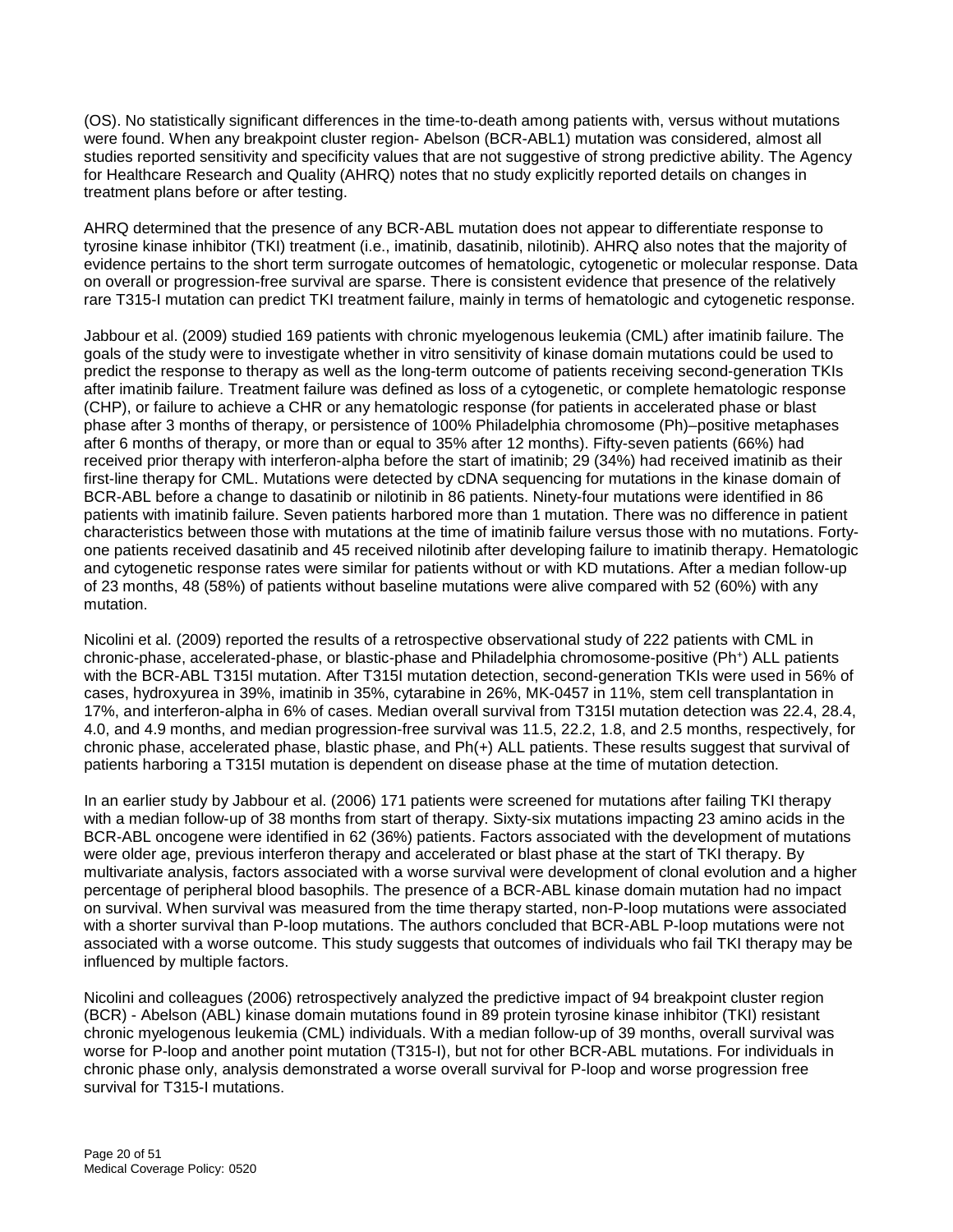#### **Professional Societies/Organizations**

For a summary of professional society recommendations/guidelines regarding BCR-ABL mutation analysis please click [here.](#page-21-2)

### <span id="page-20-0"></span>**[Occult Neoplasms](#page-7-0)**

While the supporting published evidence is limited, certain paraneoplastic/onconeural antibodies (i.e., anit-Hu, anti-Yo, anti-CV2, anti-RI, anti-MA1 and anti amphiphysin), are established markers used to aid in the diagnosis of paraneoplastic syndromes and occult neoplasms (i.e., cancers of unknown origin).

If initial diagnostic studies (e.g., laboratory, radiography, cerebral spinal fluid analysis, and/or electromyography) are negative, testing for paraneoplastic antibodies may be warranted. If the test is positive for a paraneoplastic antibody, it may help to focus the search for the neoplasm and establish the diagnosis of cancer. Continued testing (e.g., computed tomography, ultrasound) and early diagnosis for an underlying neoplasm would allow for early treatment of the cancer and could also improve the symptoms of PNS. In 90% of patients with paraneoplastic antibodies, the underlying tumor is diagnosed within the first year of PNS symptoms (Dalmau and Rosenfeld, 2008; Spiro et al., 2007; Bataller and Dalmau, 2005). The specificity of paraneoplastic antibodies reported to be greater than 90% for paraneoplastic neurologic syndromes or some types of cancer makes them useful diagnostic tools. However, not all paraneoplastic antibodies have the same sensitivity and specificity. Hu antibodies, most often associated with subacute sensory neuropathy (SSN) and small cell lung cancer, have an estimated specificity of 99% and a sensitivity of 82% (Dalmau and Rosenfeld, 2008; Honnorat and Antoine, 2007; Vedeler, et al., 2006).

Well-characterized, antibodies are reactive with molecularly defined onconeural antigens, prove the paraneoplastic etiology of the neurological syndrome, and are strongly associated with cancer. The wellcharacterized paraneoplastic antibodies include: anti-Hu (antineuronal nuclear autoantibodies-1 [ANNA-1]), anti-Yo (PCA-1 [Purkinje cell antibody-1]), anti-CV2 (CRMP5 [collapsing mediator response protein]), anti-Ri (ANNA-2), anti-MA2 (Ta), and anti-amphiphysin. Partially-characterized antibodies are antibodies with an unidentified target antigen and have only been found in a few patients. The partially-characterized antibodies (i.e., antibodies with an unidentified target antigen) include anti-Tr (PCA-Tr), ANNA-3, PCA-2, anti-recoverin, anti-Zic4, antimGluR1. The detection of partially-characterized antibodies is considered of limited diagnostic value. Antibodies that can be detected in paraneoplastic and nonparaneoplastic form and can occur with and without cancer include: anti-VGCC (voltage-gated calcium channel), anti-AchR (acetylcholine receptor), anti-nAChR (nicotine acetylcholine receptor), and anti-VGKC (volted-gated potassium channels) (Monstad, et al., 2009; De Graaf and Smitt, 2008; deBeukelaar and Smitt, 2006; Vedeler, et al., 2006; Battler and Dalmau, 2005; Karim, et al., 2005; Vincent, 2005; Graus, et al., 2004).

### <span id="page-20-1"></span>**[Solid Tumor Cancers](#page-7-1)**

Molecular testing for the following tumor markers has been proposed to direct treatment and disease management. There is insufficient evidence in the published, peer-reviewed scientific literature to demonstrate the clinical utility of tumor analysis and/or gene expression profiling for the following tumor types. However, testing of circulating tumor cells may be appropriate required for management of tumor agnostic pharmacologic therapy. Further, consensus support in the form of published professional society guidelines is lacking.

| Anal carcinoma                           | Hodgkin lymphoma                    |
|------------------------------------------|-------------------------------------|
| Basal cell carcinoma                     | Malignant mesothelioma              |
| Bone cancer                              | Penile cancer                       |
| Cancer of unknown origin/unknown primary | Renal/kidney cancer                 |
| Cervical cancer                          | Squamous cell carcinoma of the skin |
| Esophageal cancer                        | <b>Testicular cancer</b>            |
| Head and neck cancer                     | <b>Tracheal Cancer</b>              |
| Hepatobiliary cancer                     |                                     |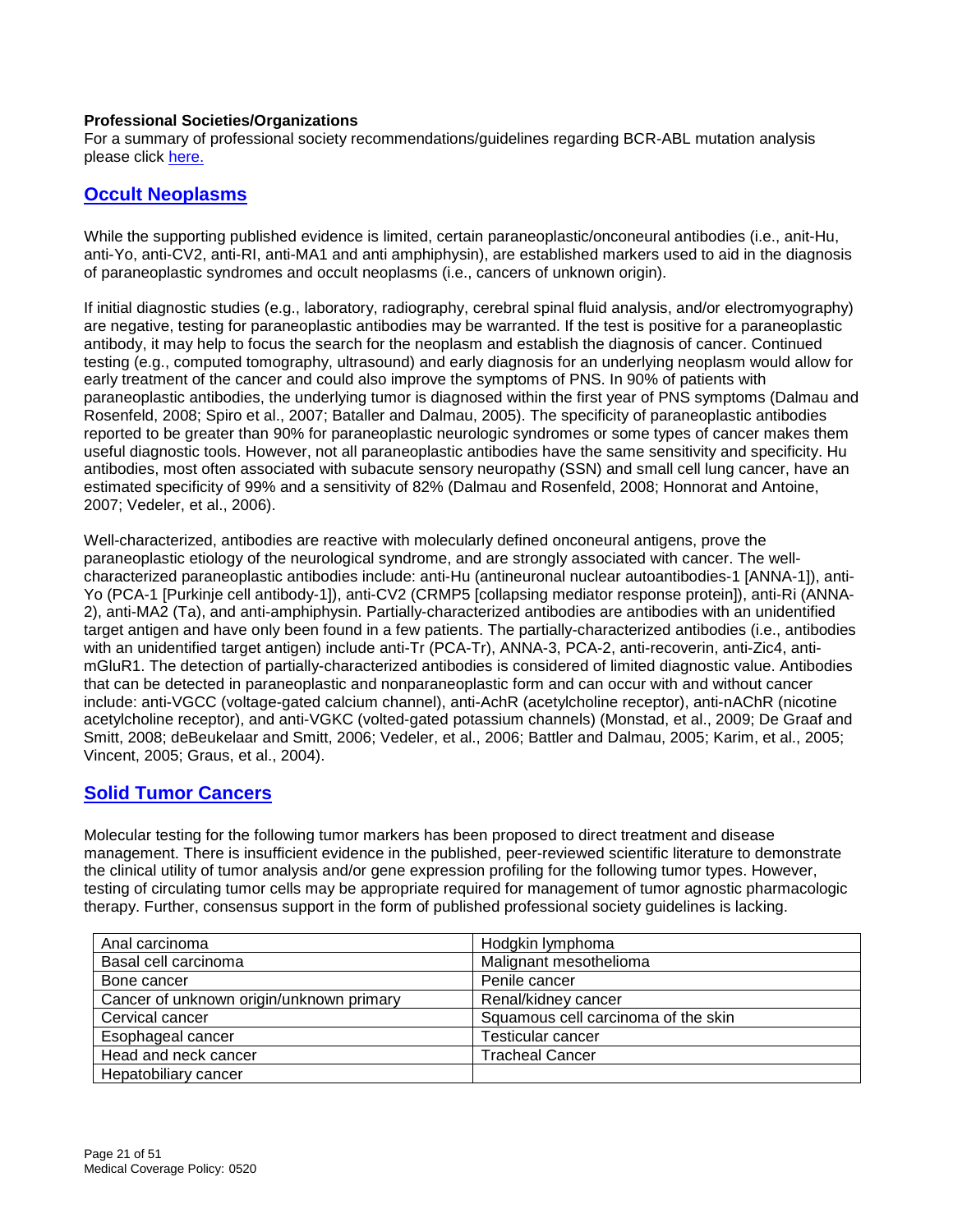#### **Professional Societies/Organizations**

For a summary of professional society recommendations/guidelines regarding molecular testing for solid tumor cancers please click [here.](#page-21-2)

### <span id="page-21-0"></span>**[Other Tumor Profile Testing](#page-7-2)**

#### <span id="page-21-1"></span>**Topographic Genotyping**

Topographic genotyping refers to a method of mutational analysis that incorporates minute tumor samples selected according to histopathologic considerations, polymerase chain reaction (PCR) amplification and direct sequencing. The mutational alterations that are found are then correlated with the histology of the tumor. It has been proposed that the results of this testing will provide predictive information that will influence the management of certain cancers.

Studies comparing topographic genotyping with established testing methods are lacking. There do not appear to be prospective studies published in the peer-reviewed medical literature that focus on the clinical validity, the clinical utility of the test or the impact of the test on clinical outcomes

#### **Literature Review**

High-quality prospective controlled studies informing the clinical validity and clinical utility of topographic genotyping tests are lacking in the published, peer-reviewed scientific literature. Studies generally focus on the association of the topographic genotyping results with tumor characteristics (Al-Haddad, et al., 2014; Al-Haddad et al., 2013; Malhotra et al, 2014; Panarelli et al., 2012; Khalid, et al., 2009).

A technology assessment and systematic review regarding topographic genotyping with PathFinderTG was commissioned by Centers for Medicare and Medicaid Services (CMS) and conducted by the Tufts Evidencebased Practice Center for the Agency for Healthcare Research and Quality (AHRQ) (Trikalinos TA, et al., 2010). The review included studies evaluating the patented technology, specifically those using loss of heterozygosity (LOH) analysis. LOH is a frequent genetic alteration that is found in many cancers. It is thought that LOH alterations may have prognostic significance. Fifteen studies were included—these pertained to: lung cancer (n=4); pancreatic and biliary tree tumors (n=4); hepatocellular carcinoma (n=4); gliomas, thyroid tumors, lacrimal gland tumors and mucinous tumors of the appendix (n=1 for each). The sample size in the studies ranged from 11 to 103. The review identified no studies regarding the analytic validity of LOH based topographic genotyping with PathFinderTG. The studies were retrospective in design and utilized available archival tissue blocks. One study, molecular profiles of gliomas and reactive gliosis were determined retrospectively and they were used prospectively on 16 diagnostically challenging cases of reactive gliosis versus glial tumors. There were no studies found that evaluated whether the use of LOH based topographic genotyping with PathFinderTG affects patient outcomes. There were no studies identified that compared LOH based topographic genotyping with PathFinderTG with conventional pathology. The review found that all studies are small, they have important methodological limitations, and they do not address patient-relevant outcomes.

#### **Professional Societies/Organization**

For a summary of professional society recommendations/guidelines regarding topographic genotyping please click [here.](#page-21-2)

**The American Board of Internal Medicine's (ABIM) Foundation Choosing Wisely® Initiative (2014):** No relevant statements.

#### **Use Outside of the US**

For a summary of recommendations/guidelines from professional societies outside of the US please click [here.](#page-21-2)

# <span id="page-21-2"></span>**Appendix A**

### **PROFESSIONAL SOCIETY/ORGANIZATION RECOMMENDATIONS/GUIDELINES**

#### **TUMOR PROFILING**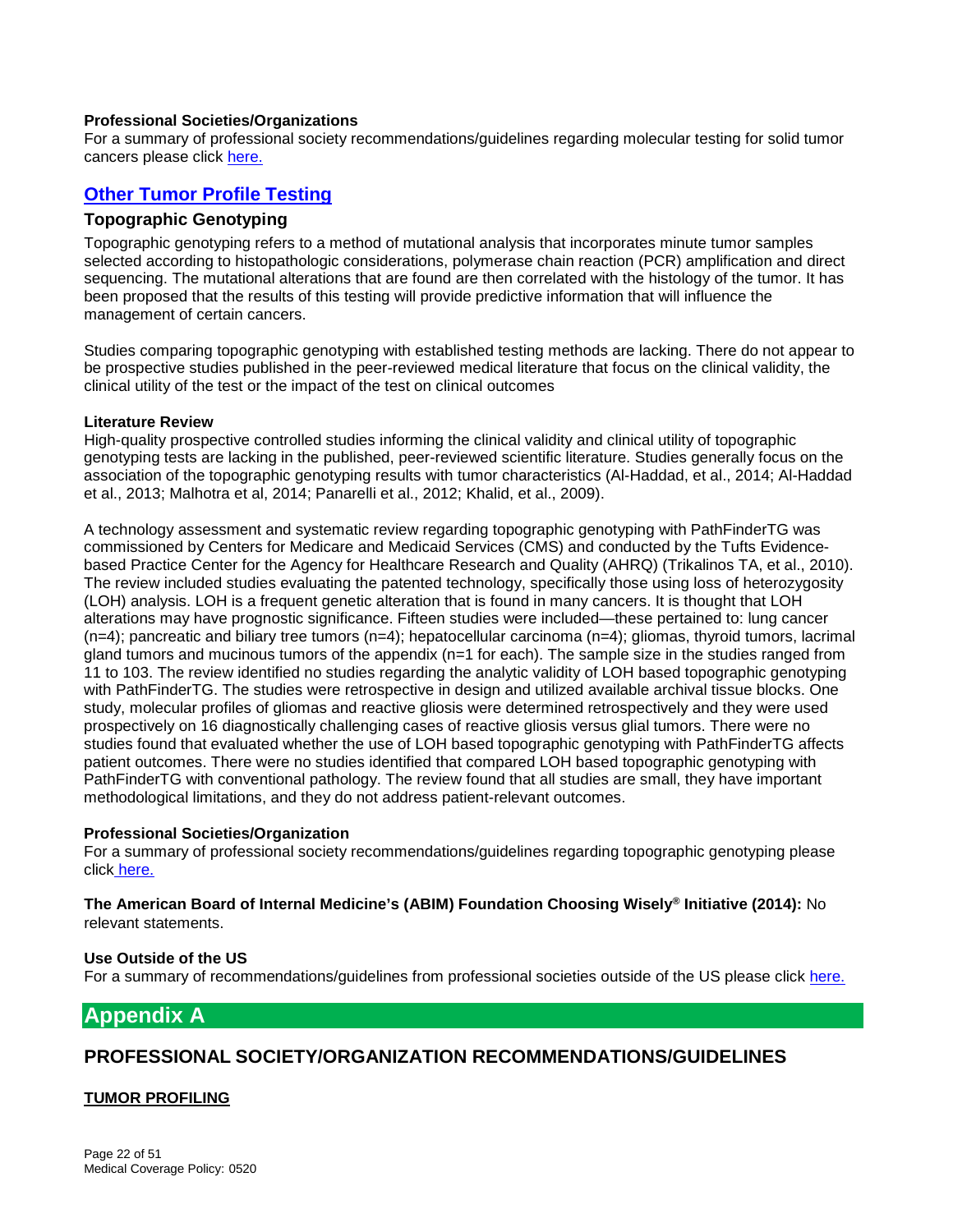Sepulveda et al. (2017) published a guideline on behalf of the American Society for Clinical Pathology, College of American Pathologists, Association for Molecular Pathology, and the American Society of Clinical Oncology regarding molecular biomarkers testing for the evaluation of colorectal cancer. The guideline notes evidence supports mutational testing for genes in the EGFR signaling pathway, since they provide clinically actionable information as negative predictors of benefit to anti-EGFR monoclonal antibody therapies for targeted therapy of CRC. Mutations in several of the biomarkers have clear prognostic value.

#### **GENE EXPRESSION CLASSSIFER TESTS**

**American Society of Clinical Oncology ([ASCO], 2016, updated 2019):** Regarding an individual who presents with a hormone receptor–positive, human epidermal growth factor receptor not overexpressed, axillary node– negative early breast cancer, ASCO notes the following updated recommendations:

- 1.1.1. For patients older than 50 years and whose tumors have Oncotype DX recurrence scores of less than 26, and for patients age 50 years or younger whose tumors have Oncotype DX recurrence scores of less than 16, there is little to no benefit from chemotherapy. Clinicians may offer endocrine therapy alone (Type of recommendation: evidence based,
	- benefits outweigh harms; Evidence quality: high; Strength of recommendation: strong).
- 1.1.2. For patients age 50 years or younger with Oncotype DX recurrence scores of 16 to 25, clinicians may offer chemoendocrine therapy (Type of recommendation: evidence based, benefits outweigh harms; Evidence quality: intermediate; Strength of recommendation: moderate).
- 1.1.3. Patients with Oncotype DX recurrence scores of greater than 30 should be considered candidates for chemoendocrine therapy (Type of recommendation: evidence based, benefits outweigh harms; Evidence quality: high; Strength of recommendation: strong).
- 1.1.4. Based on Expert Panel consensus, oncologists may offer chemoendocrine therapy to patients with Oncotype DX scores of 26 to 30 (Type of recommendation: informal consensus; Evidence quality: insufficient; Strength of recommendation: moderate).

No biomarker except for estrogen receptor, progesterone receptor, and human epidermal growth factor receptor 2 was found to guide choices of specific treatment regimens. Treatment decisions should also consider disease stage, comorbidities, and patient preferences.

#### **National Comprehensive Cancer Network™ (NCCN™)**

According to assessment by the NCCN (2019), some gene expression classifier tests predict recurrence risk; others are prognostic of clinical outcome:

| <b>Test</b>                                                                                                    | <b>NCCN</b><br><b>Category of</b><br><b>Evidence</b> | <b>Prognostic</b> | <b>Predictive</b>        |
|----------------------------------------------------------------------------------------------------------------|------------------------------------------------------|-------------------|--------------------------|
| Breast Cancer Index (BCI) Risk of Recurrence & Extended<br><b>Endocrine Benefit Test</b><br>1-3 positive nodes | 2A                                                   | Yes               | <b>Not</b><br>determined |
| EndoPredict <sup>®</sup> Risk Score<br>Node negative, 1-3 positive nodes                                       | 2A                                                   | Yes               | <b>Not</b><br>determined |
| MammaPrint test<br>node negative, 1-3 positive nodes                                                           | 1                                                    | Yes               | Not<br>determined        |
| OncotypeDx®, for Early-Stage, Invasive Breast Cancer<br>pN0 or node negative                                   | 1                                                    | Yes               | Yes                      |
| OncotypeDx <sup>®</sup> , for Early-Stage, Invasive Breast Cancer<br>pN+ or node positive disease              | 2A                                                   | Yes               | <b>Not</b><br>determined |
| Prosigna®, Breast Cancer Prognostic Gene Signature Assay<br>(PAM50)<br>Node negative, 1-3 positive nodes       | 2A                                                   | Yes               | Not<br>determined        |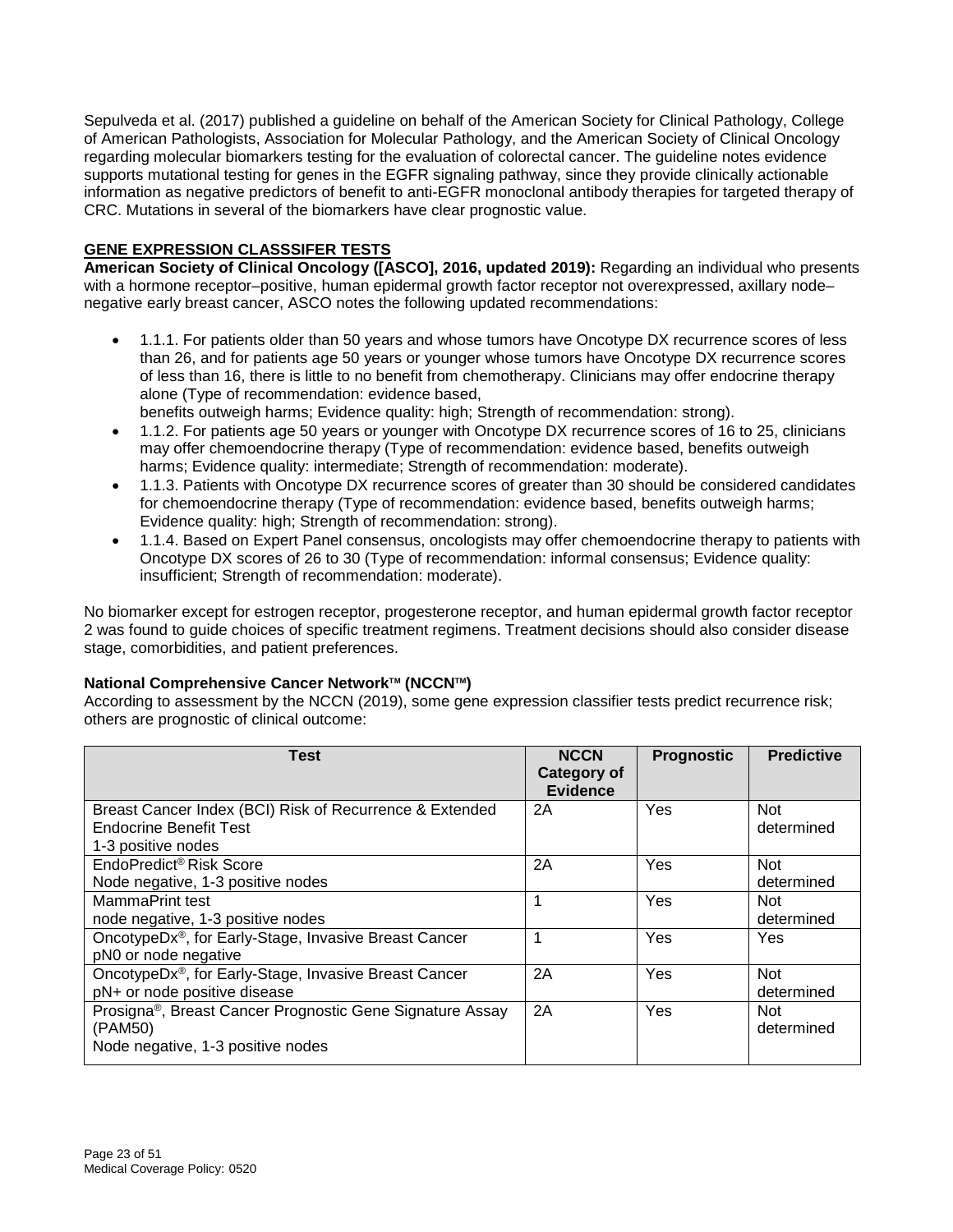**National Institute for Health and Clinical Excellence (NICE), United Kingdom**: A guidance document on the diagnosis and management of carcinomas of unknown primary (CUP) recommends against the use of geneexpression-based profiling to identify primary tumors in patients with provisional CUP. (2010, updated 2016).

A NICE guidance (2018) document titled "Tumour profiling tests to guide adjuvant chemotherapy decisions in early breast cancer" notes that EndoPredict (EPclin score), Oncotype DX Breast Recurrence Score and Prosigna are recommended as options for guiding adjuvant chemotherapy decisions for people with oestrogen receptor (ER)-positive, human epidermal growth factor receptor 2 (HER2)-negative and lymph node (LN)-negative (including micrometastatic disease for certain populations of individuals with early breast cancer.

The guidance also notes:

- MammaPrint is not recommended for guiding adjuvant chemotherapy decisions for people with ERpositive, HER2‑negative and LN-negative early breast cancer because it is not cost effective.
- IHC4+C is not recommended for guiding adjuvant chemotherapy decisions for people with ER-positive, HER2-negative and LN-negative early breast cancer because the analytical validity of the test is uncertain.

#### **MammaPrint® 70-Gene Breast Cancer Recurrence Assay**

**American Society of Clinical Oncology (ASCO, 2017):** On behalf of ASCO, Krop et al. published a focused update: Use of Biomarkers to Guide Decisions on Adjuvant Systemic Therapy for Women With Early-Stage Invasive Breast Cancer which addressed the use of MammaPrint to guide decisions on the use of adjuvant systemic therapy. ASCO recommends the following:

- If a patient has ER/PgR–positive, HER2-negative, node-negative, breast cancer, the MammaPrint assay may be used in those with high clinical risk per MINDACT categorization to inform decisions on withholding adjuvant systemic chemotherapy due to its ability to identify a good prognosis population with potentially limited chemotherapy benefit (Type: evidence based; Evidence quality: high; Strength of recommendation: strong).
- If a patient has ER/PgR-positive, HER2-negative, node-negative, breast cancer, the MammaPrint assay should not be used in those with low clinical risk per MINDACT categorization to inform decisions on withholding adjuvant systemic chemotherapy, because women in the low clinical risk category had excellent outcomes and did not appear to benefit from chemotherapy even with a genomic high-risk cancer (Type: evidence based; Evidence quality: high; Strength of recommendation: strong).
- If a patient has ER/PgR-positive, HER2-negative, node-positive, breast cancer, the MammaPrint assay may be used in patients with one to three positive nodes and at high clinical risk per MINDACT categorization to inform decisions on withholding adjuvant systemic chemotherapy due to its ability to identify a good prognosis population with potentially limited chemotherapy benefit. However, such patients should be informed that a benefit of chemotherapy cannot be excluded, particularly in patients with greater than one involved lymph node (Type: evidence based; Evidence quality: high; Strength of recommendation: moderate).
- Recommendation 1.2.2: (update of 2016 recommendation 1.7): If a patient has ER/PgR–positive, HER2 negative, node-positive, breast cancer, the MammaPrint assay should not be used in patients with one to three positive nodes and at low clinical risk per MINDACT categorization to inform decisions on withholding adjuvant systemic chemotherapy. There are insufficient data on the clinical utility of MammaPrint in this specific patient population (Type: informal consensus; Evidence quality: low; Strength of recommendation: moderate).
- Recommendation 1.3: (update of 2016 recommendation 1.8): If a patient has HER2-positive breast cancer, the clinician should not use the MammaPrint assay to guide decisions on adjuvant systemic therapy. Additional studies are required to address the role of MammaPrint in patients with this tumor subtype who are also receiving HER2-targeted therapy (Type: informal consensus; Evidence quality: low; Strength of recommendation: moderate).
- Recommendation 1.4: (update of 2016 recommendation 1.9): If a patient has ER/PgR negative and HER2-negative (triple negative) breast cancer, the clinician should not use the MammaPrint assay to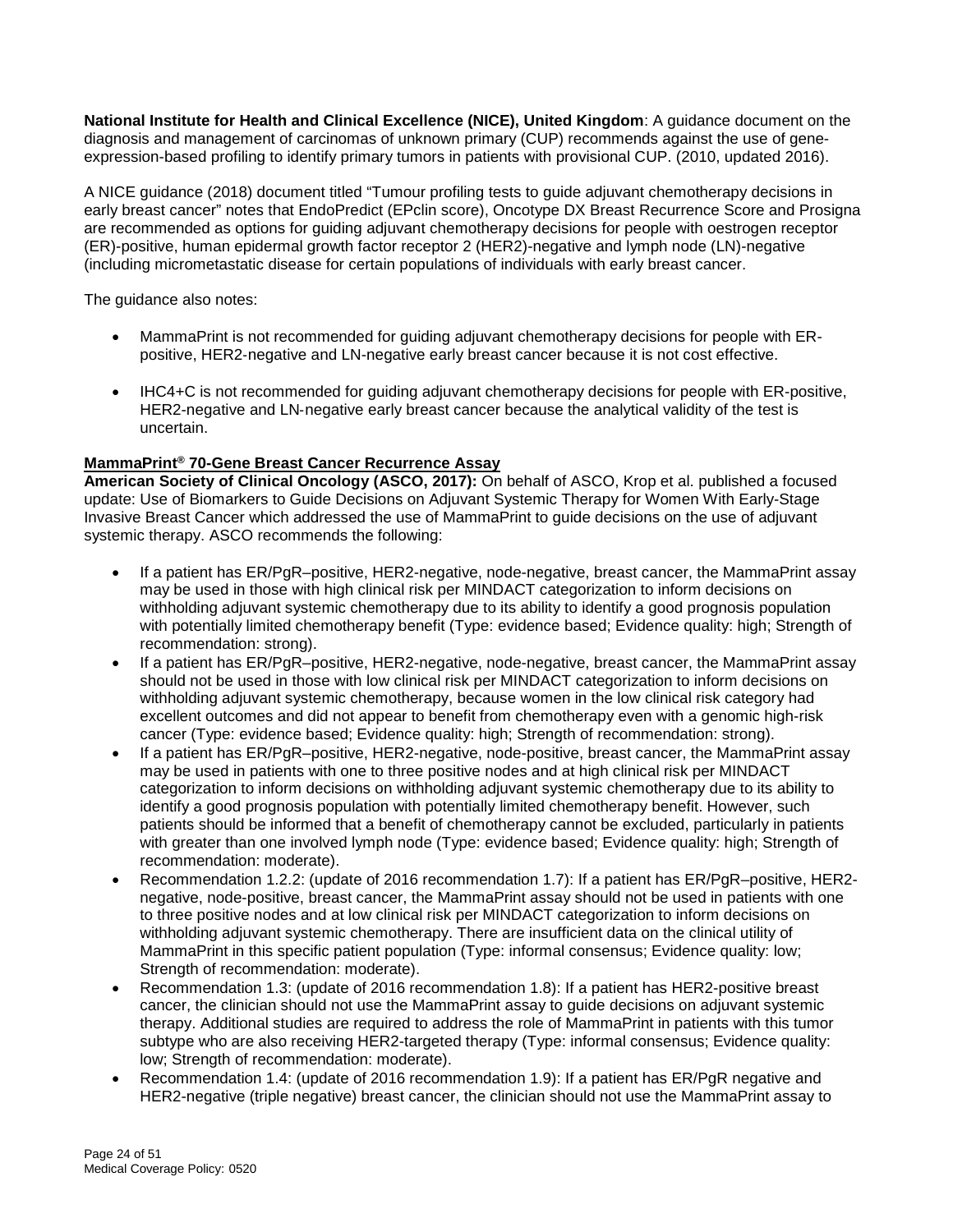guide decisions on adjuvant systemic chemotherapy (Type: informal consensus; Evidence quality: insufficient; Strength of recommendation: strong).

### **Oncotype DX® Assay**

**Evaluation of Genomic Applications in Practice and Prevention (EGAPP) Working Group (2016):** A published recommendation for the EGAPP notes there is insufficient evidence to recommend for or against the use of Oncotype DX testing to guide chemotherapy treatment decisions in women with hormone receptor– positive, lymph node–negative, or lymph node–positive early breast cancer who are receiving endocrine therapy. Regarding clinical utility, the EGAPP notes there is evidence from prospective retrospective studies that the test predicts benefit from chemotherapy, and there was adequate evidence that the use of Oncotype DX gene expression profiling in clinical practice changes treatment decisions regarding chemotherapy. However, no direct evidence was found that the use of Oncotype DX testing leads to improved clinical outcomes.

**Spanish Society of Pathology (SEAP) and the Spanish Society of Medical Oncology (SEOM):** In a joint guideline for biomarker testing in colon cancer published by Garcia-Alfonso on behalf of SEAP/SEOM, the authors noted although Oncotype DX gene expression signature has been shown to have prognostic value, no consensus yet exists on its use in clinical practice. The authors noted that the clinical usefulness of the test was compromised because the predictive value of Oncotype DX could not be validated (2012).

#### **Prediction Analysis of Microarray 50 (PAM50) Prosigna® Breast Cancer Prognostic Gene Signature Assay**

**American Society of Clinical Oncology ([ASCO], 2016):** On behalf of ASCO, Harris et al. published recommendations titled Use of Biomarkers to Guide Decisions on Adjuvant Systemic Therapy for Women With Early-Stage Invasive Breast Cancer: American Society of Clinical Oncology Clinical Practice Guideline Summary. Regarding the PAM50 risk of recurrence score, ASCO notes that if a patient has ER/PgR-positive, HER2 negative node negative breast cancer a clinician may use this assay in conjunction with other clinicopathologic variables to guide decisions on adjuvant systemic therapy. (High Quality Evidence; Strong Recommendation)

#### **CIRCULATING WHOLE TUMOR CELL MARKERS**

**American Society of Clinical Oncology (ASCO, 2016):** A Guideline on the Use of Biomarkers to Guide Decisions on Systemic Therapy for Women With Metastatic Breast Cancer notes for patients already receiving systemic therapy for metastatic breast cancer, decisions on changing to a new drug or regimen or discontinuing treatment should be based on clinical evaluation, judgment of disease progression or response, and the patient's goals for care. The Guideline also notes there is no evidence at this time that changing therapy based solely on circulating biomarker results improves health outcomes, quality of life, or cost effectiveness.

#### **American Society of Clinical Oncologists (ASCO)/College of American Pathologists (CAP) (2018):** In

collaboration with CAP, ASCO published a joint review regarding Circulating Tumor DNA Analysis in Patients With Cancer (2018). This review notes some circulating DNA (ctDNA) assays have demonstrated clinical validity and utility with certain types of advanced cancer; however, there is insufficient evidence of clinical validity and utility for the majority of ctDNA assays in advanced cancer. Evidence shows discordance between the results of ctDNA assays and genotyping tumor specimens and supports tumor tissue genotyping to confirm undetected results from ctDNA tests. There is no evidence of clinical utility and little evidence of clinical validity of ctDNA assays in early-stage cancer, treatment monitoring, or residual disease detection. There is no evidence of clinical validity and clinical utility to suggest that ctDNA assays are useful for cancer screening, outside of a clinical trial.

**National Comprehensive Cancer Network™ (NCCN™) (2019):** The NCCN guideline for Prostate Cancer notes that AR-V7 testing in circulating tumor cells can be considered to help guide election of therapy in the postabiraterone/enzalutamide metastatic CRPC setting.

#### **Prostate Cancer Screening and Prognostic Tests**

**American Urological Association (2013):** In the guideline for "Early Detection of Prostate Cancer", Carter et al. (2013) note that the literature supporting the efficacy of DRE, PSA derivatives and isoforms (e.g. free PSA, - 2proPSA, prostate health index, hK2, PSA velocity or PSA doubling time) and novel urinary markers and biomarkers (e.g. PCA3) for screening with the goal of reducing prostate cancer mortality provide limited evidence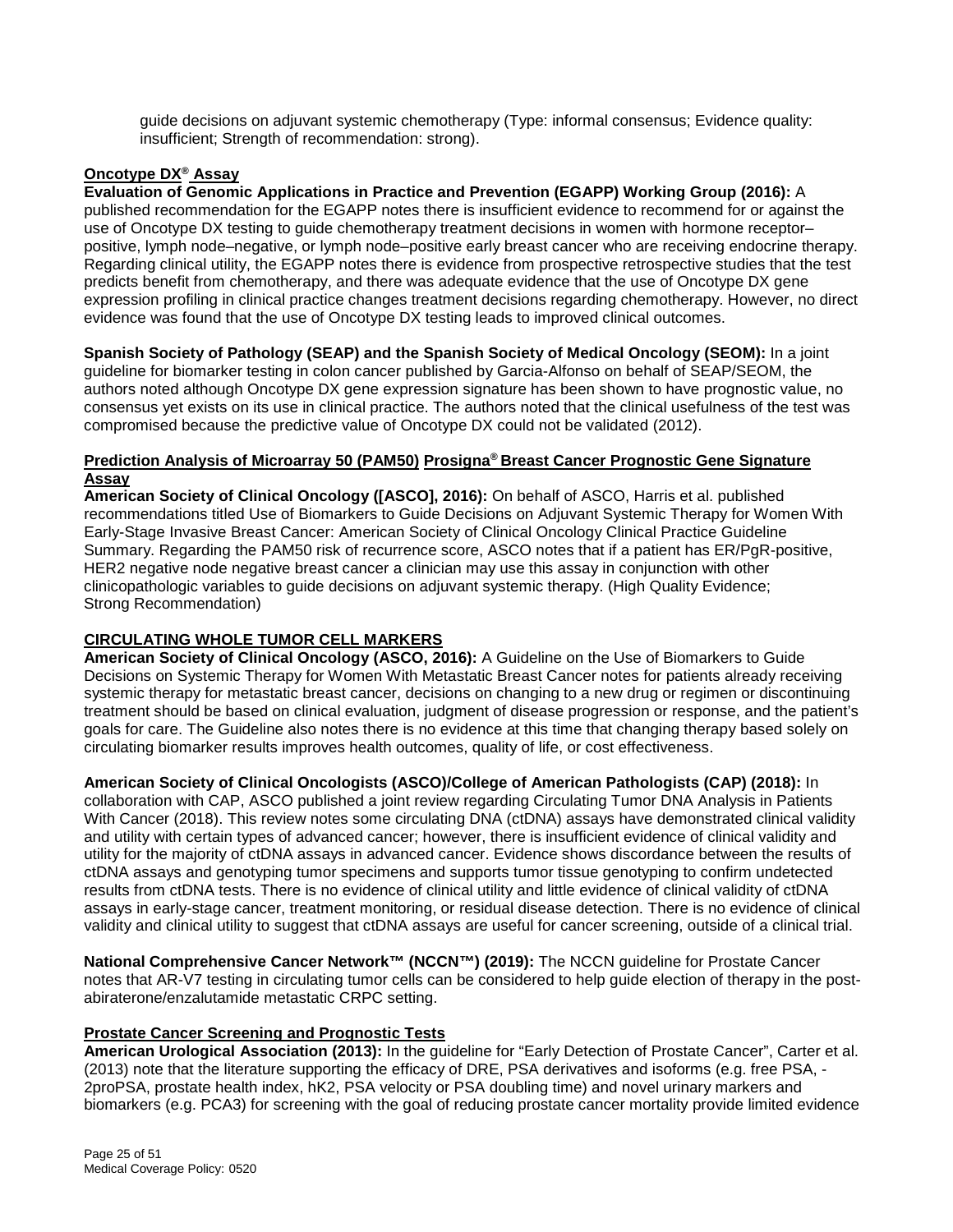to draw conclusions. While some data suggest use of these secondary screening tools may reduce unnecessary biopsies (i.e. reduce harms) while maintaining the ability to detect aggressive prostate cancer (i.e. maintain the benefits of PSA screening), more research is needed to confirm this. However, the likelihood of a future population-level screening study using these secondary screening approaches is highly unlikely at least in the near future. The authors further note that the Guideline focuses only on the efficacy of PSA screening for the early detection of prostate cancer and not secondary tests often used after screening to determine the need for a prostate biopsy or a repeat prostate biopsy (e.g., PSA isoforms, PCA3, imaging).

**National Comprehensive Cancer Network (NCCN Guidelines™):** The Guideline for Prostate Cancer Early Detection (V1.2019) notes that PSA derivatives and other assays potentially improve the specificity of testing and may diminish the probability of unnecessary biopsies. Several biomarker tests have the goals of refining selection for biopsies, decreasing unnecessary biopsies and increasing the specificity of cancer detection, without missing a substantial number of higher-grade (Gleason ≥ 7) cancers. These tests may be especially useful in men with PSA levels between 3 and 10 ng/mL.

Under indications for biopsy: Percent free PSA, 4KScore or PHI are noted as second line tests for a PSA >3 ng/mL. In a corresponding footnote the NCCN notes that biomarkers that improve specificity of detection are not recommended as firstline screening tests. However, some may wish to further define the probability of high-risk cancer. A percent free PSA <10%, PHI>35 or 4KScore are potentially informative in patient who have never undergone biopsy or after a negative biopsy; a PCA3 score >35 is potentially informative after a negative biopsy.

Regarding the management of biopsy results, NCCN recommends that percent free PSA, 4KScore, PHI, PCA3 or ConfirmMDx be considered for men with focal high-grade prostatic intraepithelial neoplasia (PIN) and those with a benign biopsy result. In a corresponding footnote NCCN notes that it is well known that a negative biopsy does not preclude a diagnosis of prostate cancer on subsequent biopsy. Tests that improve specificity in the post-biopsy state-including 4KScore, PHI, percent free PSA, PCA3 and ConfirmMDx-should be considered in patients thought to be higher risk despite a negative biopsy.

#### **BCR-ABL MUTATION ANALYSIS**

**National Cancer Institute (NCI):** Regarding BCR-ABL mutation analysis in individuals with chronic myelogenous leukemia (CML), the NCI notes "In case of treatment failure or suboptimal response, patients should undergo BCR/ABL kinase domain mutation analysis to help guide therapy with the newer tyrosine kinase inhibitors or with allogeneic transplantation (2016)

**National Comprehensive Cancer Network™ (NCCN™):** Regarding kinase domain mutation testing, the NCCN Guideline for Chronic Myeloid Leukemia notes kinase domain mutation analysis is recommended in chronic phase CML if there is inadequate initial response at three and six months or less than complete cytogenetic response at 12-18 months, any sign pf loss of response, increase in BCR-ABL transcript levels and loss of minimal molecular response (MMR), and disease progression to accelerated or blast phase (V1.2017).

The NCCN Guideline for Ductal Carcinoma in Situ does not support routine CYP2D6 genotype testing for women being considered for tamoxifen therapy (V2.2017).

#### **TUMOR MARKERS FOR SOLID TUMOR CANCERS**

**American Association of Clinical Endocrinologist (AACE):** In the update of 2010 guidelines for the management of thyroid nodules (2016) the AACE stated that molecular testing should be considered to complement, not replace cytologic evaluation when the results are expected to influence clinical management. As a general rule molecular testing is not recommended in nodules with established benign or malignant cytologic characteristics. Regarding testing of indeterminate nodules the AACE notes because of the insufficient evidence and the limited follow-up, we do not recommend either in favor of or against the use of gene expression classifiers (GECs) for cytologically indeterminate nodules. Regarding use of mutation testing to guide to determine the extent of surgery the AACE notes with the exception of mutations such as BRAFV600E that have a PPV approaching 100% for papillary thyroid carcinoma (PTC), evidence is insufficient to recommend in favor of or against its use.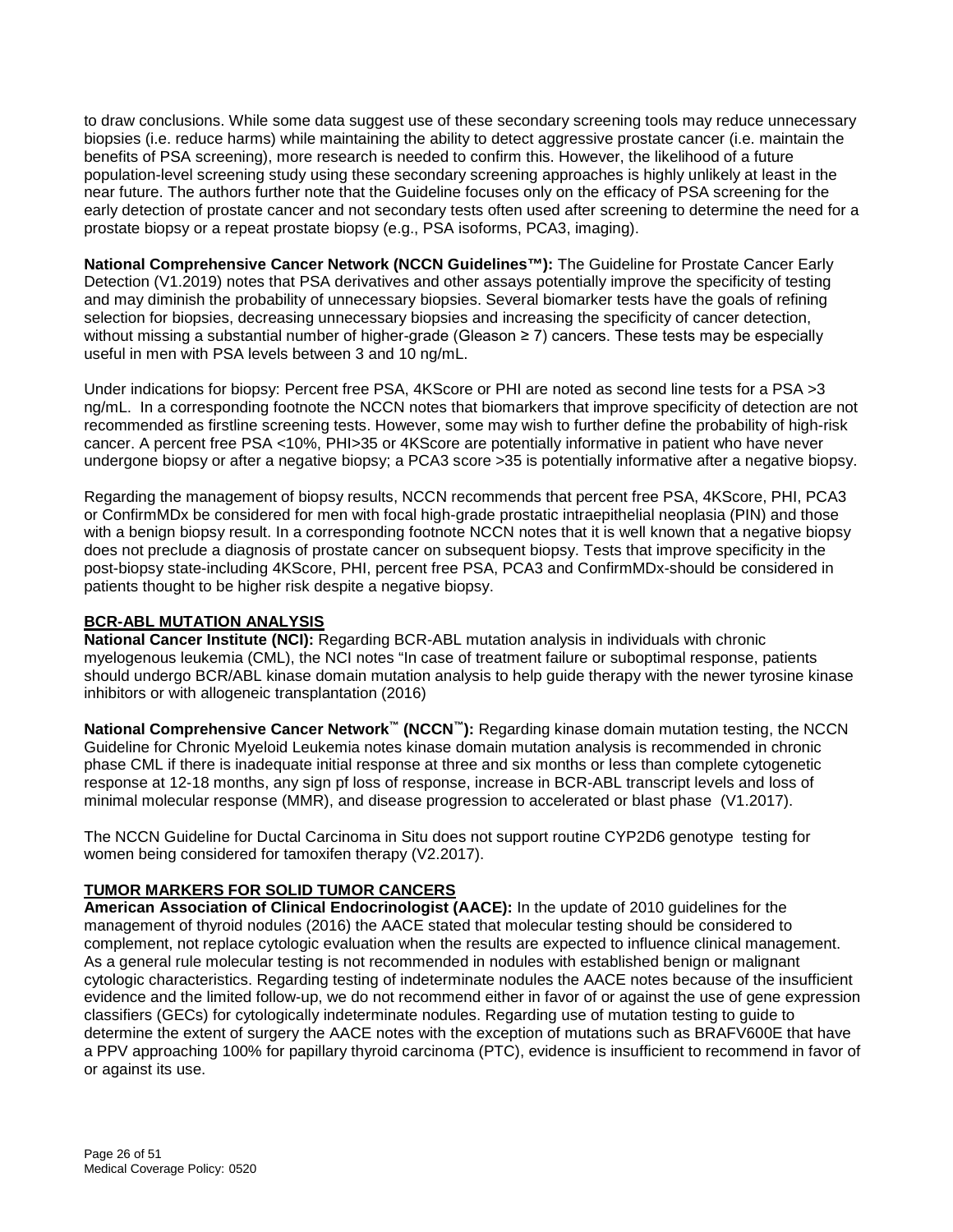**American Association for Endocrine Surgeons:** In a summary statement on the utility of molecular marker testing in thyroid cancer, Yip, et al. stated that the use of molecular markers into clinical algorithms is still evolving and studies are needed to identify how routine molecular testing can best complement cytology and ultrasound and better understand the prognostic significance of a positive test (2010).

**American Cancer Society ([ACS], 2017):** In a discussion of bladder cancer and tumor markers, the ACS stated that NMP22 BladderChek®, bladder tumor-associated antigen (BTA), Immunocyt™ and Urovysion™ are new tests that look for substances in the urine that might indicate bladder cancer. At this time the tests are used mainly to look for bladder cancer in people who already have signs or symptoms of cancer, or in people who have had a bladder cancer removed to check for cancer recurrence. Further research is needed before these or other newer tests are proven useful as screening tests.

**American College of Obstetricians and Gynecologists (2016):** A Practice Bulletin on Evaluation and Management of Adnexal Masses notes that serum biomarker panels may be used as an alternative to CA 125 level alone in determining the need for a referral or consultation with a gynecologist oncologist when an adnexal mass requires surgery. (Level C recommendation, based primarily on consensus and expert opinion).

**American Society of Colon & Rectal Surgeons (ASCRS):** In practice parameters for anal squamous neoplasms, ASCRS (2012) noted that biomarkers such as tumor suppressor genes P53 and P21 have shown promise but they have a limited role in follow-up of these patients.

**American Thyroid Association (ATA)**: The Clinical Affairs Committee (Hodak and Rosenthal, 2013) published an official statement to provide direction for clinicians and patients regarding the current state of thyroid molecular diagnosis including Afirma, miRInform and Cleveland Clinic TSHR mRNA Assay. ATA stated that the commercial and noncommercial use of BRAF, RAS, RET/PTC, and PAX8/PPARγ testing have promising roles, but experience with these tests is limited and "no test has perfect sensitivity and specificity". ATA stated that until expert consensus review of existing data is completed, no evidence-based recommendation for or against the use of these tests can be made. They advised clinicians to use caution and to remain cognizant of the limited available data. "Until evidence-based recommendations are available, determining whether or not the limited data available support the use of these methods should be considered on a case-by-case basis".

Ferris et al. (2015) published a statement on behalf of the ATA regarding "Surgical Application of Molecular Profiling for Thyroid Nodules: Current Impact on Perioperative Decision Making". The ATA notes the current gene expression classifier application is to enhance the accuracy of the cytologically indeterminate categories of atypia of uncertain significance/follicular lesion of undetermined significance (AUS/FLUS and follicular neoplasm/suspicious for follicular neoplasm (FN). A benign gene expression classifier (GEC) result may be used to recommend observation and avoid a diagnostic lobectomy, especially in the absence of clinical or sonographic suspicion of malignancy. In the presence of clinical or sonographic suspicion for malignancy, and/or when the local prevalence of malignancy exceeds the 25% reported, diagnostic lobectomy is still warranted. Standard application of the GEC for all indeterminate thyroid nodules would result in only a 7.2% decrease in thyroidectomy volume.

**Australia and New Zealand Horizon Scanning Networks (ANZHSN)/Health Policy Advisory Committee on Technology (HealthPACT):** A HealthPACT technology summary on diagnostic tests for ovarian cancer (2010) stated that OvPlex™ (HealthLinx Ltd, Australia) is a test available directly to the consumer for the proposed purpose of providing early detection of ovarian cancer. OvPlex includes five biomarkers including CA-125, Creactive protein (CRP), serum amyloid A (SAA), interleukin 6 (IL-6) and interleukin 8 (IL-8) and uses an algorithm to analyze the concentration of the biomarkers. The test is similar in concept to the OVA1 in the US. The authors noted that the available studies for OvPlex were in the "proof of concept state" because the sensitivity and specificity have been calculated on a high risk population. Health PACT concluded that "based on the poor quality of evidence of studies conducted in inappropriate populations, and in light of ethical concerns and the potential to do harm associated with this direct-to-consumer test, it is recommended that this summary be disseminated to CTEPC, consumer health groups, the College of General Practitioners and the National Breast and Ovarian Cancer Centre".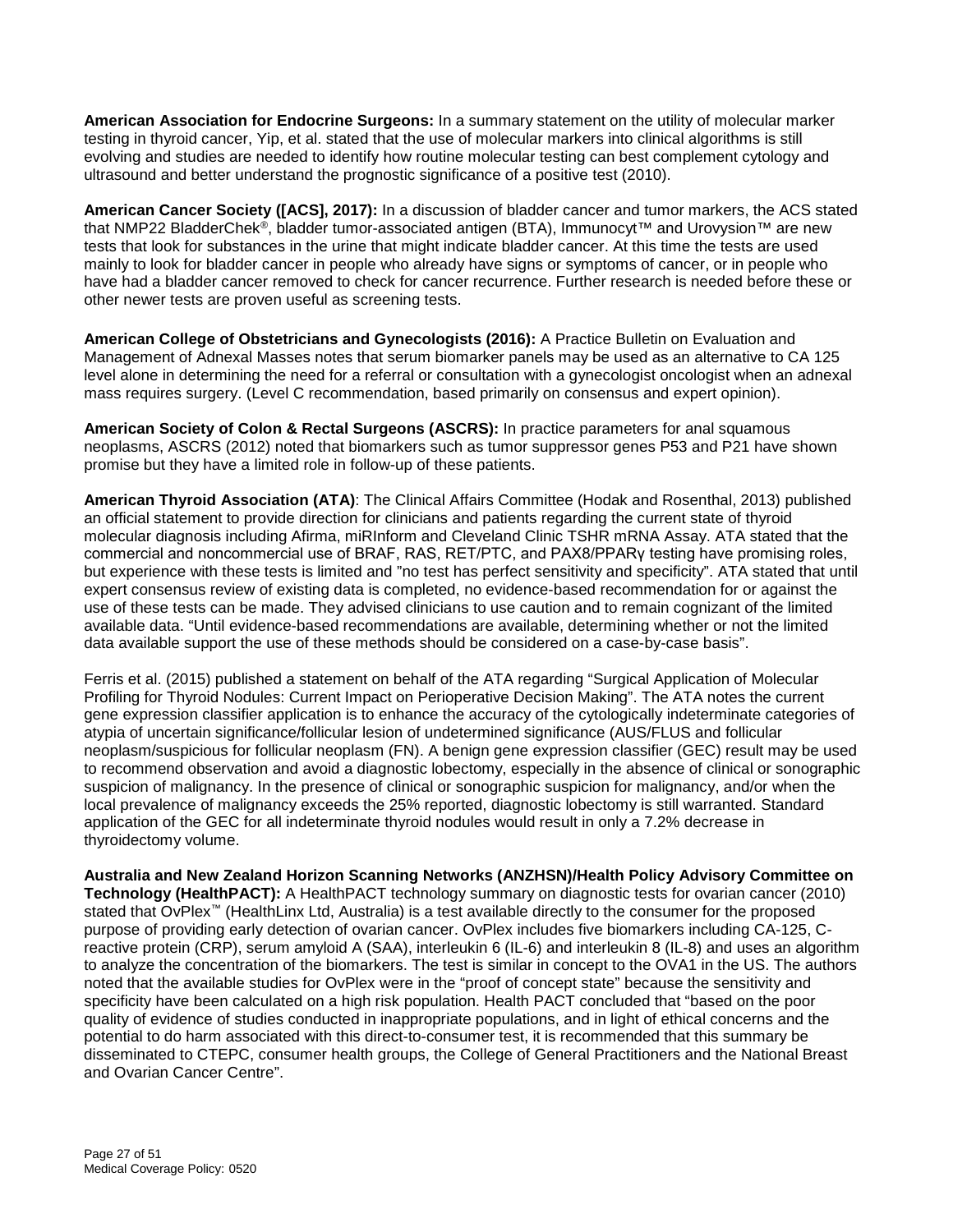**College of American Pathologists, International Association for the Study of Lung Cancer, and Association for Molecular Pathology (2013):** A joint guideline regarding Molecular Testing Guideline for Selection of Lung Cancer Patients for EGFR and ALK Tyrosine Kinase Inhibitors (Lindeman et al.) recommends that EGFR molecular testing should be used to select patients for EGFR-targeted and ALK-targeted TKI therapy. EGFR and ALK testing is not recommended in lung cancers that lack any adenocarcinoma component, such as pure squamous cell carcinomas, pure small cell carcinomas, or large cell carcinomas lacking any immunohistochemistry (IHC). To determine EGFR and ALK status for initial treatment selection, primary tumors or metastatic lesions are equally suitable for testing.

**Ministry of Health, Singapore**: A cancer screening clinical practice guideline by the Ministry of Health (MOH), Singapore (2010), stated that the use of serum markers for the screening in women at average risk for epithelial ovarian cancer is not recommended, the use of biomarkers as a screening tool for lung cancers is under investigation and there is currently no role for biomarkers other than PSA for primary screening for prostate cancer.

#### **TOPOGRAPHIC GENOTYPING**

**American Gastroenterological Association Institute**: A Guideline on the Diagnosis and Management of Asymptomatic Neoplastic Pancreatic Cysts notes, that molecular techniques to evaluate pancreatic cysts remain an emerging area of research and the diagnostic utility of these tests is uncertain (Vege, et al., 2015).

# <span id="page-27-0"></span>**Coding/Billing Information**

**Note:** 1) This list of codes may not be all-inclusive.

 2) Deleted codes and codes which are not effective at the time the service is rendered may not be eligible for reimbursement.

#### **General Criteria for Somatic Pathogenic or Likely Pathogenic Variant Genetic Testing**

#### **Considered Medically Necessary when criteria in the applicable policy statements listed above are met:**

| CPT <sup>®*</sup> Codes | <b>Description</b>                                                                      |
|-------------------------|-----------------------------------------------------------------------------------------|
| 81120                   | IDH1 (isocitrate dehydrogenase 1 [NADP+], soluble) (eg, glioma), common variants (eg,   |
|                         | R132H, R132C)                                                                           |
| 81121                   | IDH2 (isocitrate dehydrogenase 2 [NADP+], mitochondrial) (eg, glioma), common variants  |
|                         | (eg, R140W, R172M)                                                                      |
| 81162                   | BRCA1 (BRCA1, DNA repair associated), BRCA2 (BRCA2, DNA repair associated) (eg,         |
|                         | hereditary breast and ovarian cancer) gene analysis; full sequence analysis and full    |
|                         | duplication/deletion analysis (ie, detection of large gene rearrangements)              |
| 81202                   | APC (adenomatous polyposis coli) (eg, familial adenomatosis polyposis [FAP], attenuated |
|                         | FAP) gene analysis; known familial variants                                             |
| 81203                   | APC (adenomatous polyposis coli) (eg, familial adenomatosis polyposis [FAP], attenuated |
|                         | FAP) gene analysis; duplication/deletion variants                                       |
| 81206                   | BCR/ABL1 (t(9;22)) (eg, chronic myelogenous leukemia) translocation analysis; major     |
|                         | breakpoint, qualitative or quantitative                                                 |
| 81207                   | BCR/ABL1 (t(9;22)) (eg, chronic myelogenous leukemia) translocation analysis; minor     |
|                         | breakpoint, qualitative or quantitative)                                                |
| 81208                   | BCR/ABL1 (t(9;22)) (eg, chronic myelogenous leukemia) translocation analysis; other     |
|                         | breakpoint, qualitative or quantitative                                                 |
| 81210                   | BRAF (B-Raf proto-oncogene, serine/threonine kinase) (eg, colon cancer, melanoma), gene |
|                         | analysis, V600 variant(s)                                                               |
| 81211                   | BRCA1, BRCA2 (breast cancer 1 and 2) (eg, hereditary breast and ovarian cancer) gene    |
|                         | analysis; full sequence analysis and common duplication/deletion variants in BRCA1 (ie, |
|                         | exon 13 del 3.835kb, exon 13 dup 6kb, exon 14-20 del 26kb, exon 22 del 510bp, exon 8-9  |
|                         | del 7.1kb) (Code deleted 12/31/2018)                                                    |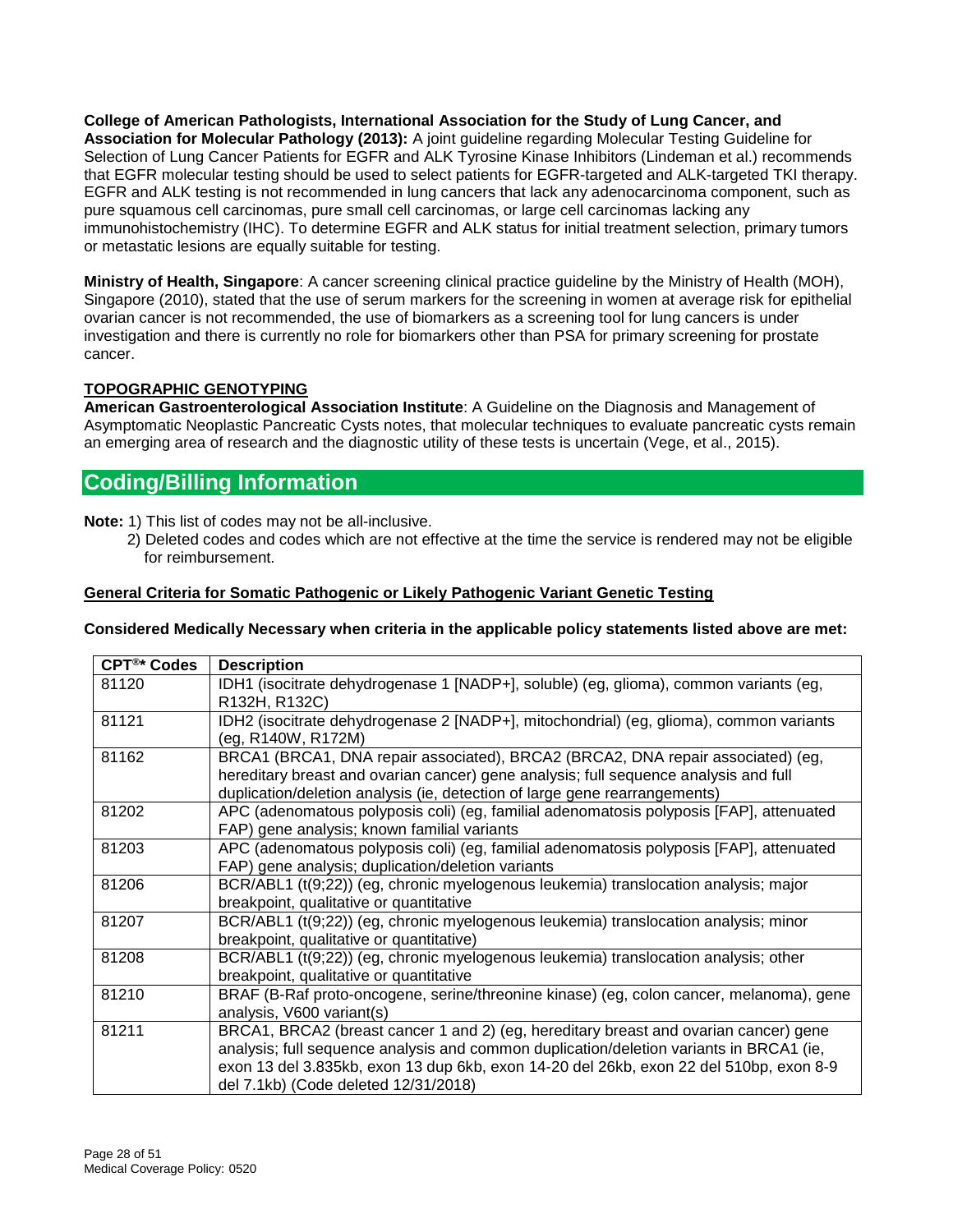| 81218 | CEBPA (CCAAT/enhancer binding protein [C/EBP], alpha) (eg, acute myeloid leukemia),                                                                      |
|-------|----------------------------------------------------------------------------------------------------------------------------------------------------------|
|       | gene analysis, full gene sequence                                                                                                                        |
| 81229 | Cytogenomic constitutional (genome-wide) microarray analysis; interrogation of genomic                                                                   |
|       | regions for copy number and single nucleotide polymorphism (SNP) variants for                                                                            |
|       | chromosomal abnormalities                                                                                                                                |
| 81233 | BTK (Bruton's tyrosine kinase) (eg, chronic lymphocytic leukemia) gene analysis, common                                                                  |
|       | variants (eg, C481S, C481R, C481F)                                                                                                                       |
| 81235 | EGFR (epidermal growth factor receptor) (eg, non-small cell lung cancer) gene analysis,                                                                  |
|       | common variants (eg, exon 19 LREA deletion, L858R, T790M, G719A, G719S, L861Q)                                                                           |
| 81237 | EZH2 (enhancer of zeste 2 polycomb repressive complex 2 subunit) (eg, diffuse large B-cell<br>lymphoma) gene analysis, common variant(s) (eg, codon 646) |
| 81242 | FANCC (Fanconi anemia, complementation group C) (eg, Fanconi anemia, type C) gene                                                                        |
|       | analysis, common variant (eg, IVS4+4A>T)                                                                                                                 |
| 81245 | FLT3 (fms-related tyrosine kinase 3) (eg, acute myeloid leukemia), gene analysis; internal                                                               |
|       | tandem duplication (ITD) variants (ie, exons 14, 15)                                                                                                     |
| 81246 | FLT3 (fms-related tyrosine kinase 3) (eg, acute myeloid leukemia), gene analysis; tyrosine                                                               |
|       | kinase domain (TKD) variants (eg, D835, I836)                                                                                                            |
| 81261 | IGH@ (Immunoglobulin heavy chain locus) (eg, leukemias and lymphomas, B-cell), gene                                                                      |
|       | rearrangement analysis to detect abnormal clonal population(s); amplified methodology (eg,                                                               |
|       | polymerase chain reaction)                                                                                                                               |
| 81262 | IGH@ (Immunoglobulin heavy chain locus) (eg, leukemias and lymphomas, B-cell), gene                                                                      |
|       | rearrangement analysis to detect abnormal clonal population(s); direct probe methodology                                                                 |
|       | (eg, Southern blot)                                                                                                                                      |
| 81263 | IGH@ (Immunoglobulin heavy chain locus) (eg, leukemia and lymphoma, B-cell), variable                                                                    |
|       | region somatic mutation analysis                                                                                                                         |
| 81264 | IGK@ (Immunoglobulin kappa light chain locus) (eg, leukemia and lymphoma, B-cell), gene                                                                  |
|       | rearrangement analysis, evaluation to detect abnormal clonal population(s)                                                                               |
| 81272 | KIT (v-kit Hardy-Zuckerman 4 feline sarcoma viral oncogene homolog) (eg, gastrointestinal                                                                |
|       | stromal tumor [GIST], acute myeloid leukemia, melanoma), gene analysis, targeted                                                                         |
|       | sequence analysis (eg, exons 8, 11, 13, 17, 18)                                                                                                          |
| 81273 | KIT (v-kit Hardy-Zuckerman 4 feline sarcoma viral oncogene homolog) (eg, mastocytosis),                                                                  |
|       | gene analysis, D816 variants(s)                                                                                                                          |
| 81275 | KRAS (Kirsten rat sarcoma viral oncogene homolog) (eg, carcinoma) gene analysis;                                                                         |
|       | variants in exon 2 (eg, codons 12 and 13)                                                                                                                |
| 81276 | KRAS (Kirsten rat sarcoma viral oncogene homolog) (eg, carcinoma) gene analysis;                                                                         |
|       | additional variant(s) (eg, codon 61, codon 146)                                                                                                          |
| 81287 | MGMT (0-6-methylguanine-DNA methyltransferase) (eg, glioblastoma multiforme), promoter                                                                   |
|       | methylation analysis                                                                                                                                     |
| 81288 | MLH1 (mutL homolog 1, colon cancer, nonpolyposis type 2) (eg, hereditary non-polyposis                                                                   |
|       | colorectal cancer, Lynch syndrome) gene analysis; promoter methylation analysis                                                                          |
| 81292 | MLH1 (mutL homolog 1, colon cancer, nonpolyposis type 2) (eg, hereditary non-polyposis                                                                   |
|       | colorectal cancer, Lynch syndrome) gene analysis; full sequence analysis                                                                                 |
| 81293 | MLH1 (mutL homolog 1, colon cancer, nonpolyposis type 2) (eg, hereditary non-polyposis                                                                   |
|       | colorectal cancer, Lynch syndrome) gene analysis; known familial variants                                                                                |
| 81294 | MLH1 (mutL homolog 1, colon cancer, nonpolyposis type 2) (eg, hereditary non-polyposis                                                                   |
|       | colorectal cancer, Lynch syndrome) gene analysis; duplication/deletion variants                                                                          |
| 81295 | MSH2 (mutS homolog 2, colon cancer, nonpolyposis type 1) (eg, hereditary non-polyposis                                                                   |
|       | colorectal cancer, Lynch syndrome) gene analysis; full sequence analysis                                                                                 |
| 81298 | MSH6 (mutS homolog 6 [E. coli]) (eg, hereditary non-polyposis colorectal cancer, Lynch                                                                   |
|       | syndrome) gene analysis; full sequence analysis                                                                                                          |
| 81299 | MSH6 (mutS homolog 6 [E. coli]) (eg, hereditary nonpolyposis colorectal cancer, Lynch                                                                    |
|       | syndrome) gene analysis; known familial variants                                                                                                         |
| 81301 | Microsatellite instability analysis (eg, hereditary non-polyposis colorectal cancer, Lynch                                                               |
|       | syndrome) of markers for mismatch repair deficiency (eg, BAT25, BAT26), includes                                                                         |
|       | comparison of neoplastic and normal tissue, if performed                                                                                                 |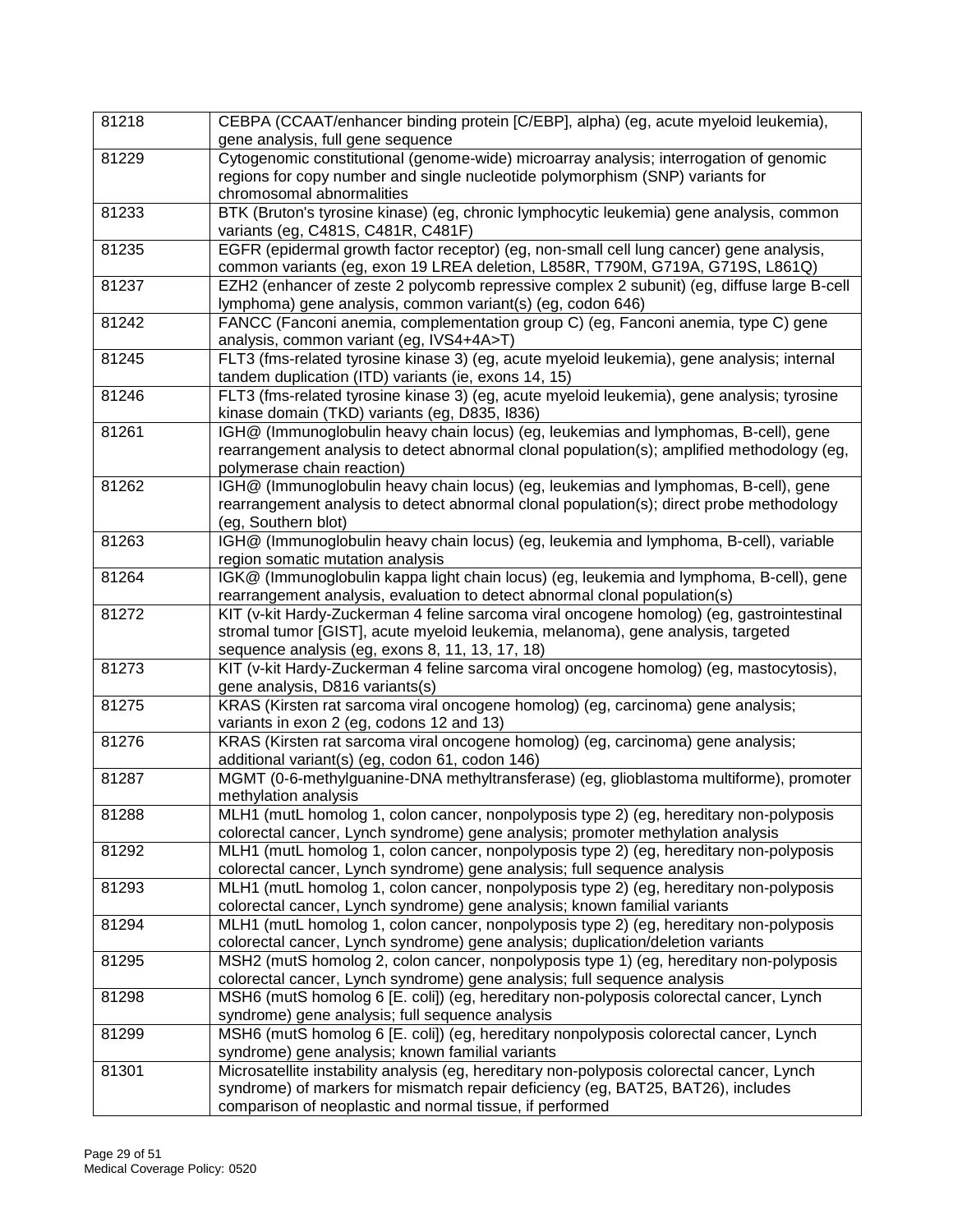| 81305  | MYD88 (myeloid differentiation primary response 88) (eg, Waldenstrom's                      |
|--------|---------------------------------------------------------------------------------------------|
|        | macroglobulinemia, lymphoplasmacytic leukemia) gene analysis, p.Leu265Pro (L265P)           |
|        | variant                                                                                     |
| 81310  | NPM1 (nucleophosmin) (eg, acute myeloid leukemia) gene analysis, exon 12 variants           |
| 81311  | NRAS (neuroblastoma RAS viral [v-ras] oncogene homolog) (eg, colorectal carcinoma),         |
|        | gene analysis, variants in exon 2 (eg, codons 12 and 13) and exon 3 (eg, codon 61)          |
| 81315  | PML/RARalpha, (t(15;17)), (promyelocytic leukemia/retinoic acid receptor alpha) (eg,        |
|        | promyelocytic leukemia) translocation analysis; common breakpoints (eg, intron 3 and intron |
|        | 6), qualitative or quantitative                                                             |
| 81320  | PLCG2 (phospholipase C gamma 2) (eg, chronic lymphocytic leukemia) gene analysis,           |
|        | common variants (eg, R665W, S707F, L845F)                                                   |
| 81340  | TRB@ (T cell antigen receptor, beta) (eg, leukemia and lymphoma), gene rearrangement        |
|        | analysis to detect abnormal clonal population(s); using amplification methodology (eg,      |
|        | polymerase chain reaction)                                                                  |
| 81341  | TRB@ (T cell antigen receptor, beta) (eg, leukemia and lymphoma), gene rearrangement        |
|        | analysis to detect abnormal clonal population(s); using direct probe methodology (eg,       |
|        | Southern blot)                                                                              |
| 81342  | TRG@ (T cell antigen receptor, gamma) (eg, leukemia and lymphoma), gene                     |
|        | rearrangement analysis, evaluation to detect abnormal clonal population(s)                  |
| 81345  | TERT (telomerase reverse transcriptase) (eg, thyroid carcinoma, glioblastoma multiforme)    |
|        | gene analysis, targeted sequence analysis (eg, promoter region)                             |
| 81401+ | Molecular pathology procedure, Level 2 (eg, 2-10 SNPs, 1 methylated variant, or 1 somatic   |
|        | variant [typically using nonsequencing target variant analysis], or detection of a dynamic  |
|        | mutation disorder/triplet repeat)                                                           |
| 81406  | Molecular pathology procedure, Level 7 (eg, analysis of 11-25 exons by DNA sequence         |
|        | analysis, mutation scanning or duplication/deletion variants of 26-50 exons, cytogenomic    |
|        | array analysis for neoplasia)                                                               |
| 81407  | Molecular pathology procedure, Level 9 (eg, analysis of >50 exons in a single gene by DNA   |
|        | sequence analysis)                                                                          |
| 81415  | Exome (eg, unexplained constitutional or heritable disorder or syndrome); sequence          |
|        | analysis                                                                                    |
| 81500  | Oncology (ovarian), biochemical assays of two proteins (CA-125 and HE-4), utilizing serum,  |
|        | with menopausal status, algorithm reported as a risk score                                  |
| 81503  | Oncology (ovarian), biochemical assays of five proteins (CA-125, apolipoprotein A1, beta-2  |
|        | microglobulin, transferrin, and pre-albumin), utilizing serum, algorithm reported as a risk |
|        | score                                                                                       |
| 81545  | Oncology (thyroid), gene expression analysis of 142 genes, utilizing fine needle aspirate,  |
|        | algorithm reported as a categorical result (eg, benign or suspicious)                       |
| 82105  | Alpha-fetoprotein (AFP); serum                                                              |
| 82232  | Beta-2 microglobulin                                                                        |
| 82308  | Calcitonin                                                                                  |
| 82378  | Carcinoembryonic antigen (CEA)                                                              |
| 83497  | Hydroxyindolacetic acid, 5-(HIAA)                                                           |
| 83876  | Myeloperoxidase (MPO)                                                                       |
|        |                                                                                             |
| 83950  | Oncoprotein; HER-2/neu                                                                      |
| 84432  | Thyroglobulin                                                                               |
| 84702  | Gonadotropin, chorionic (hCG); quantitative                                                 |
| 84703  | Gonadotropin, chorionic (hCG); qualitative                                                  |
| 84704  | Gonadotropin, chorionic (hCG); free beta chain                                              |
| 86294  | Immunoassay for tumor antigen, qualitative or semiquantitative (eg, bladder tumor antigen)  |
| 86300  | Immunoassay for tumor antigen, quantitative; CA 15-3 (27.29)                                |
| 86301  | Immunoassay for tumor antigen, quantitative; CA 19-9                                        |
| 86304  | Immunoassay for tumor antigen, quantitative; CA 125                                         |
| 86386  | Nuclear Matrix Protein 22 (NMP22), qualitative                                              |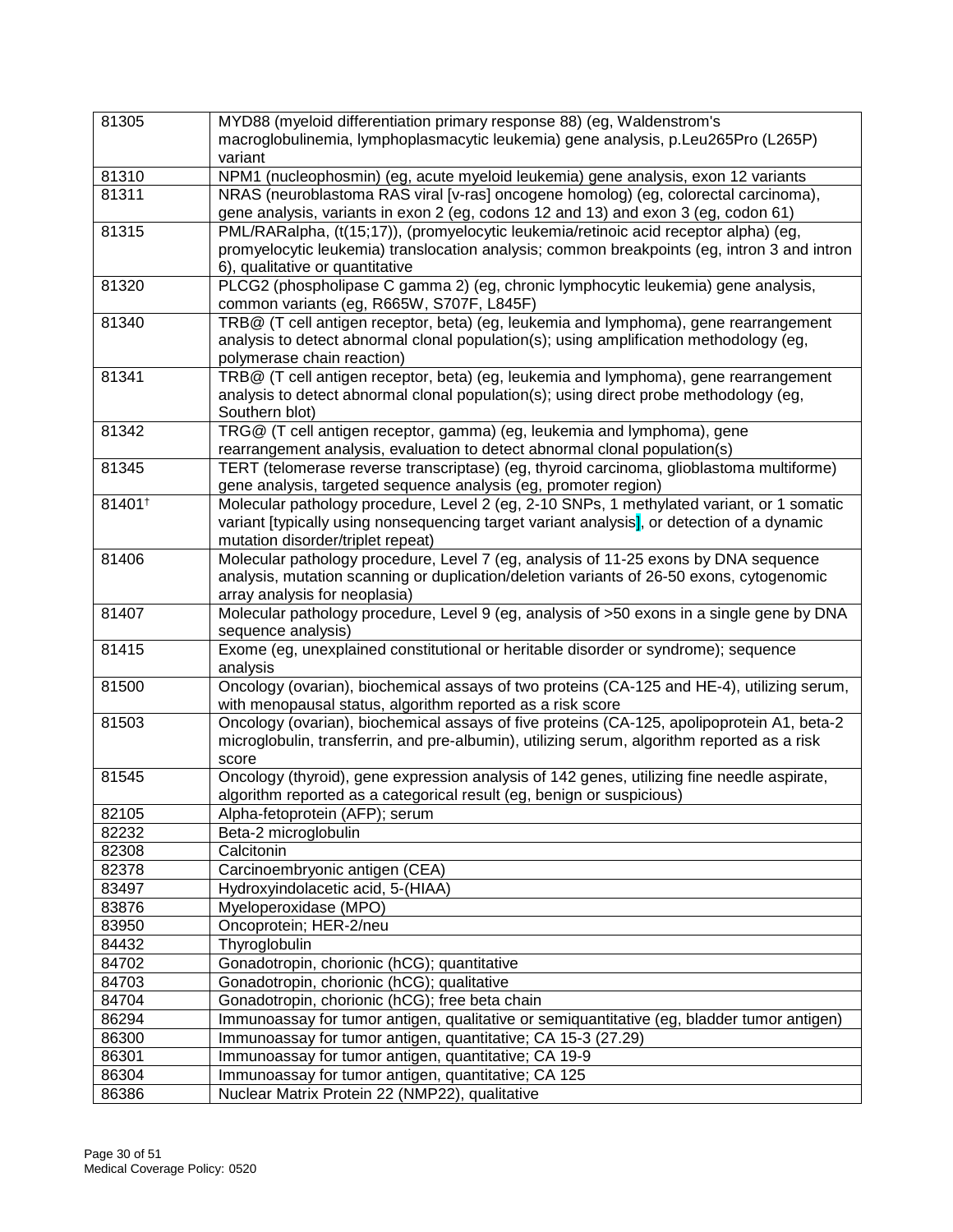| 88120 | Cytopathology, in situ hybridization (eg, FISH), urinary tract specimen with morphometric<br>analysis, 3-5 molecular probes, each specimen; manual |
|-------|----------------------------------------------------------------------------------------------------------------------------------------------------|
| 88121 | Cytopathology, in situ hybridization (eg, FISH), urinary tract specimen with morphometric                                                          |
|       | analysis, 3-5 molecular probes, each specimen; using computer-assisted technology                                                                  |
| 88271 | Molecular cytogenetics; DNA probe, each (eg, FISH)                                                                                                 |
| 88272 | Molecular cytogenetics; chromosomal in situ hybridization, analyze 3-5 cells (eg, for                                                              |
|       | derivatives and markers)                                                                                                                           |
| 88273 | Molecular cytogenetics; chromosomal in situ hybridization, analyze 10-30 cells (eg, for                                                            |
|       | microdeletions)                                                                                                                                    |
| 88274 | Molecular cytogenetics; interphase in situ hybridization, analyze 25-99 cells                                                                      |
| 88275 | Molecular cytogenetics; interphase in situ hybridization, analyze 100-300 cells                                                                    |
| 88342 | Immunohistochemistry or immunocytochemistry, per specimen; initial single antibody stain                                                           |
|       | procedure                                                                                                                                          |
| 88360 | Morphometric analysis, tumor immunohistochemistry (eg, Her-2/neu, estrogen                                                                         |
|       | receptor/progesterone receptor), quantitative or semiquantitative, per specimen, each single                                                       |
|       | antibody stain procedure; manual                                                                                                                   |
| 88361 | Morphometric analysis, tumor immunohistochemistry (eg, Her-2/neu, estrogen                                                                         |
|       | receptor/progesterone receptor), quantitative or semiquantitative, per specimen, each single                                                       |
|       | antibody stain procedure; using computer-assisted technology                                                                                       |
| 0016U | Oncology (hematolymphoid neoplasia), RNA, BCR/ABL1 major and minor breakpoint fusion                                                               |
|       | transcripts, quantitative PCR amplification, blood or bone marrow, report of fusion not                                                            |
|       | detected or detected with quantitation                                                                                                             |
| 0018U | Oncology (thyroid), microRNA profiling by RT-PCR of 10 microRNA sequences, utilizing fine                                                          |
|       | needle aspirate, algorithm reported as a positive or negative result for moderate to high risk                                                     |
|       | of malignancy                                                                                                                                      |
| 0022U | Targeted genomic sequence analysis panel, non-small cell lung neoplasia, DNA and RNA                                                               |
|       | analysis, 23 genes, interrogation for sequence variants and rearrangements, reported as                                                            |
|       | presence/absence of variants and associated therapy(ies) to consider                                                                               |
| 0048U | Oncology (solid organ neoplasia), DNA, targeted sequencing of protein-coding exons of 468                                                          |
|       | cancer-associated genes, including interrogation for somatic mutations and microsatellite                                                          |
|       | instability, matched with normal specimens, utilizing formalin-fixed paraffin-embedded tumor                                                       |
|       | tissue, report of clinically significant mutation(s)                                                                                               |
| 0081U | Oncology (uveal melanoma), mRNA, gene-expression profiling by real-time RT-PCR of 15                                                               |
|       | genes (12 content and 3 housekeeping genes), utilizing fine needle aspirate or formalin-                                                           |
|       | fixed paraffin-embedded tissue, algorithm reported as risk of metastasis                                                                           |
| 0111U | Oncology (colon cancer), targeted KRAS (codons 12, 13, and 61) and NRAS (codons 12,                                                                |
|       | 13, and 61) gene analysis utilizing formalin-fixed paraffin-embedded tissue                                                                        |

**†Note: Considered Not Medically Necessary when used to report:** 

- **LINC00518 (long intergenic non-protein coding RNA 518) (eg, melanoma), expression analysis**
- **PRAME (preferentially expressed antigen in melanoma) (eg, melanoma), expression analysis**

#### **Considered Not Medically Necessary:**

| CPT <sup>®*</sup> Codes | <b>Description</b>                                                                        |
|-------------------------|-------------------------------------------------------------------------------------------|
| 81327                   | SEPT9 (Septin9) (eg. colorectal cancer) promoter methylation analysis                     |
| 81404 <sup>t</sup>      | Molecular pathology procedure, Level 5 (eg, analysis of 2-5 exons by DNA sequence         |
|                         | analysis, mutation scanning or duplication/deletion variants of 6-10 exons, or            |
|                         | characterization of a dynamic mutation disorder/triplet repeat by Southern blot analysis) |
| 0049U                   | NPM1 (nucleophosmin) (eg, acute myeloid leukemia) gene analysis, quantitative             |
| 0050U                   | Targeted genomic sequence analysis panel, acute myelogenous leukemia, DNA analysis,       |
|                         | 194 genes, interrogation for sequence variants, copy number variants or rearrangements    |
| 0069U                   | Oncology (colorectal), microRNA, RT-PCR expression profiling of miR-31-3p, formalin fixed |
|                         | paraffin-embedded tissue, algorithm reported as an expression score                       |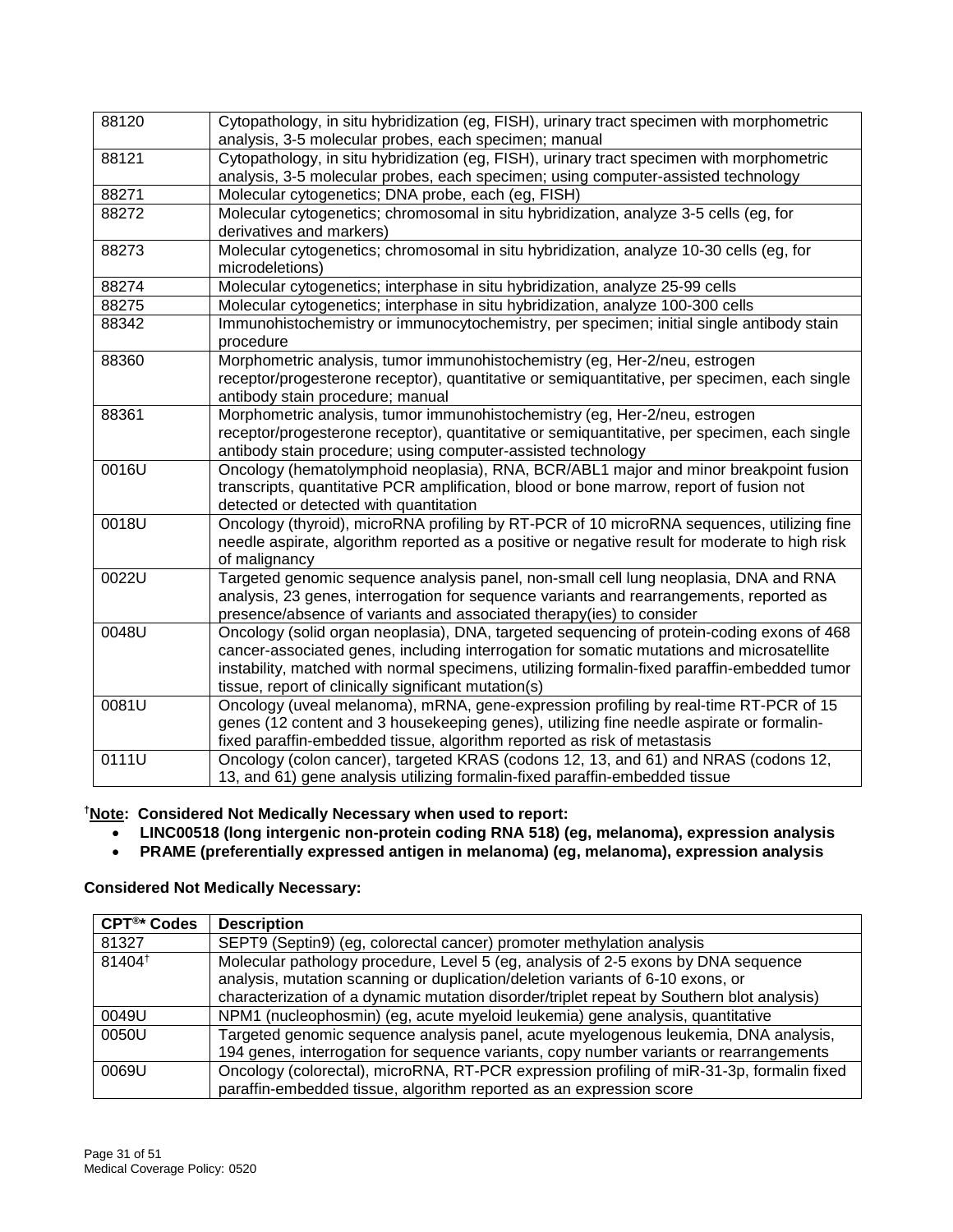| 0120U | Oncology (B-cell lymphoma classification), mRNA, gene expression profiling by fluorescent |
|-------|-------------------------------------------------------------------------------------------|
|       | probe hybridization of 58 genes (45 content and 13 housekeeping genes), formalin-fixed    |
|       | paraffin-embedded tissue, algorithm reported as likelihood for primary mediastinal B-cell |
|       | lymphoma (PMBCL) and diffuse large B-cell lymphoma (DLBCL) with cell of origin subtyping  |
|       | in the latter                                                                             |

**†Note: Considered Medically Necessary when used to report:** 

- **NRAS (neuroblastoma RAS viral oncogene homolog) (eg, colorectal carcinoma), exon 1 and exon 2 sequences**
- **KIT (C-kit) (v-kit Hardy-Zuckerman 4 feline sarcoma viral oncogene homolog) (eg, GIST, acute myeloid leukemia, melanoma), targeted gene analysis (eg, exons 8, 11, 13, 17, 18)**

**†**†**Note: Considered Medically Necessary when used for companion diagnostic testing to determine appropriate drug therapy**

**Considered Experimental/Investigational/Unproven:** 

| CPT <sup>®*</sup> Codes | <b>Description</b>                                                                                                                                                                                                                                                                                                                 |
|-------------------------|------------------------------------------------------------------------------------------------------------------------------------------------------------------------------------------------------------------------------------------------------------------------------------------------------------------------------------|
| 81445 <sup>+</sup>      | Targeted genomic sequence analysis panel, solid organ neoplasm, DNA analysis, and RNA<br>analysis when performed, 5-50 genes (eg, ALK, BRAF, CDKN2A, EGFR, ERBB2, KIT,                                                                                                                                                             |
|                         | KRAS, NRAS, MET, PDGFRA, PDGFRB, PGR, PIK3CA, PTEN, RET), interrogation for<br>sequence variants and copy number variants or rearrangements, if performed                                                                                                                                                                          |
| 81479 <sup>tt</sup>     | Unlisted molecular pathology procedure                                                                                                                                                                                                                                                                                             |
| 81504                   | Oncology (tissue of origin), microarray gene expression profiling of > 2000 genes, utilizing<br>formalin-fixed paraffin-embedded tissue, algorithm reported as tissue similarity scores                                                                                                                                            |
| 81525                   | Oncology (colon), mRNA, gene expression profiling by real-time RT-PCR of 12 genes (7<br>content and 5 housekeeping), utilizing formalin-fixed paraffin-embedded tissue, algorithm<br>reported as a recurrence score                                                                                                                |
| 81540                   | Oncology (tumor of unknown origin), mRNA, gene expression profiling by real-time RT-PCR<br>of 92 genes (87 content and 5 housekeeping) to classify tumor into main cancer type and<br>subtype, utilizing formalin-fixed parrafin-embedded tissue, algorithm reported as a<br>probability of predicted main cancer type and subtype |
| 81599 <sup>tt</sup>     | Unlisted multianalyte assay with algorithmic analysis                                                                                                                                                                                                                                                                              |
| 82387                   | Cathepsin-D                                                                                                                                                                                                                                                                                                                        |
| 83520 <sup>tt</sup>     | Immunoassay for analyte other than infectious agent antibody or infectious agent antigen;<br>quantitative, not otherwise specified                                                                                                                                                                                                 |
| 83951                   | Oncoprotein; des-gama-carboxy-prothrombin (DCP)                                                                                                                                                                                                                                                                                    |
| 84275                   | Sialic acid                                                                                                                                                                                                                                                                                                                        |
| 84999#                  | Unlisted chemistry procedure                                                                                                                                                                                                                                                                                                       |
| 88358                   | Morphometric analysis; tumor (eg, DNA ploidy)                                                                                                                                                                                                                                                                                      |
| 0012M                   | Oncology (urothelial), mRNA, gene expression profiling by real-time quantitative PCR of five<br>genes (MDK, HOXA13, CDC2 [CDK1], IGFBP5, and CXCR2), utilizing urine, algorithm<br>reported as a risk score for having urothelial carcinoma                                                                                        |
| 0013M                   | Oncology (urothelial), mRNA, gene expression profiling by real-time quantitative PCR of five<br>genes (MDK, HOXA13, CDC2 [CDK1], IGFBP5, and CXCR2), utilizing urine, algorithm<br>reported as a risk score for having recurrent urothelial carcinoma                                                                              |
| 0019U                   | Oncology, RNA, gene expression by whole transcriptome sequencing, formalin-fixed<br>paraffin embedded tissue or fresh frozen tissue, predictive algorithm reported as potential<br>targets for therapeutic agents                                                                                                                  |
| 0089U                   | Oncology (melanoma), gene expression profiling by RTqPCR, PRAME and LINC00518,<br>superficial collection using adhesive patch(es)                                                                                                                                                                                                  |
| 0090U                   | Oncology (cutaneous melanoma), mRNA gene expression profiling by RT-PCR of 23 genes<br>(14 content and 9 housekeeping), utilizing formalin-fixed paraffin-embedded tissue,<br>algorithm reported as a categorical result (ie, benign, indeterminate, malignant)                                                                    |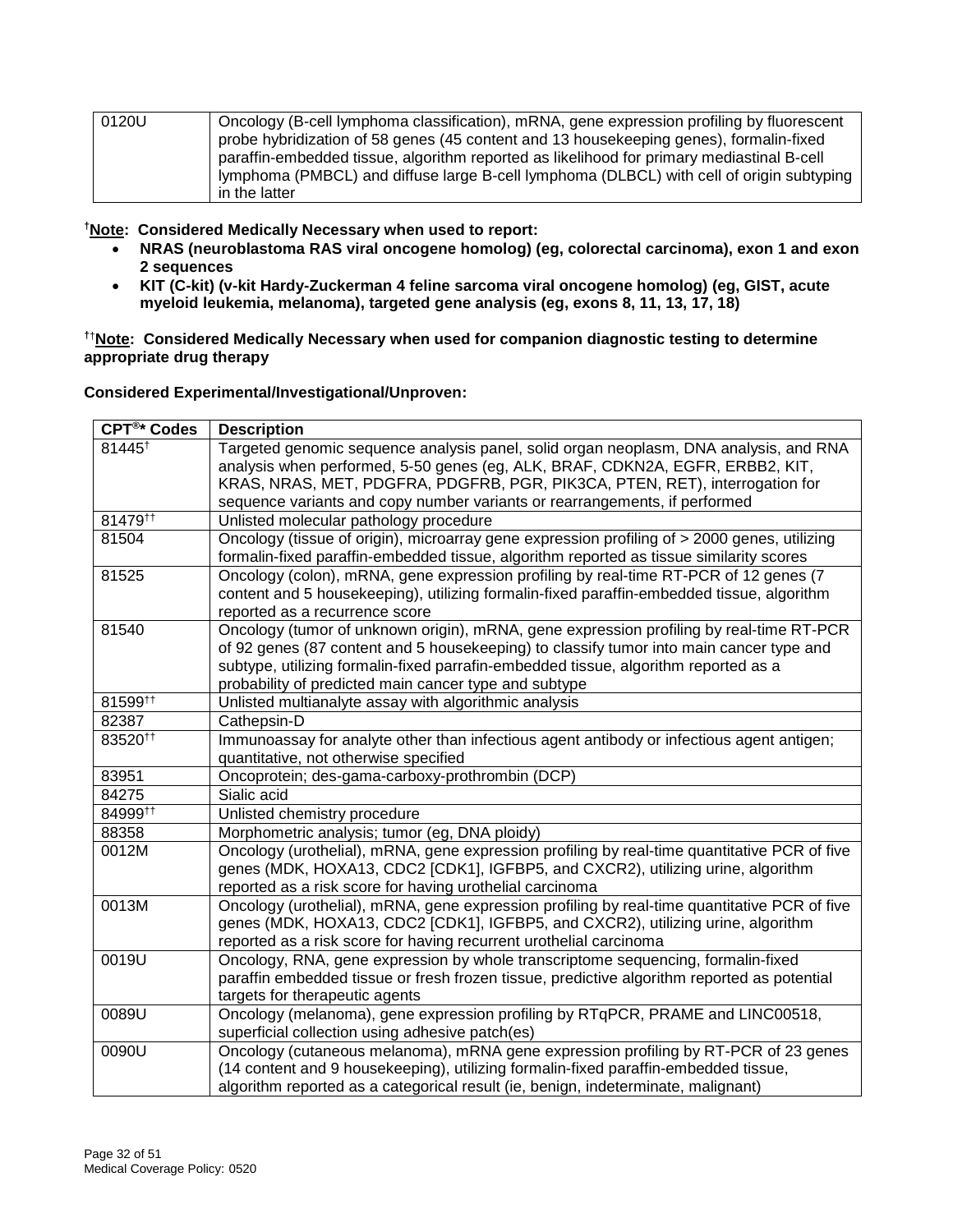#### **†Note: Considered Medically Necessary when used to report ThyGeNext®**

#### **††Note: Considered Experimental/Investigational/Unproven when used to report any non- covered genetic test for somatic mutations that do not have an assigned CPT/HCPCS code**

#### **Tumor Profile/Gene Expression Classifier Testing**

**Considered Medically Necessary when criteria in the applicable policy statements listed above are met:**

| CPT <sup>®*</sup> Codes | <b>Description</b>                                                                                                                                                                                                                                                                                         |
|-------------------------|------------------------------------------------------------------------------------------------------------------------------------------------------------------------------------------------------------------------------------------------------------------------------------------------------------|
| 81518                   | Oncology (breast), mRNA, gene expression profiling by real-time RT-PCR of 11 genes (7)<br>content and 4 housekeeping), utilizing formalin-fixed paraffin-embedded tissue, algorithms<br>reported as percentage risk for metastatic recurrence and likelihood of benefit from<br>extended endocrine therapy |
| 81519                   | Oncology (breast), mRNA, gene expression profiling by real-time RT-PCR of 21 genes,<br>utilizing formalin-fixed paraffin embedded tissue, algorithm reported as recurrence risk<br>score                                                                                                                   |
| 81520                   | Oncology (breast), mRNA gene expression profiling by hybrid capture of 58 genes (50<br>content and 8 housekeeping), utilizing formalin-fixed paraffin-embedded tissue, algorithm<br>reported as a recurrence risk score                                                                                    |
| 81521                   | Oncology (breast), mRNA, microarray gene expression profiling of 70 content genes and<br>465 housekeeping genes, utilizing fresh frozen or formalin-fixed paraffin-embedded tissue,<br>algorithm reported as index related to risk of distant metastasis                                                   |
| 81538                   | Oncology (lung), mass spectrometric 8-protein signature, including amyloid A, utilizing<br>serum, prognostic and predictive algorithm reported as good versus poor overall survival                                                                                                                        |
| 81599 <sup>+</sup>      | Unlisted multianalyte assay with algorithmic analysis                                                                                                                                                                                                                                                      |
| 0026U                   | Oncology (thyroid), DNA and mRNA of 112 genes, next-generation sequencing, fine<br>needle aspirate of thyroid nodule, algorithmic analysis reported as a categorical result<br>("Positive, high probability of malignancy" or "Negative, low probability of malignancy")                                   |

#### **†Note: Considered Medically Necessary when used to report EndoPredict® Risk Score**

| <b>HCPCS Codes   Description</b> |                                                                                      |
|----------------------------------|--------------------------------------------------------------------------------------|
| S3854                            | Gene expression profiling panel for use in the management of breast cancer treatment |

#### **Considered Experimental/Investigational/Unproven:**

| CPT <sup>®*</sup> Codes | <b>Description</b>                                                                                                                                                                                                                           |
|-------------------------|----------------------------------------------------------------------------------------------------------------------------------------------------------------------------------------------------------------------------------------------|
| 0009U                   | Oncology (breast cancer), ERBB2 (HER2) copy number by FISH, tumor cells from formalin<br>fixed paraffin embedded tissue isolated using image-based dielectrophoresis (DEP)<br>sorting, reported as ERBB2 gene amplified or non-amplified     |
| 0045U                   | Oncology (breast ductal carcinoma in situ), mRNA, gene expression profiling by real-time<br>RT-PCR of 12 genes (7 content and 5 housekeeping), utilizing formalin-fixed paraffin-<br>embedded tissue, algorithm reported as recurrence score |

#### **Circulating Tumor Cells Testing**

#### **Considered Medically Necessary when criteria in the applicable policy statements listed above are met:**

| <b>CPT<sup>®*</sup></b> Codes | <b>Description</b>                                                                                                                                                              |
|-------------------------------|---------------------------------------------------------------------------------------------------------------------------------------------------------------------------------|
| 86152                         | Cell enumeration using immunologic selection and identification in fluid specimen (eg.<br>circulating tumor cells in blood);                                                    |
| 86153                         | Cell enumeration using immunologic selection and identification in fluid specimen (eg,<br>circulating tumor cells in blood); physician interpretation and report, when required |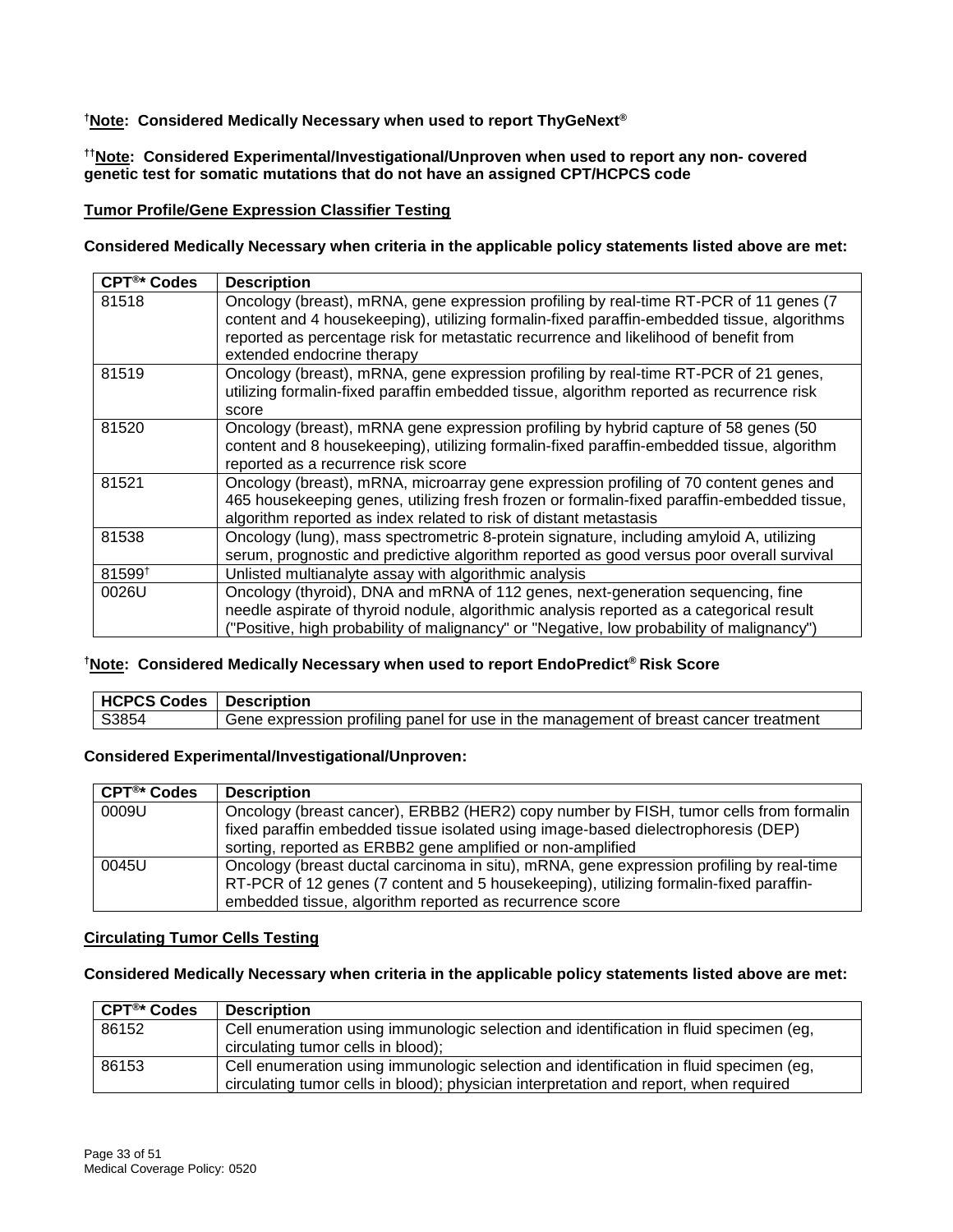| ICD-10-CM<br><b>Codes</b> | <b>Description</b>                             |
|---------------------------|------------------------------------------------|
| C61                       | Malignant neoplasm of prostate                 |
| C79.82                    | Secondary malignant neoplasm of genital organs |
| D40.0                     | Neoplasm of uncertain behavior of prostate     |

#### **Prostate Cancer Screening and Prognostic Tests**

#### **Considered Medically Necessary when criteria in the applicable policy statements listed above are met:**

| CPT <sup>®*</sup> Codes | <b>Description</b>                                                                        |
|-------------------------|-------------------------------------------------------------------------------------------|
| 81313                   | PCA/KLK3 (prostate cancer antigen 3 [non-protein coding]/kallikrein-related peptidase 3   |
|                         | [prostate specific antigen]) ratio (eg, prostate cancer)                                  |
| 81539                   | Oncology (high-grade prostate cancer), biochemical assay of four proteins (Total PSA,     |
|                         | Free PSA, Intact PSA and human kallikrein-2 [hK2]), utilizing plasma or serum, prognostic |
|                         | algorithm reported as a probability score                                                 |
| 81551                   | Oncology (prostate), promoter methylation profiling by real-time PCR of 3 genes (GSTP1,   |
|                         | APC, RASSF1), utilizing formalin-fixed paraffin-embedded tissue, algorithm reported as a  |
|                         | likelihood of prostate cancer detection on repeat biopsy                                  |

#### **Considered Experimental/Investigational/Unproven:**

| CPT <sup>®*</sup> Codes | <b>Description</b>                                                                                                                                                            |
|-------------------------|-------------------------------------------------------------------------------------------------------------------------------------------------------------------------------|
| 0005U                   | Oncology (prostate) gene expression profile by real-time RT-PCR of 3 genes (ERG, PCA3,                                                                                        |
|                         | and SPDEF), urine, algorithm reported as risk score                                                                                                                           |
| 0011M                   | Oncology, prostate cancer, mRNA expression assay of 12 genes (10 content and 2<br>housekeeping), RT-PCR test utilizing blood plasma and/or urine, algorithms to predict high- |
|                         | grade prostate cancer risk                                                                                                                                                    |

#### **Considered Not Medically Necessary:**

| CPT®* Codes | <b>Description</b>                                                             |
|-------------|--------------------------------------------------------------------------------|
| 0113U       | Oncology (prostate), measurement of PCA3 and TMPRSS2-ERG in urine and PSA in   |
|             | serum following prostatic massage, by RNA amplification and fluorescence-based |
|             | detection, algorithm reported as risk score                                    |

#### **Tumor Tissue-Based Molecular Assays for Prostate Cancer**

#### **Considered Medically Necessary when criteria in the applicable policy statements listed above are met:**

| $CFT®* Codes$      | <b>Description</b>                                                                   |
|--------------------|--------------------------------------------------------------------------------------|
| 81479 <sup>t</sup> | Unlisted molecular pathology procedure                                               |
| 81541              | Oncology (prostate), mRNA gene expression profiling by real-time RT-PCR of 46 genes  |
|                    | (31 content and 15 housekeeping), utilizing formalin-fixed paraffin-embedded tissue, |
|                    | algorithm reported as a disease-specific mortality risk score                        |
| 0047U              | Oncology (prostate), mRNA, gene expression profiling by real-time RT-PCR of 17 genes |
|                    | (12 content and 5 housekeeping), utilizing formalin-fixed paraffin-embedded tissue,  |
|                    | algorithm reported as a risk score                                                   |

#### **†Note: Considered Medically Necessary when used to report Decipher® Prostate Cancer Classifier Assay or ProMark® Proteomic Prognostic Test**

#### **Hematologic Cancer and Myeloproliferative and Myelodysplastic Disease**

**Considered Medically Necessary when criteria in the applicable policy statements listed above are met:**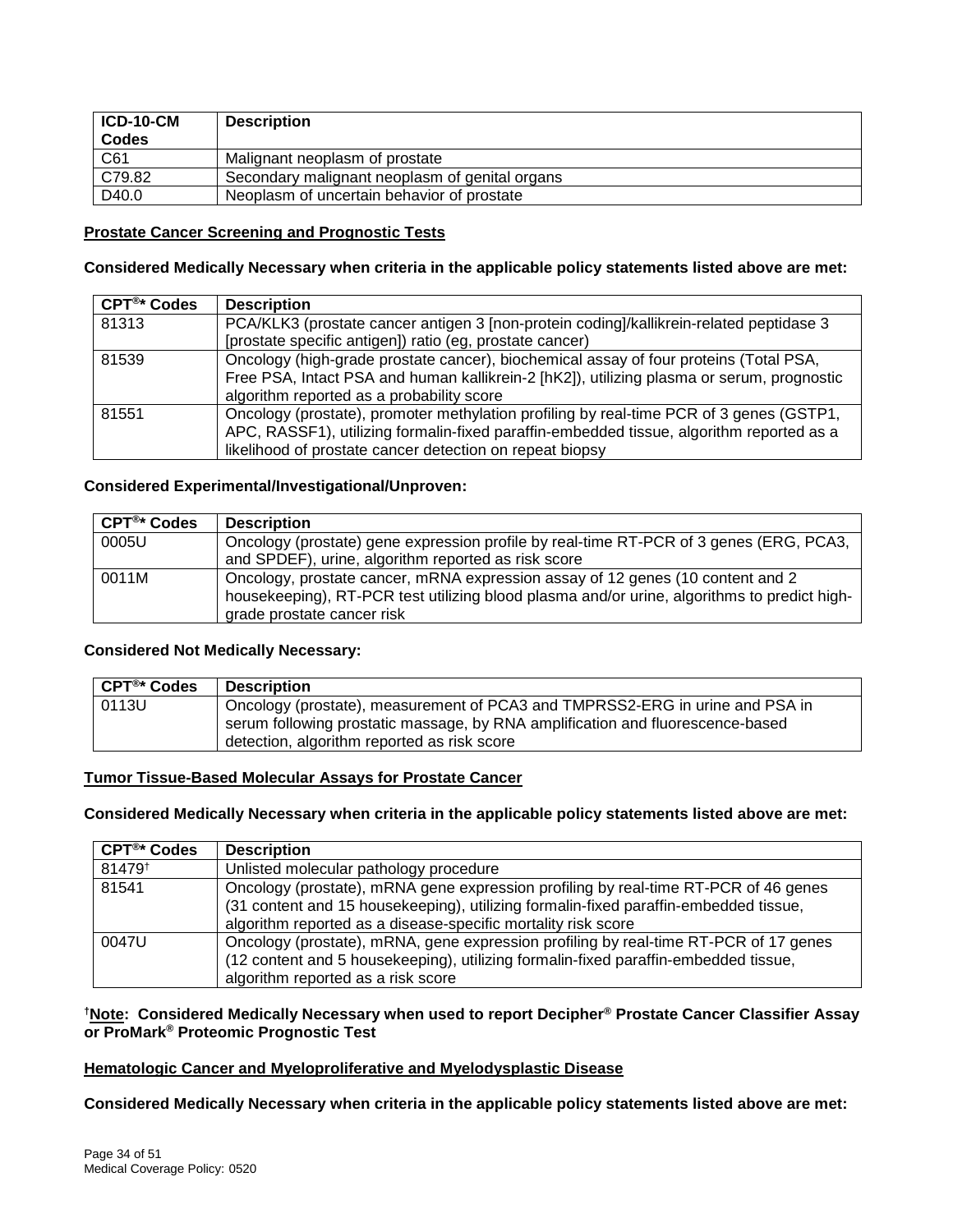| <b>CPT®* Codes</b> | <b>Description</b>                                                                                                                                                                                                                                                                                                                   |
|--------------------|--------------------------------------------------------------------------------------------------------------------------------------------------------------------------------------------------------------------------------------------------------------------------------------------------------------------------------------|
| 81120              | IDH1 (isocitrate dehydrogenase 1 [NADP+], soluble) (eg, glioma), common variants (eg,<br>R132H, R132C)                                                                                                                                                                                                                               |
| 81121              | IDH2 (isocitrate dehydrogenase 2 [NADP+], mitochondrial) (eg, glioma), common variants<br>(eg, R140W, R172M)                                                                                                                                                                                                                         |
| 81170              | ABL1 (ABL proto-oncogene 1, non-receptor tyrosine kinase) (eg, acquired imatinib tyrosine<br>kinase inhibitor resistance), gene analysis, variants in the kinase domain                                                                                                                                                              |
| 81175              | ASXL1 (additional sex combs like 1, transcriptional regulator) (eg, myelodysplastic<br>syndrome, myeloproliferative neoplasms, chronic myelomonocytic leukemia), gene<br>analysis; full gene sequence                                                                                                                                |
| 81176              | ASXL1 (additional sex combs like 1, transcriptional regulator) (eg, myelodysplastic<br>syndrome, myeloproliferative neoplasms, chronic myelomonocytic leukemia), gene<br>analysis; targeted sequence analysis (eg, exon 12)                                                                                                          |
| 81219              | CALR (calreticulin) (eg, myeloproliferative disorders), gene analysis, common variants in<br>exon 9                                                                                                                                                                                                                                  |
| 81236              | EZH2 (enhancer of zeste 2 polycomb repressive complex 2 subunit) (eg, myelodysplastic<br>syndrome, myeloproliferative neoplasms) gene analysis, full gene sequence                                                                                                                                                                   |
| 81270              | JAK2 (Janus kinase 2) (eg, myeloproliferative disorder) gene analysis, p.Val617Phe<br>(V617F) variant                                                                                                                                                                                                                                |
| 81334              | RUNX1 (runt related transcription factor 1) (eg, acute myeloid leukemia, familial platelet<br>disorder with associated myeloid malignancy), gene analysis, targeted sequence analysis<br>(eg, exons 3-8)                                                                                                                             |
| 81401              | Molecular pathology procedure, Level 2 (eg, 2-10 SNPs, 1 methylated variant, or 1 somatic<br>variant [typically using nonsequencing target variant analysis], or detection of a dynamic<br>mutation disorder/triplet repeat)                                                                                                         |
| 81402              | Molecular pathology procedure, Level 3 (eg, >10 SNPs, 2-10 methylated variants, or 2-10<br>somatic variants [typically using non-sequencing target variant analysis], immunoglobulin<br>and T-cell receptor gene rearrangements, duplication/deletion variants of 1 exon, loss of<br>heterozygosity [LOH], uniparental disomy [UPD]) |
| 81403              | Molecular pathology procedure, Level 4 (eg, analysis of single exon by DNA sequence<br>analysis, analysis of >10 amplicons using multiplex PCR in 2 or more independent<br>reactions, mutation scanning or duplication/deletion variants of 2-5 exons)                                                                               |
| 81479 <sup>t</sup> | Unlisted molecular pathology procedure                                                                                                                                                                                                                                                                                               |
| 0017U              | Oncology (hematolymphoid neoplasia), JAK2 mutation, DNA, PCR amplification of exons<br>12-14 and sequence analysis, blood or bone marrow, report of JAK2 mutation not detected<br>or detected                                                                                                                                        |
| 0023U              | Oncology (acute myelogenous leukemia), DNA, genotyping of internal tandem duplication,<br>p.D835, p.I836, using mononuclear cells, reported as detection or non-detection of FLT3<br>mutation and indication for or against the use of midostaurin                                                                                   |
| 0027U              | JAK2 (Janus kinase 2) (eg, myeloproliferative disorder) gene analysis, targeted sequence<br>analysis exons 12-15                                                                                                                                                                                                                     |
| 0040U              | BCR/ABL1 (t(9;22)) (eg, chronic myelogenous leukemia) translocation analysis, major<br>breakpoint, quantitative                                                                                                                                                                                                                      |

#### **†Note: Considered Medically Necessary when used to report TET2, SRSF2, or SF3B1 gene mutation analysis testing**

# **Considered Experimental/Investigational/Unproven:**

| ∣ CPT®* Codes | <b>Description</b>                                                                         |
|---------------|--------------------------------------------------------------------------------------------|
| 0016U         | Oncology (hematolymphoid neoplasia), RNA, BCR/ABL1 major and minor breakpoint              |
|               | fusion transcripts, quantitative PCR amplification, blood or bone marrow, report of fusion |
|               | not detected or detected with quantitation                                                 |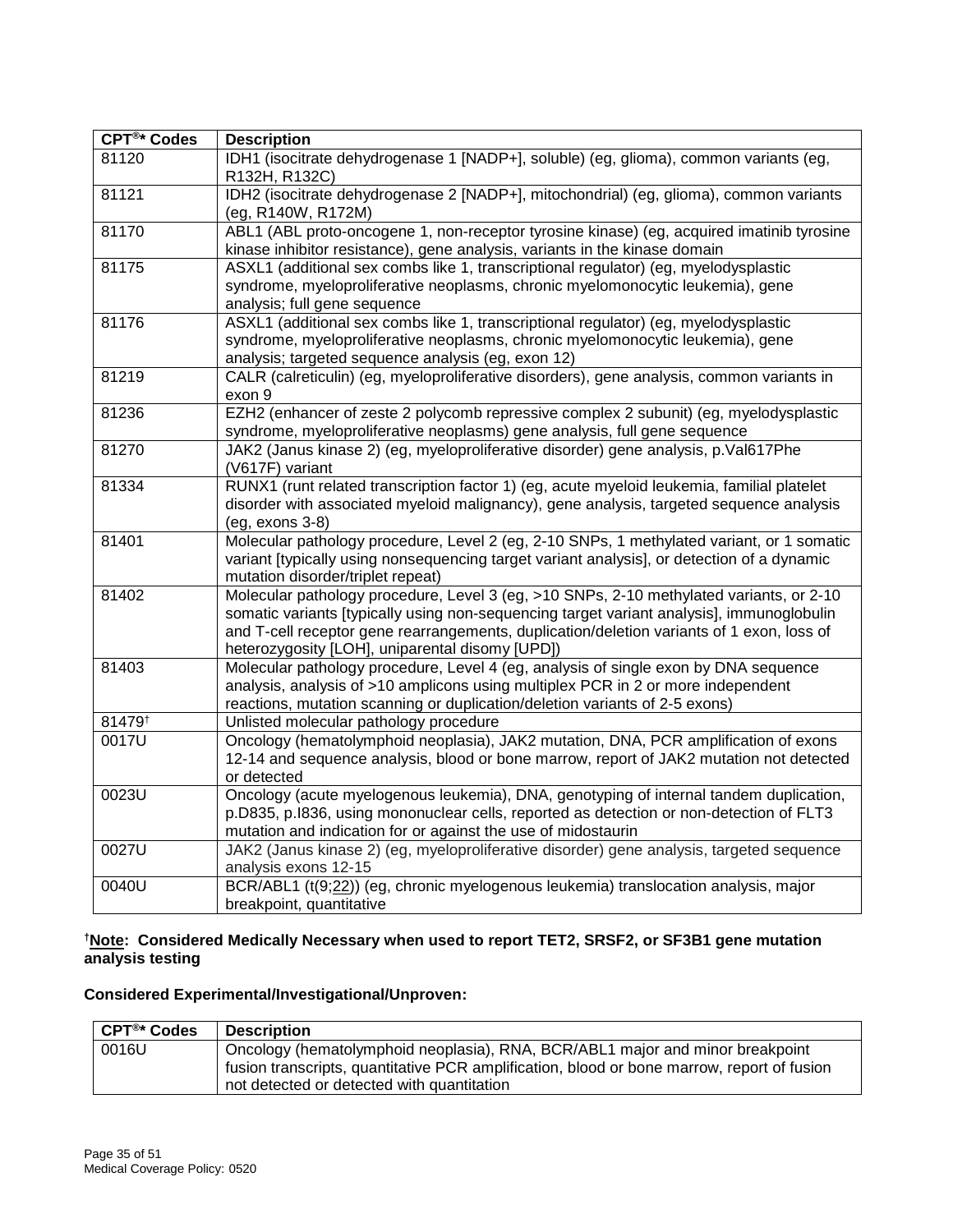#### **Occult Neoplasms**

**Considered Medically Necessary when criteria in the applicable policy statements listed above are met:**

| $CFT®$ Codes       | <b>Description</b>                                                                        |
|--------------------|-------------------------------------------------------------------------------------------|
| 83516              | Immunoassay for analyte other than infectious agent antibody or infectious agent antigen; |
|                    | qualitative or semiquantitative, multiple step method                                     |
| 83520 <sup>t</sup> | Immunoassay for analyte other than infectious agent antibody or infectious agent antigen; |
|                    | quantitative, not otherwise specified                                                     |
| 84181              | Protein; Western Blot, with interpretation and report, blood or other body fluid          |
| 84182              | Protein; Western Blot, with interpretation and report, blood or other body fluid,         |
|                    | immunological probe for band identification, each                                         |
| 86255              | Fluorescent noninfectious agent antibody; screen, each antibody                           |
| 86256              | Fluorescent noninfectious agent antibody; titer, each antibody                            |

#### **†Note: Considered Medically Necessary when used to report anti-CV2 (CRMP5 [collapsing mediator response protein5]) or anti-MA2 (Ta)**

#### **Solid Tumor Cancers**

**Considered Experimental/Investigational/Unproven unless required for the management of tumor agnostic pharmacologic therapy:** 

| CPT <sup>®*</sup> Codes | <b>Description</b>                                                                      |
|-------------------------|-----------------------------------------------------------------------------------------|
| 81479                   | Unlisted molecular pathology procedure                                                  |
| 81599                   | Unlisted multianalyte assay with algorithmic analysis                                   |
| 84999                   | Unlisted chemistry test                                                                 |
| 88299                   | Unlisted cytogenetic study                                                              |
| 88399                   | Unlisted surgical pathology procedure                                                   |
| 89240                   | Unlisted miscellaneous pathology test                                                   |
| 0003U                   | Oncology (ovarian) biochemical assays of five proteins (apolipoprotein A-1, CA 125 II,  |
|                         | follicle stimulating hormone, human epididymis protein 4, transferrin), utilizing serum |
|                         | algorithm reported as a likelihood score                                                |

#### **Other Tumor Profile Testing**

**Considered Experimental/Investigational/Unproven when used to report topographic genotyping:**

| CPT <sup>®</sup> * Codes | <b>Description</b>                                    |
|--------------------------|-------------------------------------------------------|
| 81479                    | Unlisted molecular pathology procedure                |
| 81599                    | Unlisted multianalyte assay with algorithmic analysis |
| 84999                    | Unlisted chemistry procedure                          |

#### **\*Current Procedural Terminology (CPT®) ©2018 American Medical Association: Chicago, IL.**

#### <span id="page-35-0"></span>**References**

- 1. Abida W, Cyrta J, Heller G, Prandi D, Armenia J, Coleman I, et al. Genomic correlates of clinical outcome in advanced prostate cancer. Proc Natl Acad Sci U S A. 2019 Jun 4;116(23):11428-11436.
- 2. Agency for Healthcare Research and Quality (AHRQ). Molecular pathology testing for the estimation of prognosis for common cancers. 2014. Accessed Sep 9, 2019. Available at URL address: http://www.ahrq.gov/research/findings/ta/index.html#archive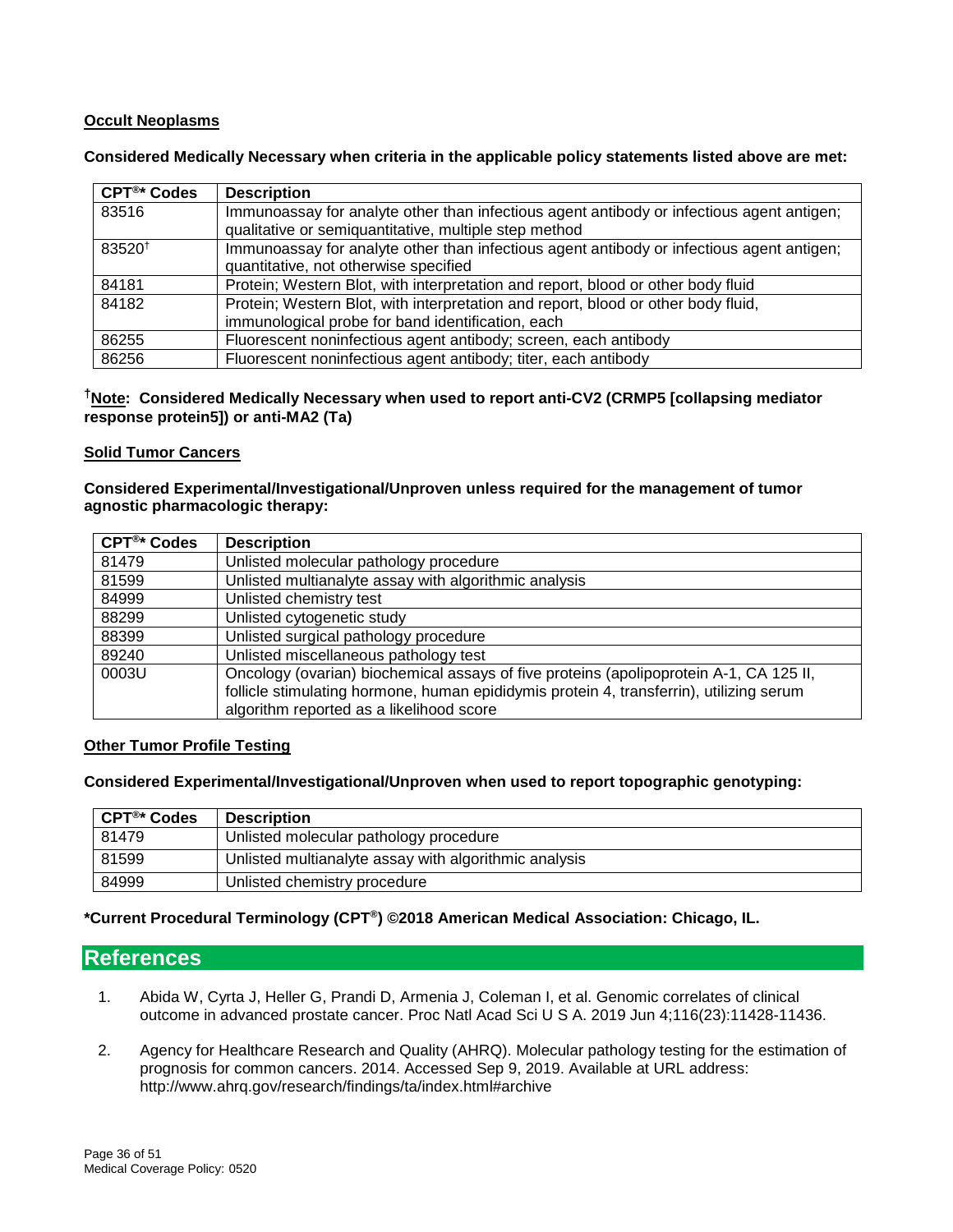- 3. Alberts SR1, Yu TM, Behrens RJ, Renfro LA, Srivastava G, Soori GS, Dakhil SR, Mowat RB, Kuebler JP, Kim GP, Mazurczak MA, Hornberger J. Comparative Economics of a 12-Gene Assay for Predicting Risk of Recurrence in Stage II Colon Cancer. Pharmacoeconomics. 2014 Aug 26. [Epub ahead of print].
- 4. Alexander EK, Kennedy GC, Baloch ZW, Cibas ES, Chudova D,Diggans J, et al. Preoperative Diagnosis of Benign Thyroid Nodules with Indeterminate Cytology. N Engl J Med. 2012;367:705-715.
- 5. Alexander EK, Schorr M, Klopper J, Kim C, Sipos J, Nabhan F, Parker C, Steward DL, Mandel SJ,Haugen BR. Multicenter Clinical Experience with the Afirma Gene Expression Classifier. Clin Endocrinol Metab. 2013 Oct 23.
- 6. Al-Haddad M, Dewitt J, Sherman S, Schmidt CM, Leblanc JK, McHenry L, et al. Performance characteristics of molecular (DNA) analysis for the diagnosis of mucinous pancreatic cysts. Gastrointest Endosc. 2013 Jul 9. doi:pii: S0016-5107(13)01985-8.]
- 7. Al-Haddad MA, Kowalski T, Siddiqui A, Mertz HR, Mallat D, Haddad N, Malhotra N, Sadowski B, Lybik MJ, Patel SN, Okoh E, Rosenkranz L, Karasik M, Golioto M, Linder J, Catalano MF. Integrated molecular pathology accurately determines the malignant potential of pancreatic cysts. Endoscopy. 2015 Feb;47(2):136-42.
- 8. Allingham-Hawkins D, Lea A, Levine S. DecisionDx-GBM Gene Expression Assay for Prognostic Testing in Glioblastoma Multiform. PLoS Curr. 2010 Oct 12;2:RRN1186.
- 9. Alshalalfa M, Schliekelman M, Shin H, Erho N, Davicioni E. Evolving transcriptomic fingerprint based on genome-wide data as prognostic tools in prostate cancer. Biol Cell. 2015 Jul;107(7):232-44.
- 10. Alvarado MD, Prasad C, Rothney M, Cherbavaz DB, Sing AP, Baehner FL, Svedman C, Markopoulos CJ. A Prospective Comparison of the 21-Gene Recurrence Score and the PAM50-Based Prosigna in Estrogen Receptor-Positive Early-Stage Breast Cancer. Adv Ther. 2015 Dec;32(12):1237-47.
- 11. American Association for Clinical Chemistry (AACC). ©2001-2019 by American Association of Clinical Chemistry. Tumor Markers. Accessed Sep 9, 2019. Available at URL address: https://labtestsonline.org/tests/tumor-markers
- 12. American Association of Clinical Endocrinologists. American Association of Clinical Endocrinologists, Associazione Medici Endocrinologi, and European Thyroid Association Medical Guidelines for Clinical Practice for the Diagnosis and Management of Thyroid Nodules. 2010, updated 2016. Accessed Sep 9, 2019. Available at URL address: https://www.aace.com/publications/guidelines
- 13. American Cancer Society. 2019. Accessed Sep 9, 2019. Available at URL address: http://www.cancer.org/
- 14. American College of Obstetricians and Gynecologists (ACOG). Evauation and management of adnexal masses. Practice Bulletin 174. November 2016. Accesed Sep 9, 2019. Available at URL address: https://www.acog.org/Clinical-Guidance-and-Publications/Practice-Bulletins-List
- 15. American Society of Clinical Oncology (ASCO). Clinical practice guideline. Follow-up care, surveillance protocol, and secondary prevention measures for survivors of colorectal cancer: American Society of Clinical Oncology Clinical Practice Guideline Endorsement. Nov 2013. Accessed Sep 9, 2019. Available at URL address: http://jco.ascopubs.org/content/early/2013/11/04/JCO.2013.50.7442.full.pdf+html
- 16. American Society of Clinical Oncology (ASCO). Clinical practice guideline. Systemic Therapy for Stage IV Non–Small-Cell Lung Cancer: American Society of Clinical Oncology Clinical Practice Guideline Update. Oct 19, 2015. Accessed Sep 9, 2019. Available at URL address: http://ascopubs.org/pdf/doi/10.1200/JCO.2017.74.6065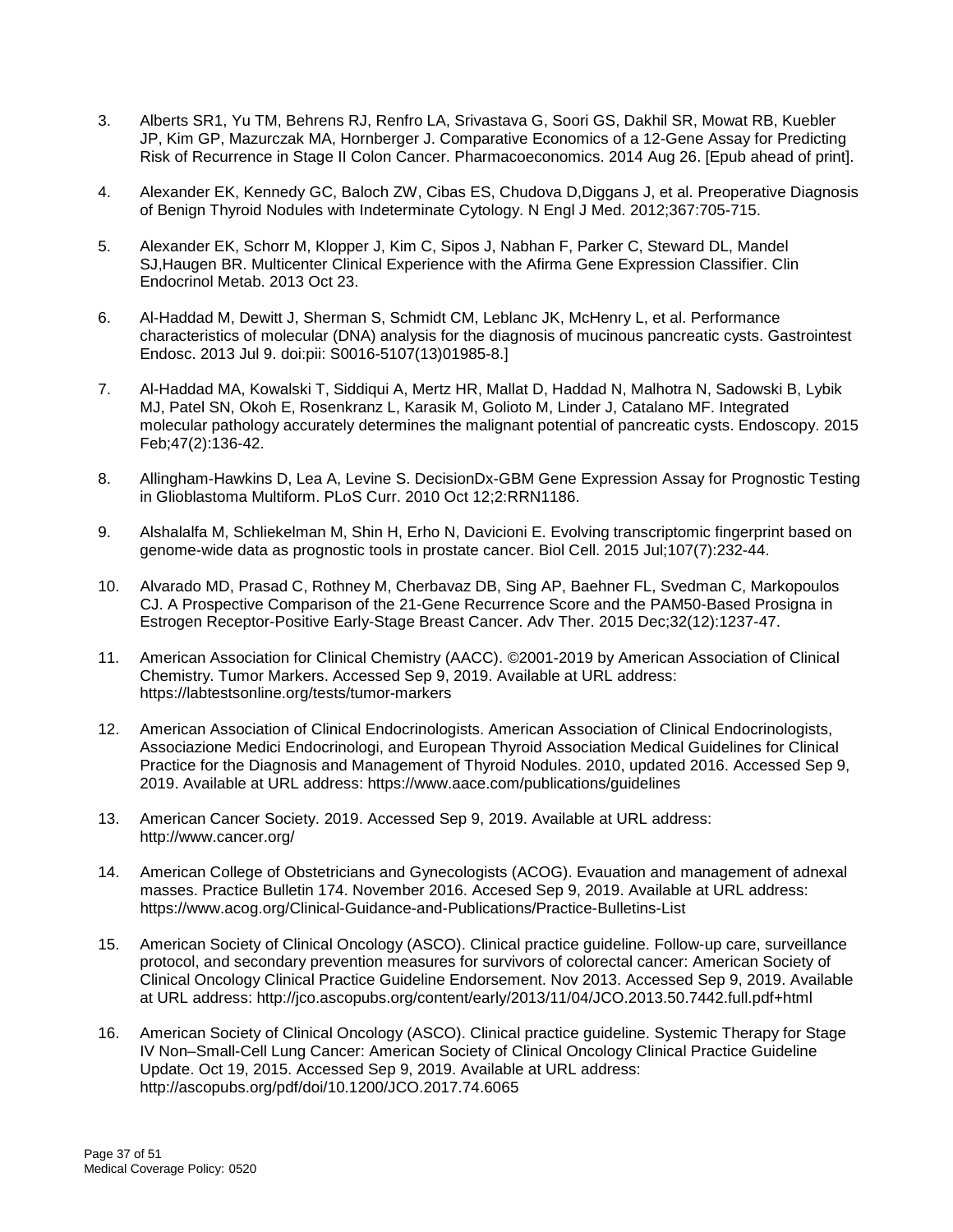- 17. American Society of Clinical Oncology (ASCO). Clinical practice guideline. Uses of serum tumor markers in adult males with germ cell tumors. Jul, 2010. Accessed Sep 9, 2019. Available at URL address: http://www.asco.org/guidelines/Genitourinary-Cancer
- 18. American Society of Clinical Oncology (ASCO). Circulating Tumor DNA Analysis in Patients With Cancer: American Society of Clinical Oncology and College of American Pathologists Joint Review. Accessed Sep 9, 2019. Available at URL address: http://ascopubs.org/doi/pdf/10.1200/JCO.2017.76.8671
- 19. American Society of Clinical Oncology-College of American Pathologists. Recommendations for human epidermal growth factor receptor 2 testing in breast cancer guideline update. 2013. Accessed Sep 9, 2019. Available at URL address: http://jco.ascopubs.org/content/25/1/118.full.pdf+html
- 20. American Society of Clinical Oncology (ASCO). Molecular Biomarkers for the Evaluation of Colorectal Cancer: Guideline From the American Society for Clinical Pathology, College of American Pathologists, Association for Molecular Pathology, and the American Society of Clinical Oncology. 2017. Accessed Sep 9, 2019. Available at URL address: http://ascopubs.org/doi/pdf/10.1200/JCO.2016.71.9807
- 21. American Society of Clinical Oncology (ASCO). 2016. Use of Biomarkers to Guide Decisions on Adjuvant Systemic Therapy for Women With Early-Stage Invasive Breast. Cancer. 2017. Accessed Sep 9, 2019. Available at URL address: https://www.asco.org/practice-guidelines/qualityguidelines/guidelines/breast-cancer#/9746
- 22. American Society of Colon & Rectal Surgeons (ASCRS). Practice parameters for anal squamous neoplasms. 2012. Accessed Sep 9, 2019. Available at URL address: https://www.fascrs.org/sites/default/files/downloads/publication/practice\_parameters\_for\_anal\_squamou s\_neoplasms.21.pdf
- 23. American Urological Association. Prostate-specific antigen best practice statement: 2013 update. Accessed Sep 9, 2019. Available at URL address: https://www.auanet.org/guidelines/prostate-specificantigen-(2009-amended-2013)
- 24. Akslen LA, Angelini S, Straume O, Bachmann IM, Molven A, Hemminki K, Kumar R.BRAF and NRAS mutations are frequent in nodular melanoma but are not associated with tumor cell proliferation or patient survival. J Invest Dermatol. 2005 Aug;125(2):312-7.
- 25. Andre F, Ismaila N, Henry NL, Somerfield MR, Bast RC, Barlow W, et al. , Use of biomarkers to guide decisions on adjuvant systemic therapy for women with early-stage invasive breast cancer: ASCO Clinical Practice Guideline Update—Integration of results from TAILORx. J Clin Oncol 37:1956-1964.
- 26. Antonarakis ES, Lu C, Wang H, Luber B, Nakazawa M, Roeser JC, et al. AR-V7 and resistance to enzalutamide and abiraterone in prostate cancer. N Engl J Med. 2014 Sep 11;371(11):1028-38.
- 27. Antonarakis ES, Lu C, Luber B, Wang H, Chen Y, Nakazawa M, t al. Androgen Receptor Splice Variant 7 and Efficacy of Taxane Chemotherapy in Patients With Metastatic Castration-Resistant Prostate Cancer. JAMA Oncol. 2015 Aug;1(5):582-91.
- 28. Arber DA, Orazi A, Hasserjian R et al. The 2016 revision to the World Health Organization classification of myeloid neoplasms and acute leukemia. Blood. 2016 May 19;127(20):2391-405.
- 29. Arpino G, Generali D, Sapino A, Del Mastro L, Frassoldati A, de Laurentis M, et al. Gene expression profiling in breast cancer: a clinical perspective. Breast. 2013 Apr;22(2):109-20. doi: 10.1016/j.breast.2013.01.016. Epub 2013 Feb 23. Erratum in: Breast. 2016 Feb;25:86. Del Matro, Lucia [corrected to Del Mastro Lucia].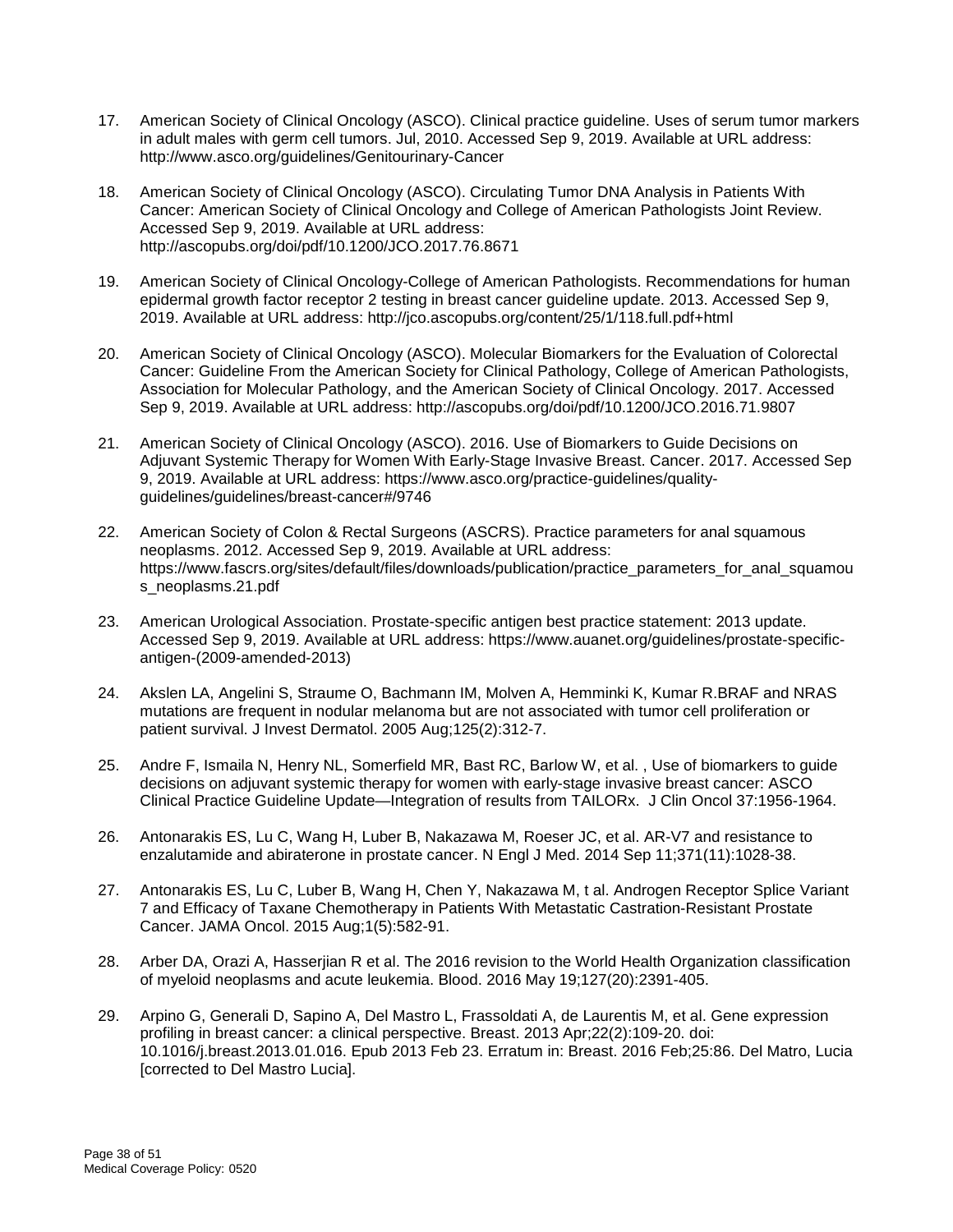- 30. Australia and New Zealand Horizon Scanning Network (ANZHSN). Technologies assessed. Prioritising summaries. Diagnostic tests for ovarian cancer. Apr 2010. Accessed Sep 9, 2019. Available at URL address: http://www.horizonscanning.gov.au/internet/horizon/publishing.nsf/Content/prioritisingsummaries-2010
- 31. Azim HA Jr, Michiels S, Zagouri F, Delaloge S, Filipits M, Namer M, et al. Symmans WF, Thompson A, André F, Loi S, Swanton C. Utility of prognostic genomic tests in breast cancer practice: The IMPAKT 2012 Working Group Consensus Statement. Ann Oncol. 2013 Mar;24(3):647-54. doi: 10.1093/annonc/mds645. Epub 2013 Jan 20. Accessed Sep 9, 2019. Available at URL address: https://academic.oup.com/annonc/article-lookup/doi/10.1093/annonc/mds645
- 32. Azueta A, Maiques O, Velasco A, Santacana M, Pallares J, Novell A, Llombart-Cussac A, Gonzalez-Tallada X, Mozos A, Prat J, Pillai R, Mata M, Matias-Guiu X. Gene expression microarray-based assay to determine tumor site of origin in a series of metastatic tumors to the ovary and peritoneal carcinomatosis of suspected gynecologic origin. Hum Pathol. 2012 Aug 30. [Epub ahead of print]
- 33. Badani K, Thompson DJ, Buerki C, Davicioni E, Garrison J, Ghadessi M, Mitra AP, Wood PJ, Hornberger J. Impact of a genomic classifier of metastatic risk on postoperative treatment recommendations for prostate cancer patients: a report from the DECIDE study group. Oncotarget. 2013 Apr;4(4):600-9.
- 34. Badani KK, Thompson DJ, Brown G, Holmes D, Kella N, Albala D, Singh A, Buerki C, Davicioni E, Hornberger J. Effect of a genomic classifier test on clinical practice decisions for patients with high-risk prostate cancer after surgery. BJU Int. 2015 Mar;115(3):419-29.
- 35. Balch CM, Gershenwald JE, Soong SJ, et al. Final version of 2009 AJCC melanoma staging and classification. J Clin Oncol 2009;27:6199-206.
- 36. Beck AH, Rodriguez-Paris J, Zehnder J, Schrijver I. Evaluation of a gene expression microarray-based assay to determine tissue type of origin on a diverse set of 49 malignancies. Am J Surg Pathol. 2011 Jul;35(7):1030-7.
- 37. Bishoff JT, Freedland SJ, Gerber L, Tennstedt P, Reid J, Welbourn W et al. Prognostic utility of the cell cycle progression score generated from biopsy in men treated with prostatectomy. J Urol. 2014 Aug;192(2):409-14.
- 38. Blok EJ, Bastiaannet E, van den Hout WB, Liefers GJ, Smit VTHBM, et al. Systematic review of the clinical and economic value of gene expression profiles for invasive early breast cancer available in Europe. Cancer Treat Rev. 2018 Jan;62:74-90.
- 39. BlueCross BlueShield Association (BCBSA). Gene expression analysis for prostate cancer management. TEC Assessment. Chicago, IL: BCBSA; January 2015; Vol 29 No 9.
- 40. Blue Cross Blue Shield Center of Clinical Excellence. Gene Expression Profiling in Women With Lymph Node‒Negative Breast Cancer to Select Adjuvant Chemotherapy. 2014. Vol 29 No 3.
- 41. Blue Cross Blue Shield Technology Evaluation Center (TEC). Special Report: companion diagnostics example of BRAF gene mutation testing to select patients with melanoma for treatment with BRAF kinase inhibitors. 2011 November. Volume 26 No 7.
- 42. BlueCross BlueShield Association (BCBSA), Technology Evaluation Center (TEC). Special report: evaluating evidence supporting a role for genetic markers in diagnosis, determining predisposition, prognosis, or predicting therapeutic response. TEC assessment in press. Chicago, IL. BCBSA;September, 2009.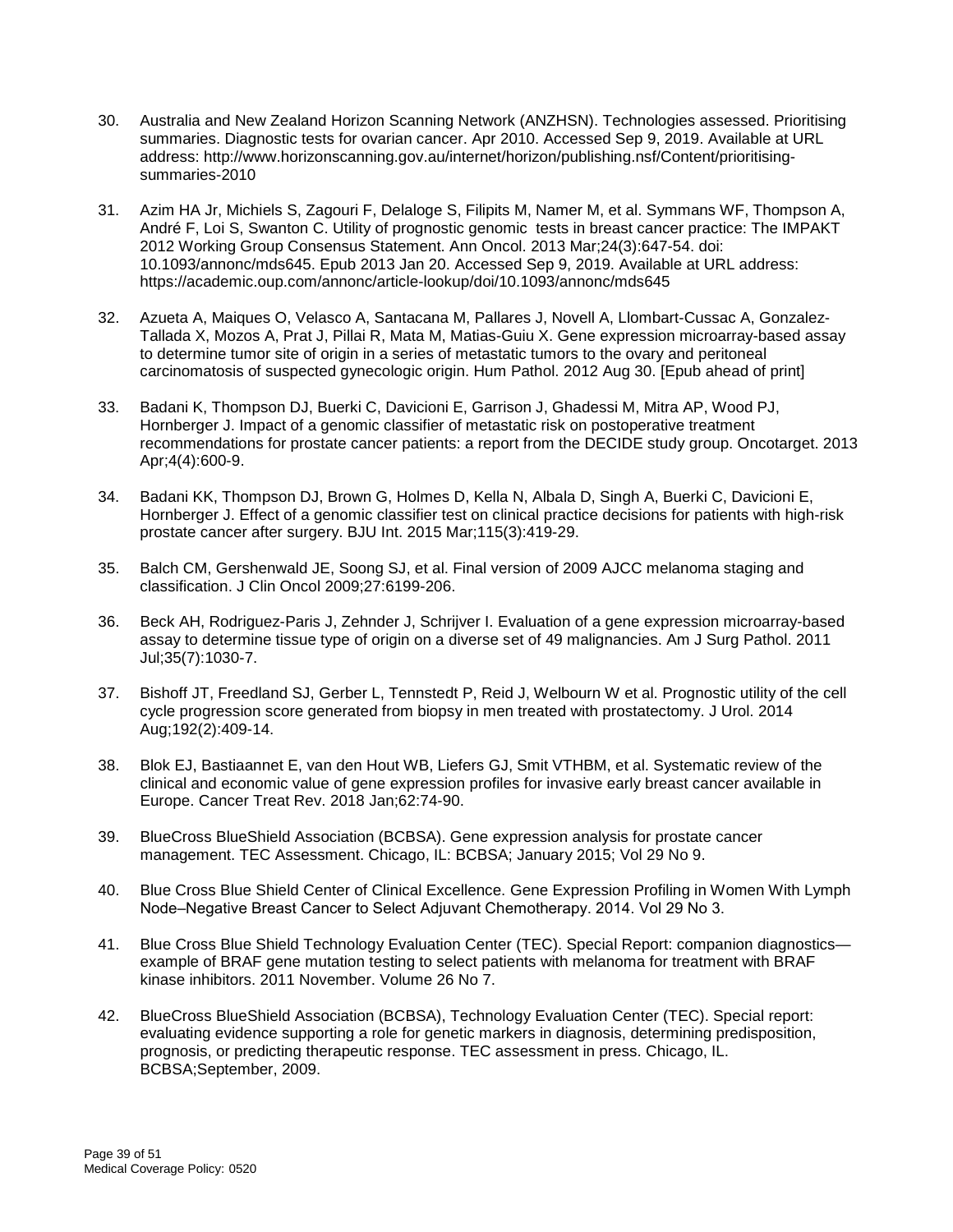- 43. Boyle P, Chapman CJ, Holdenrieder S, Murray A, Robertson C, Wood WC, Maddison P, Healey G, Fairley GH, Barnes AC, Robertson JF. Clinical validation of an autoantibody test for lung cancer. Ann Oncol. 2011 Feb;22(2):383-9.
- 44. Bristow RE, Hodeib M, Smith A, Chan DW, Zhang Z, Fung ET, Tewari KS, Munroe DG, Ueland FR. Impact of a multivariate index assay on referral patterns for surgical management of an adnexal mass. Am J Obstet Gynecol. 2013 Aug 11. pii: S0002-9378(13)00835-1.]
- 45. Bristow RE, Smith A, Zhang Z, Chan DW, Crutcher G, Fung ET, Munroe DG. Ovarian malignancy risk stratification of the adnexal mass using a multivariate index assay. Gynecol Oncol. 2013 Feb;128(2):252-9.
- 46. Branford S, Rudzki Z, Parkinson I, Grigg A, Taylor K, Seymour JF, Durrant S, Browett P, Schwarer AP, Arthur C, Catalano J, Leahy MF, Filshie R, Bradstock K, Herrmann R, Joske D, Lynch K, Hughes T. Real-time quantitative PCR analysis can be used as a primary screen to identify patients with CML treated with imatinib who have BCR-ABL kinase domain mutations. Blood. 2004 Nov 1;104(9):2926-32.
- 47. Buus R, Sestak I, Kronenwett R, Denkert C, Dubsky P, Krappmann K, et al. Comparison of EndoPredict and EPclin With Oncotype DX Recurrence Score for Prediction of Risk of Distant Recurrence After Endocrine Therapy. J Natl Cancer Inst. 2016 Jul 10;108(11).
- 48. Buyse M, Loi S, van't Veer L, Viale G, Delorenzi M, Glas AM, et al., Validation and clinical utility of a 70 gene prognostic signature for women with node-negative breast cancer. J Natl Cancer Inst. 2006 Sep 98(17):1183-92. Accessed Sep 9, 2019. Available at URL address: https://academic.oup.com/jnci/articlelookup/doi/10.1093/jnci/djj329
- 49. Cantara S, Capezzone M, Marchisotta S, Capuano S, Busonero G, Toti P, Di Santo A, Caruso G, Carli AF, Brilli L, Montanaro A, Pacini F. Impact of proto-oncogene mutation detection in cytological specimens from thyroid nodules improves the diagnostic accuracy of cytology. J Clin Endocrinol Metab. 2010 Mar;95(3):1365-9.
- 50. Carbone DP, Ding K, Roder H, Grigorieva J, Roder J, Tsao MS, Seymour L, Shepherd FA. Prognostic and predictive role of the VeriStrat plasma test in patients with advanced nonsmall cell lung cancer treated with erlotinib or placebo in the NCIC Clinical Trials Group BR.21 trial. J Thorac Oncol. 2012 Nov;7(11):165360.
- 51. Cardoso F, van't Veer LJ, Bogaerts J, Slaets L, Viale G, Delaloge S, et al. 70-Gene Signature as an Aid to Treatment Decisions in Early-Stage Breast Cancer. N Engl J Med. 2016 Aug 25;375(8):717-29.
- 52. Cardoso F, van't Veer LJ, Bogaerts J, Slaets L, Viale G, Delaloge S, et al. 70-Gene Signature as an Aid to Treatment Decisions in Early-Stage Breast Cancer. Supplementary appendix. N Engl J Med. 2016 Aug 25;375(8):717-29. [b] Accessed Sep 9, 2019. Available at URL address: http://www.nejm.org/doi/suppl/10.1056/NEJMoa1602253/suppl\_file/nejmoa1602253\_appendix.pdf
- 53. Carvajal RD, Antonescu CR, Wolchok JD, Chapman PB, Roman RA, Teitcher J, Panageas KS, Busam KJ, Chmielowski B, Lutzky J, Pavlick AC, Fusco A, Cane L, Takebe N, Vemula S, Bouvier N, Bastian BC, Schwartz GK. KIT as a therapeutic target in metastatic melanoma. JAMA. 2011 Jun 8;305(22):2327-34.
- 54. Chang MC, Souter LH, Kamel-Reid S, Rutherford M, Bedard P, Trudeau M, et al. Molecular Oncology Advisory Committee. Clinical utility of multigene profiling assays in early-stage breast cancer. Curr Oncol. 2017 Oct;24(5):e403-e422.
- 55. Chapman CJ, Healey GF, Murray A, Boyle P, Robertson C, Peek LJ, Allen J, Thorpe AJ, Hamilton-Fairley G, Parsy-Kowalska CB, MacDonald IK, Jewell W, Maddison P, Robertson JF. EarlyCDT®-Lung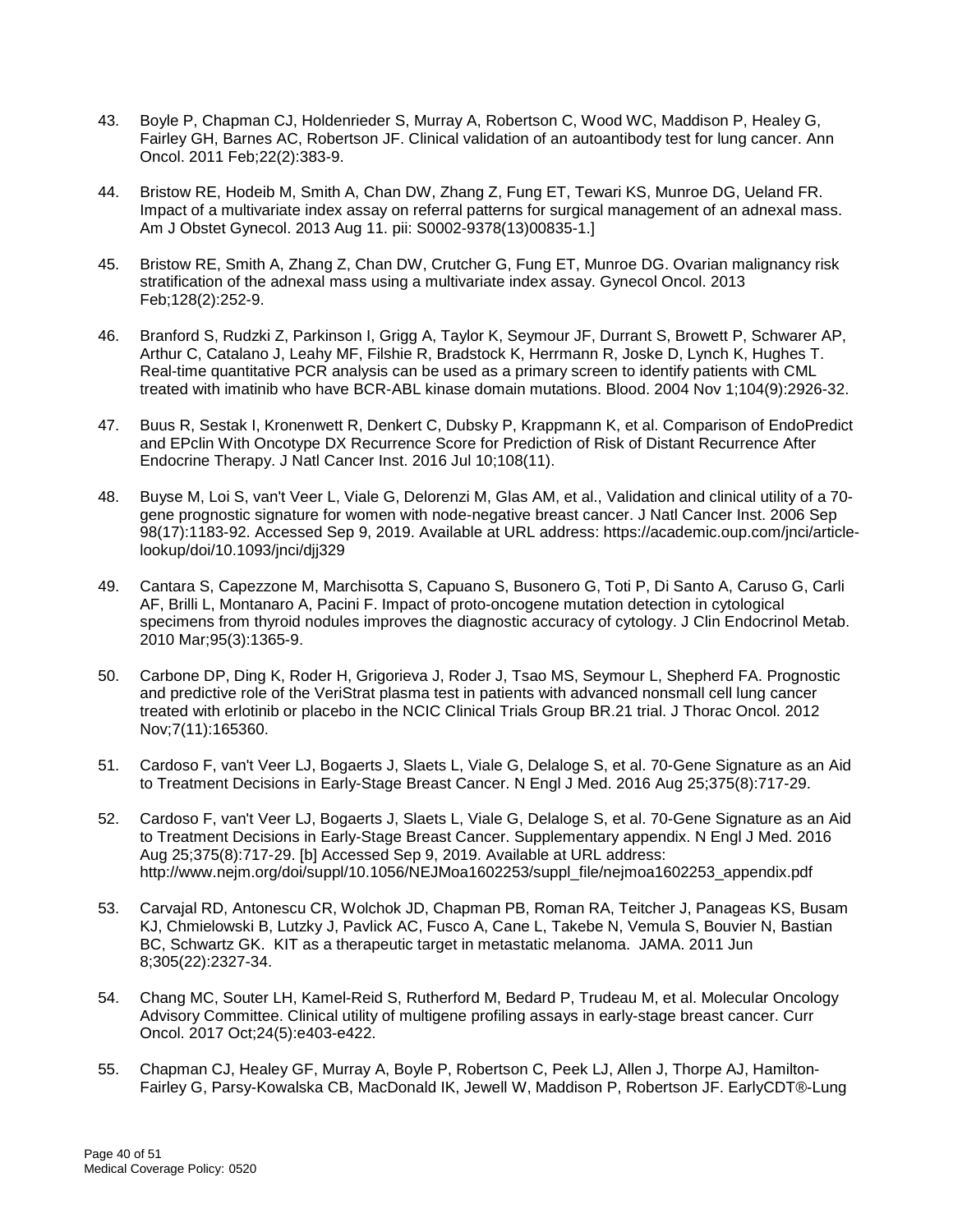test: improved clinical utility through additional autoantibody assays. Tumour Biol. 2012 Oct;33(5):1319- 26.

- 56. Chen RC, Rumble RB, Loblaw DA, Finelli A, Ehdaie B, Cooperberg MR, et al. Active Surveillance for the Management of Localized Prostate Cancer (Cancer Care Ontario Guideline): American Society of Clinical Oncology Clinical Practice Guideline Endorsement. J Clin Oncol. 2016 Jun 20;34(18):2182-90.
- 57. Chen X, Ba Y, Ma L, et al. Characterization of microRNAs in serum: a novel class of biomarkers for diagnosis of cancer and other diseases. Cell Res. 2008;18(10):997-1006.
- 58. Chia SKL. Clinical application and utility of genomic assays in early-stage breast cancer: key lessons learned to date. Curr Oncol. 2018 Jun;25(Suppl 1):S125-S130.
- 59. Chua TC, Merrett ND. Clinicopathologic factors associated with HER2-Positive gastric cancer and its impact on survival outcomes - a systematic review. Int J Cancer. 2011 Jul 21. doi: 10.1002/ijc.26292.
- 60. Chudova D, Wilde JI, Wang ET, Wang H, Rabbee N, Egidio CM, Reynolds J, Tom E, Pagan M, Rigl CT, Friedman L, Wang CC, Lanman RB, Zeiger M, Kebebew E, Rosai J, Fellegara G, LiVolsi VA, Kennedy GC. Molecular classification of thyroid nodules using high-dimensionality genomic data. J Clin Endocrinol Metab. 2010 Dec;95(12):5296-304.
- 61. Chung C, Christianson M. Predictive and prognostic biomarkers with therapeutic targets in breast, colorectal, and non-small cell lung cancers: a systemic review of current development, evidence, and recommendation. J Oncol Pharm Pract. 2014 Feb;20(1):11-28.
- 62. Clark-Langone KM, Sangli C, Krishnakumar J, Watson D. Translating tumor biology into personalized treatment planning: analytical performance characteristics of the Oncotype DX Colon Cancer Assay. BMC Cancer. 2010 Dec 23;10:691.
- 63. Clark-Langone KM, Wu JY, Sangli C, Chen A, Snable JL, Nguyen A, Hackett JR, Baker J, Yothers G, Kim C, Cronin MT. Biomarker discovery for colon cancer using a 761 gene RT-PCR assay. BMC Genomics. 2007 Aug 15;8:279.
- 64. Coates AS, Winer EP, Goldhirsch A, Gelber RD, Gnant M, Piccart-Gebhart M, et al., Tailoring therapies- -improving the management of early breast cancer: St Gallen International Expert Consensus on the Primary Therapy of Early Breast Cancer 2015. Ann Oncol. 2015 Aug;26(8):1533-46
- 65. Colman H, Zhang L, Sulman EP, McDonald JM, Shooshtari NL, Rivera A, Popoff S, Nutt CL, Louis DN, Cairncross JG, Gilbert MR, Phillips HS, Mehta MP, Chakravarti A, Pelloski CE, Bhat K, Feuerstein BG, Jenkins RB, Aldape K. A multigene predictor of outcome in glioblastoma. Neuro Oncol. 2010 Jan;12(1):49-57.
- 66. Cullen J, Rosner IL, Brand TC, Zhang N, Tsiatis AC, Moncur J et al. A Biopsy-based 17-gene Genomic Prostate Score Predicts Recurrence After Radical Prostatectomy and Adverse Surgical Pathology in a Racially Diverse Population of Men with Clinically Low- and Intermediate-risk Prostate Cancer. Eur Urol. 2015 Jul;68(1):123-31.
- 67. Curigliano G, Burstein HJ, Winer EP, Gnant M, Dubsky P, Loibl S, et al. De-escalating and escalating treatments for early-stage breast cancer: the St. Gallen International Expert Consensus Conference on the Primary Therapy of Early Breast Cancer 2017. Ann Oncol. 2017 Aug 1;28(8):1700-1712. doi: 10.1093/annonc/mdx308. Erratum in: Ann Oncol. 2018 Oct 1;29(10):2153. Ann Oncol. 2019 Jan 9.
- 68. Cuzick J, Swanson GP, Fisher G, Brothman AR, Berney DM, Reid JE, Mesher D,Speights VO, Stankiewicz E, Foster CS, Møller H, Scardino P, Warren JD, Park J,Younus A, Flake DD 2nd, Wagner S, Gutin A, Lanchbury JS, Stone S; Transatlantic Prostate Group. Prognostic value of an RNA expression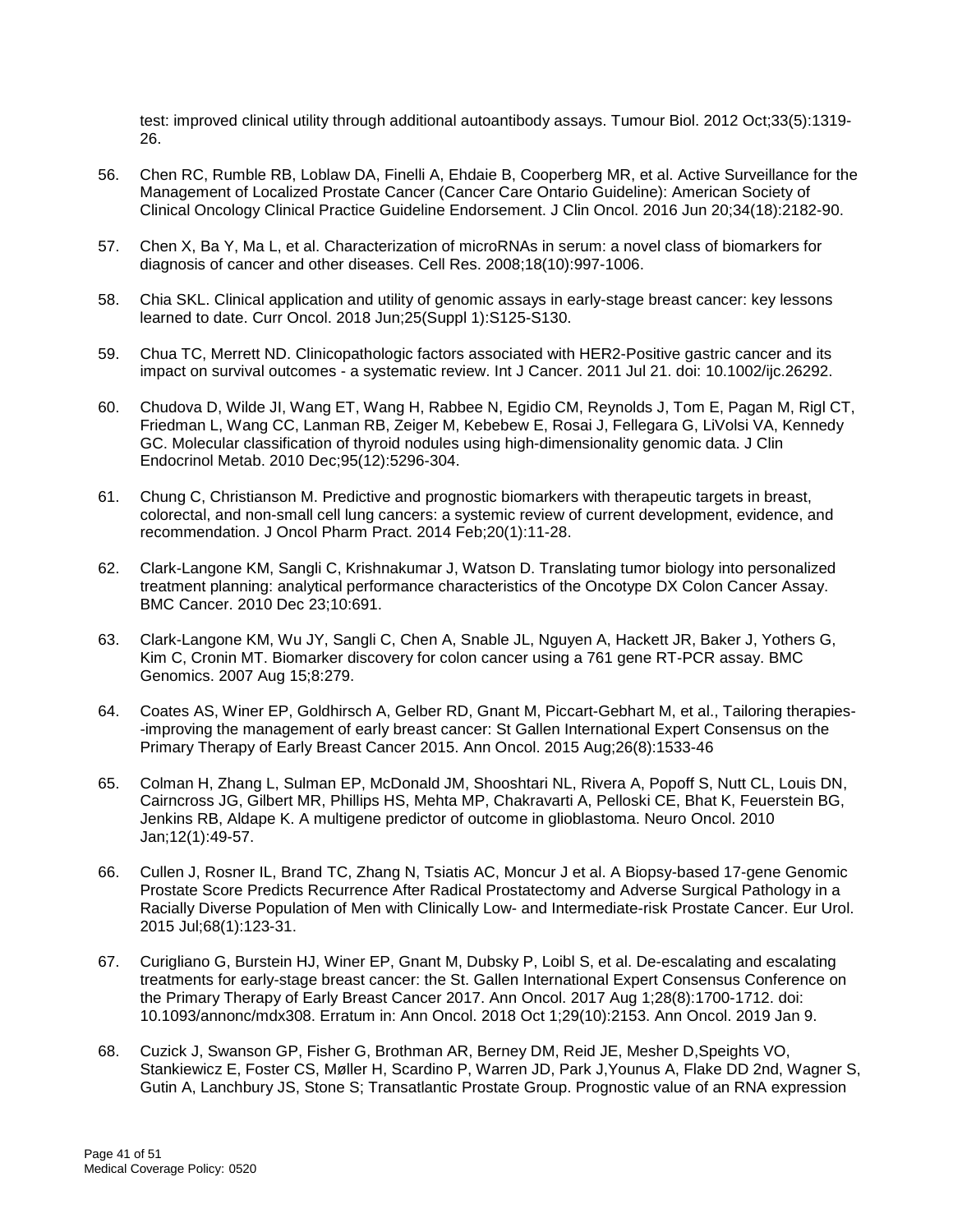signature derived from cell cycle proliferation genes in patients with prostate cancer: a retrospective study. Lancet Oncol. 2011 Mar;12(3):245-55.

- 69. Cuzick J, Berney DM, Fisher G, Mesher D, Møller H, Reid JE, Perry M, Park J,Younus A, Gutin A, Foster CS, Scardino P, Lanchbury JS, Stone S; Transatlantic Prostate Group. Prognostic value of a cell cycle progression signature for prostate cancer death in a conservatively managed needle biopsy cohort. Br J Cancer. 2012 Mar 13;106(6):1095-9.
- 70. Cwik G, Wallner G, Skoczylas T, Ciechanski A, Zinkiewicz K. Cancer antigens 19-9 and 125 in the differential diagnosis of pancreatic mass lesions. Arch Surg. 2006 Oct;141(10):968-73; discussion 974.Cooper, D, Doherty, G, Haugen, B, Kloos, R, Lee, S, Mandel, S, Mazzaferri, E, Mclver, B, Pacini, F, Schlumberger, M, Sherman, S, Steward, D, Tuttle, M. Revised American Thyroid Association Management Guidelines for Patients with Thyroid Nodules and Differentiated Thyroid Cancer. The American Thyroid Association (ATA) Guidelines Taskforce on Thyroid Nodules and Differentiated Thyroid Cancer. THYROID. Volume 19, Number 11, 2009
- 71. Dabbs DJ, Carter G, Fudge M, Peng Y, Swalsky P, Finkelstein S. Molecular alterations in columnar cell lesions of the breast. Mod Pathol. 2006 Mar;19(3):344-9.
- 72. de Beukelaar JW, Sillevis Smitt PA. Managing paraneoplastic neurological disorders. Oncologist. 2006 Mar;11(3):292-305.
- 73. Den RB, Santiago-Jimenez M, Alter J, Schliekelman M, Wagner JR, Renzulli Ii JF, et al. Decipher correlation patterns post prostatectomy: initial experience from 2 342 prospective patients. Prostate Cancer Prostatic Dis. 2016 Dec;19(4):374-379.
- 74. Den RB, Yousefi K, Trabulsi EJ, Abdollah F, Choeurng V, Feng FY, Dicker AP,Lallas CD, Gomella LG, Davicioni E, Karnes RJ. Genomic classifier identifies men with adverse pathology after radical prostatectomy who benefit from adjuvant radiation therapy. J Clin Oncol. 2015 Mar 10;33(8):944-51. Epub 2015 Feb 9. Erratum in: J Clin Oncol. 2015 Apr 20;33(12):1416.
- 75. Denkert C, Kronenwett R, Schlake W, Bohmann K, Penzel R, Weber KE, et al. Decentral gene expression analysis for ER+/Her2- breast cancer: results of a proficiency testing program for the EndoPredict assay. Virchows Arch. 2012 Mar;460(3):251-9.
- 76. Desmedt C, Sperinde J, Piette F, Huang W, Jin X, Tan Y, Durbecq V, Larsimont D, Giuliani R, Chappey C, Buyse M, Winslow J, Piccart M, Sotiriou C, Petropoulos C, Bates M. Quantitation of HER2 expression or HER2:HER2 dimers and differential survival in a cohort of metastatic breast cancer patients carefully selected for trastuzumab treatment primarily by FISH. Diagn Mol Pathol. 2009 Mar;18(1):22-9.
- 77. Devitt, B, Liu, W, Salemi, R, Wolfe, R, Kelly, J, Tzen, CY, Dobrovic, A, and McArthur, G. Clinical outcome and pathological features associated with NRAS mutation in cutaneous melanoma. Pigment Cell Melanoma Res. 2011; 24: 666–672.
- 78. Dhillon, et al. Gene expression profile signature (DecisionDx-Melanoma) to predict visceral metastatic risk in patients with Stage I and Stage II cutaneous melanoma. J Clin Oncol 2012;30(suppl; abstr 8543).
- 79. Dowsett M, Sestak I, Lopez-Knowles E, Sidhu K, Dunbier AK, Cowens JW, Ferree S, Storhoff J, Schaper C, Cuzick J. Comparison of PAM50 risk of recurrence score with Oncotype DX and IHC4 for predicting risk of distant recurrence after endocrine therapy. J Clin Oncol. 2013 Aug 1;31(22):2783-90.
- 80. Drukker CA, Bueno-de-Mesquita JM, Retèl VP, van Harten WH, van Tinteren H, Wesseling J, et al. A prospective evaluation of a breast cancer prognosis signature in the observational RASTER study. Int J Cancer. 2013 Aug 15;133(4):929-36.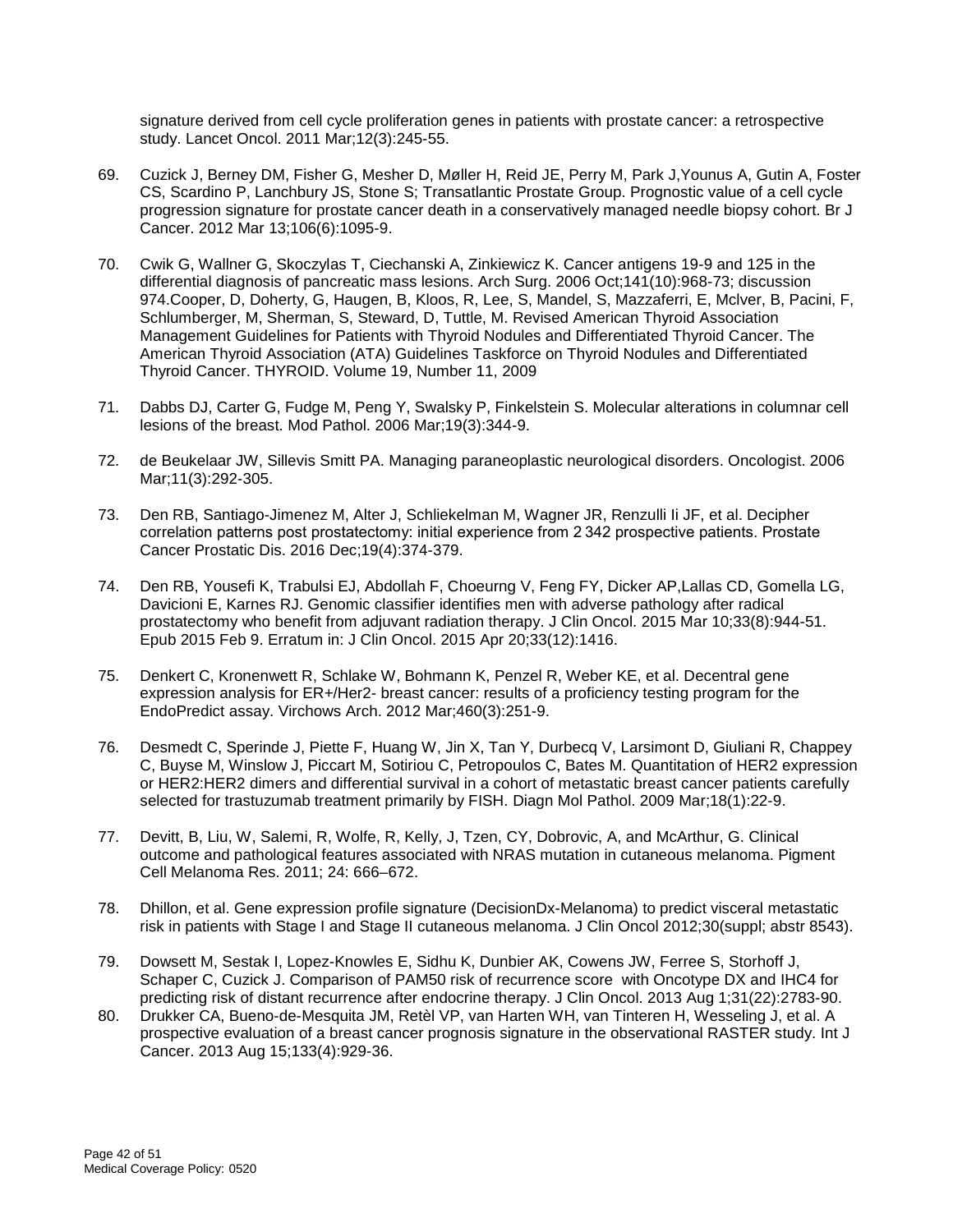- 81. Dubsky P, Filipits M, Jakesz R, Rudas M, Singer CF, Greil R, et al. EndoPredict improves the prognostic classification derived from common clinical guidelines in ER-positive, HER2-negative early breast cancer. Ann Oncol. 2013 Mar;24(3):640-7.
- 82. Duffy MJ, Harbeck N, Nap M, Molina R, Nicolini A, Senkus E, et al. Clinical use of biomarkers in breast cancer: Updated guidelines from the European Group on Tumor Markers (EGTM). Eur J Cancer. 2017 Apr;75:284-298.
- 83. Duick, D, Klopper, J, Diggans, J, Friedman, L, Kennedy, G, Lanman, R, and Mclver, B. The Impact of benign gene expression classifier test results on the endocrinologist–patient decision to operate on patients with thyroid nodules with indeterminate fine-needle aspiration cytopathology. Thyroid. Oct 2012; 22(10): 996–1001.
- 84. Edlundh-Rose E, Egyházi S, Omholt K, et al.: NRAS and BRAF mutations in melanoma tumours in relation to clinical characteristics: a study based on mutation screening by pyrosequencing. Melanoma Res 16 (6): 471-8, 2006.
- 85. Eissa S, Kassim SK, Labib RA, El-Khouly IM, Ghaffer TM, Sadek M, et al. Detection of bladder carcinoma by combined testing of urine for hyaluronidase and cytokeratin 20 RNAs. Cancer. 2005 Apr 1;103(7):1356-62.
- 86. Ellery B, Parsons J, Merlin T. Molecular testing for prostate cancer prognosis. Technology Brief. Herston, QLD: Department of Health, Queensland; November 2014.
- 87. Engelman JA, Chen L, Tan X, et al. . Effective use of PI3K and MEK inhibitors to treat mutant Kras G12D and PIK3CA H1047R murine lung cancers. Nat Med. 2008 Dec;14(12):1351-6.
- 88. Erho N, Crisan A, Vergara IA, Mitra AP, Ghadessi M, Buerki C, et al. Discovery and validation of a prostate cancer genomic classifier that predicts early metastasis following radical prostatectomy. PLoS One. 2013 Jun 24;8(6):e66855.
- 89. Ernst T, Hoffmann J, Erben P, Hanfstein B, Leitner A, Hehlmann R, et al. ABL single nucleotide polymorphisms may masquerade as BCR-ABL mutations associated with resistance to tyrosine kinase in patients with chronic myeloid leukemia. Haematologica. 2008b Sep;93(9):1389-93.
- 90. Evaluation of Genomic Applications in Practice and Prevention (EGAPP) Working Group. recommendations from the EGAPP Working Group: can tumor gene expression profiling improve outcomes in patients with breast cancer? Genet Med. 2009 Jan;11(1):66-73.
- 91. Evaluation of Genomic Applications in Practice and Prevention (EGAPP) Working Group. Recommendations from the EGAPP Working Group: does the use of Oncotype DX tumor gene expression profiling to guide treatment decisions improve outcomes in patients with breast cancer? Genet Med. 2016 Aug;18(8):770-9.
- 92. Falzarano SM, Ferro M, Bollito E, Klein EA, Carrieri G, Magi-Galluzzi C. Novel biomarkers and genomic tests in prostate cancer: a critical analysis. Minerva Urol Nefrol. 2015 Sep;67(3):211-31.
- 93. Ferris RL, Baloch Z, Bernet V, et al. American Thyroid Association statement on surgical application of molecular profiling for thyroid nodules: current impact on perioperative decision making. Thyroid. 2015 Jul;25(7):760-8.
- 94. Ferraz, C, Eszlinger, M, and Paschke, R. Current state and future perspective of molecular diagnosis of fine-needle aspiration biopsy of thyroid nodules. J Clin Endocrinol Metab. 2011.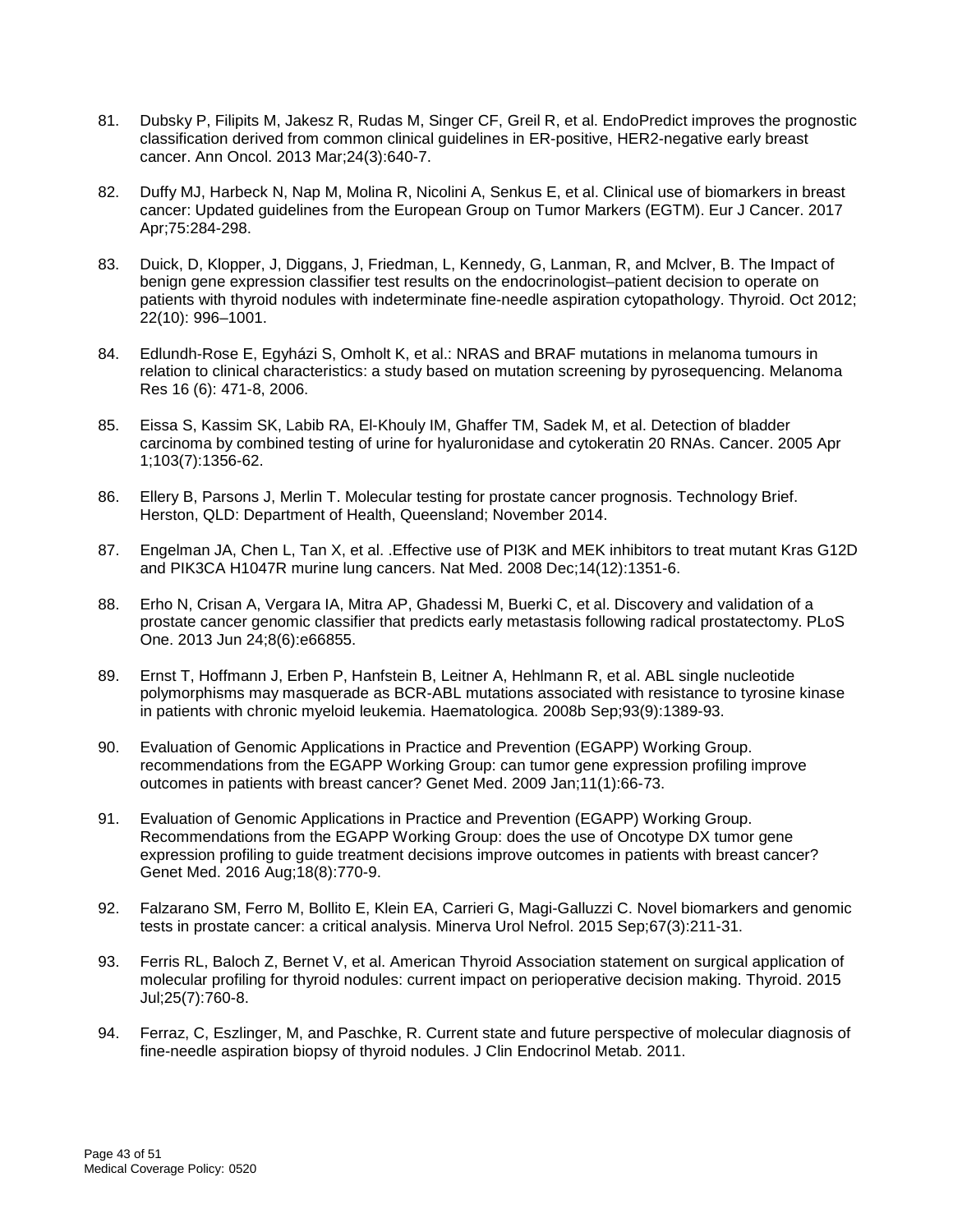- 95. Fiala O, Pesek M, Finek J, Benesova L, Bortlicek Z, Minarik M. Gene Mutations in Squamous Cell NSCLC: Insignificance of EGFR, KRAS and PIK3CA Mutations in Prediction of EGFR-TKI Treatment Efficacy.Anticancer Res. 2013 Apr;33(4):1705-11.
- 96. Fidler MJ, Morrison LE, Basu S, et al. PTEN and PIK3CA gene copy numbers and poor outcomes in non-small cell lung cancer patients with gefitinib therapy Br J Cancer. 2011 December 6; 105(12): 1920– 1926.
- 97. Filipits M, Nielsen TO, Rudas M, Greil R, Stöger H, Jakesz R, et al. The PAM50 risk-of-recurrence score predicts risk for late distant recurrence after endocrine therapy in postmenopausal women with endocrine-responsive early breast cancer. Clin Cancer Res. 2014 Mar 1;20(5):1298-305. Accessed Sep 9, 2019. Available at URL address: http://clincancerres.aacrjournals.org/content/20/5/1298.
- 98. Filipits M, Rudas M, Jakesz R, Dubsky P, Fitzal F, Singer CF, et al. A new molecular predictor of distant recurrence in ER-positive, HER2-negative breast cancer adds independent information to conventional clinical risk factors. Clin Cancer Res. 2011 Sep 15;17(18):6012-20.
- 99. Finkelstein SD, Marsh W, Demetris AJ, Swalsky PA, Sasatomi E, Bonham A, et al. Microdissectionbased allelotyping discriminates de novo tumor from intrahepatic spread in hepatocellular carcinoma. Hepatology. 2003 Apr;37(4):871-9.
- 100. Finkelstein SD, Mohan D, Hamilton RL, Sasatomi E, Swalsky PA, Lieberman FS. Microdissection-based genotyping assists discrimination of reactive gliosis from glioma. Am J Clin Pathol. 2004 May;121(5):671-8.
- 101. Finkelstein SD, Przygodzki R, Pricolo VE, Sakallah SA, Swalsky PA, Bakker A, et al. Prediction of Biologic Aggressiveness in Colorectal Cancer by p53/K-ras-2 Topographic Genotyping. Mol Diagn. 1996 Jun;1(1):5-28.
- 102. Finkelstein SD, Przygodzki R, Pricolo VE, Sayegh R, Bakker A, Swalsky PA, et al. K-ras-2 topographic genotyping of pancreatic adenocarcinoma. Arch Surg. 1994 Apr;129(4):367-72; discussion 372-3.
- 103. Frampton GM1, Fichtenholtz A, Otto GA, Wang K, Downing SR, He J, et al. Development and validation of a clinical cancer genomic profiling test based on massively parallel DNA sequencing. Nat Biotechnol. 2013 Nov;31(11):1023-31.
- 104. Freedland SJ, Gerber L, Reid J, Welbourn W, Tikishvili E, Park J, et al. Prognostic utility of cell cycle progression score in men with prostate cancer after primary external beam radiation therapy. Int J Radiat Oncol Biol Phys. 2013 Aug 1;86(5):848-53.
- 105. Gautschi et al. A patient with BRAF V600E lung adenocarcinoma responding to vemurafenib. J Thorac Oncol. 2012 Oct;7(10):e23-4.
- 106. Gevensleben H, Göhring UJ, Büttner R, Heukamp LC, Kunz G, Dimpfl T, et al. Comparison of MammaPrint and TargetPrint results with clinical parameters in German patients with early stage breast cancer. Int J Mol Med. 2010 Dec;26(6):837-43.
- 107. Glass AG, Leo MC, Haddad Z, Yousefi K, du Plessis M, Chen C, et al. Validation of a Genomic Classifier for Predicting Post-Prostatectomy Recurrence in a Community Based Health Care Setting. J Urol. 2016 Jun;195(6):1748-53.
- 108. Gnant M, Filipits M, Greil R, Stoeger H, Rudas M, Bago-Horvath Z, et al. Predicting distant recurrence in receptor-positive breast cancer patients with limited clinicopathological risk: using the PAM50 Risk of Recurrence score in 1478 postmenopausal patients of the ABCSG-8 trial treated with adjuvant endocrine therapy alone. Ann Oncol. 2014 Feb;25(2):339-45.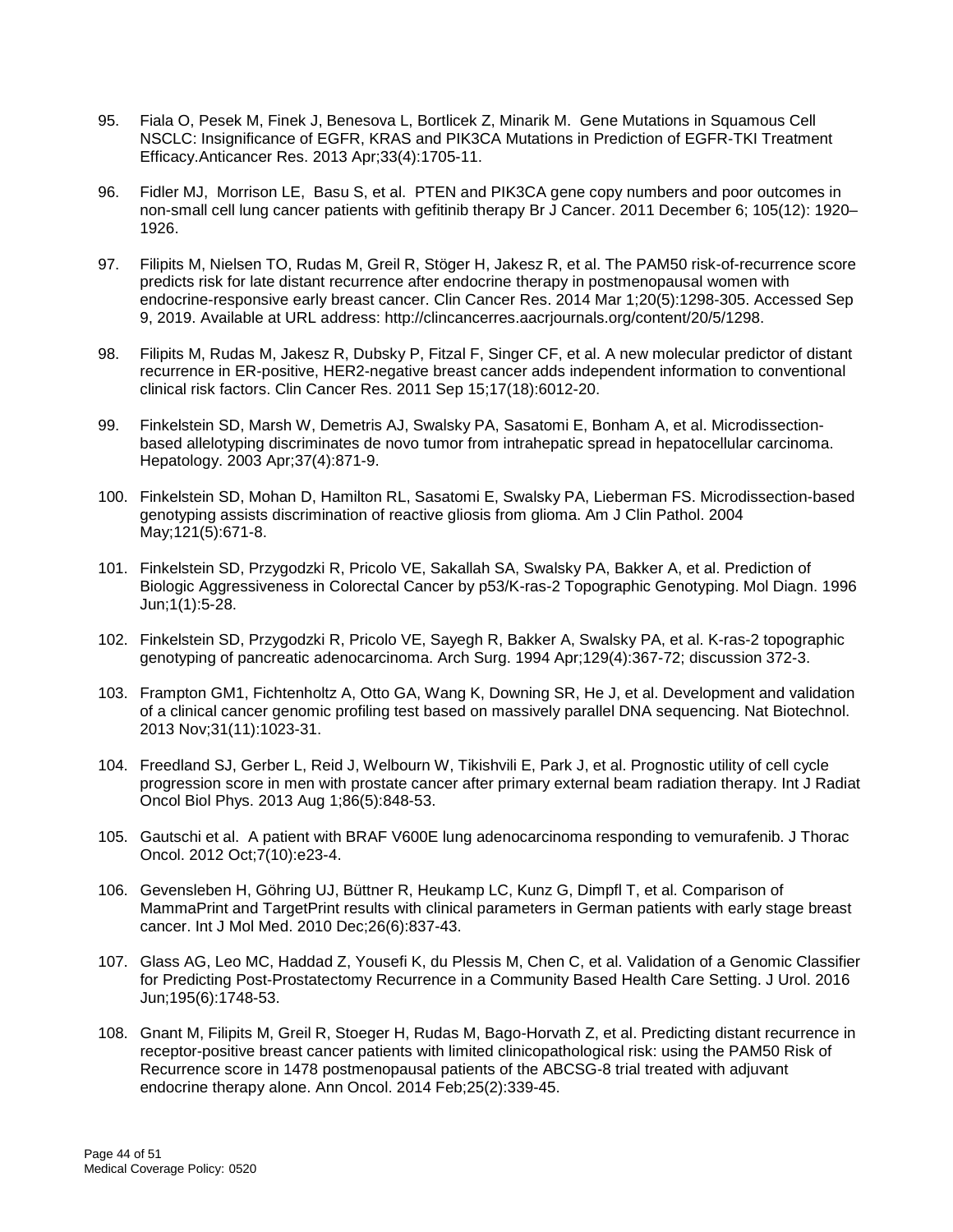- 109. Goel VK, Lazar AJ, Warneke CL, et al.: Examination of mutations in BRAF, NRAS, and PTEN in primary cutaneous melanoma. J Invest Dermatol 126 (1): 154-60, 2006.
- 110. Gregorc V, Novello S, Lazzari C, Barni S, Aieta M, Mencoboni M, et al. Predictive value of a proteomic signature in patients with non-small-cell lung cancer treated with second-line erlotinib or chemotherapy
- 111. (PROSE): a biomarker-stratified, randomised phase 3 trial. Lancet Oncol. 2014 Jun;15(7):713-21. doi: 10.1016/S1470-2045(14)70162-7. Epub 2014 May 13.
- 112. Harnan S, Tappenden P, Cooper K, Stevens J, Bessey A, Rafia R, Ward S, Wong R, Stein RC, Brown J. Tumour profiling tests to guide adjuvant chemotherapy decisions in early breast cancer: a systematic review and economic analysis. Health Technol Assess. 2019 Jun;23(30):1-328. doi: 10.3310/hta23300.
- 113. Harris LN, Ismaila N, McShane LM, Hayes DF. Use of biomarkers to guide decisions on adjuvant systemic therapy for women with early-stage invasive breast cancer: American Society of Clinical Oncology Clinical Practice Guideline Summary. J Oncol Pract. 2016 Mar 8. pii: JOPR010868.
- 114. Holst VA, Finkelstein S, Colby TV, Myers JL, Yousem SA. p53 and K-ras mutational genotyping in pulmonary carcinosarcoma, spindle cell carcinoma, and pulmonary blastoma: implications for histogenesis. Am J Surg Pathol. 1997 Jul;21(7):801-11.
- 115. Huang Y, Chen Y, Mei Q, et al. Combined inhibition of the EGFR and mTOR pathways in EGFR wildtype non-small cell lung cancer cell lines with different genetic backgrounds.Oncol Rep. 2013 Jun;29(6):2486-92.
- 116. Hughes T, Deininger M, Hochhaus A et al. Monitoring CML patients responding to treatment with tyrosine kinase inhibitors: review and recommendations for harmonizing current methodology for detecting BCR-ABL transcripts and kinase domain mutations and for expressing results. Blood 2006;108(1):28-37.
- 117. Jabbour E, Cortez J, Kantarjian HM. Nilotinib for the treatment of chronic myelogenous leukemia: an evidence-based review. Core Evid. 2010 June 15;4:207-13.
- 118. Jabbour E, Jones D, Kantarjian HM, O'Brien S, Tam C, Koller C, et al. Long-term outcome of patients with chronic myeloid leukemia treated with second generation tyrosine kinase inhibitors after imatinib failure is predicted by the in vitro sensitivity of the BCR-ABL kinase domain mutations. Blood. 2009 Sep 3;114(10):2037-43.
- 119. Jabbour E, Kantarjian HM, Jones D, Talpaz M, Bekele N, O'Brien S, et al. Frequency and clinical significance of BCR-ABL mutations in patients with chronic myeloid leukemia treated with imatinib mesylate. Leukemia. 2006 Oct;20(10):1767-73.
- 120. Jacoby RF, Marshall DJ, Kailas S, Schlack S, Harms B, Love R. Genetic instability associated with adenoma to carcinoma progression in hereditary nonpolyposis colon cancer. Gastroenterology. 1995 Jul;109(1):73-82.
- 121. Jones MW, Kounelis S, Hsu C, Papadaki H, Bakker A, Swalsky PA, Finkelstein SD. Prognostic value of p53 and K-ras-2 topographic genotyping in endometrial carcinoma: a clinicopathologic and molecular comparison. Int J Gynecol Pathol. 1997a Oct;16(4):354-60.
- 122. Jones MW, Kounelis S, Papadaki H, Bakker A, Swalsky PA, Finkelstein SD. The origin and molecular characterization of adenoid basal carcinoma of the uterine cervix. Int J Gynecol Pathol. 1997b Oct;16(4):301-6.
- 123. Kanbour-Shakir A, Kounelis S, Papadaki H, Raptis S, Edwards RP, Kelley JL 3rd, et al. Relationship of p53 Genotype to Second-look Recurrence and Survival in Ovarian Epithelial Malignancy. Mol Diagn. 1996 Jun;1(2):121-129.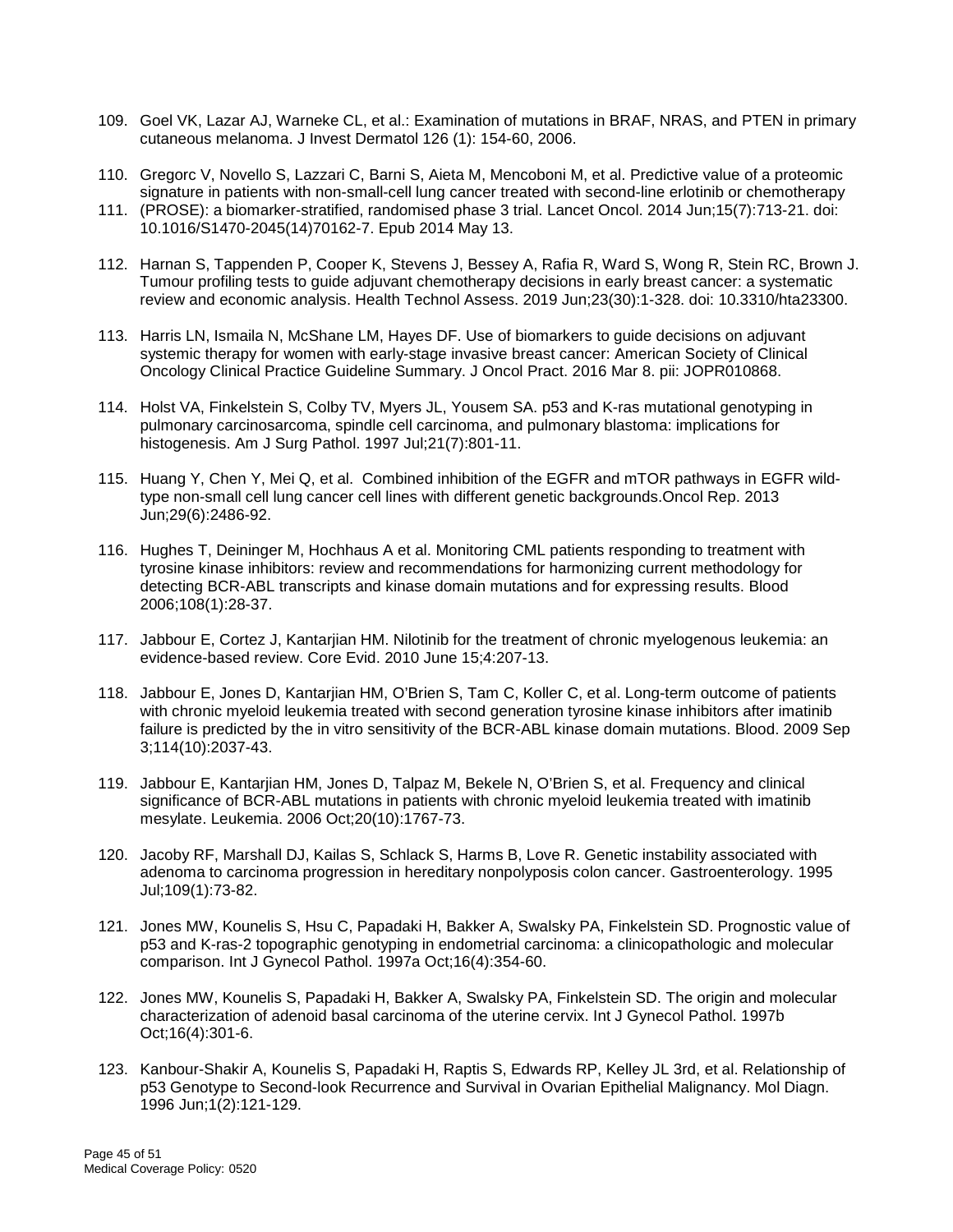- 124. Khalid A, Finkelstein S, McGrath K. Molecular diagnosis of solid and cystic lesions of the pancreas. Clin Lab Med. 2005 Mar;25(1):101-16.
- 125. Khalid A, Zahid M, Finkelstein SD, LeBlanc JK, Kaushik N, Ahmad N, et al. Pancreatic cyst fluid DNA analysis in evaluating pancreatic cysts: a report of the PANDA study. Gastrointest Endosc.2009 May;69(6):1095-102. Epub 2009 Jan 18.
- 126. Khalid A, Brugge W. ACG practice guidelines for the diagnosis and management of neoplastic pancreatic cysts. Am J Gastroenterol. 2007 Oct;102(10):2339-49.
- 127. Kim TD, Turkman S, Schwartz M, Koca G, Nogai H, Bommer C, et al. Impact of additional chromosomal aberrations and BCR-ABL kinase domain mutations on the response to nilotinib in Philadelphia chromosome-positive chronic myeloid leukemia. Haematologic. 2010 Apr;95(4):582-8. Epub 2009 Dec 16.
- 128. Klein EA, Cooperberg MR, Magi-Galluzzi C, Simko JP, Falzarano SM, Maddala T,Chan JM, et al. A 17 gene assay to predict prostate cancer aggressiveness in the context of Gleason grade heterogeneity, tumor multifocality, and biopsy undersampling. Eur Urol. 2014 Sep;66(3):550-60. doi: 10.1016/j.eururo.2014.05.004. Epub 2014 May 16.
- 129. Klein EA, Haddad Z, Yousefi K, Lam LL, Wang Q, Choeurng V, et al. Decipher Genomic Classifier Measured on Prostate Biopsy Predicts Metastasis Risk. Urology.2016 Apr;90:148-52. doi: 10.1016/j.urology.2016.01.012. Epub 2016 Jan 22.
- 130. Kloos RT, Reynolds JD, Walsh PS, Wilde JI, Tom EY, Pagan M, et al. Does addition of BRAF V600E mutation testing modify sensitivity or specificity of the Afirma Gene Expression Classifier in cytologically indeterminate thyroid nodules? J Clin Endocrinol Metab. 2013 Apr;98(4):E761-8. doi: 10.1210/jc.2012- 3762. Epub 2013 Mar 8.
- 131. Knauer M, Mook S, Rutgers EJ, Bender RA, Hauptmann M, van de Vijver MJ, et al. The predictive value of the 70-gene signature for adjuvant chemotherapy in early breast cancer. Breast. Cancer Res Treat. 2010 Apr;120(3):655-61.
- 132. Kok M, Koornstra RH, Mook S, Hauptmann M, Fles R, Jansen MP, et al. Additional value of the 70-gene signature and levels of ER and PR for the prediction of outcome in tamoxifen-treated ER-positive breast cancer. Breast. 2012 Dec;21(6):769-78.
- 133. Kounelis S, Jones MW, Papadaki H, Bakker A, Swalsky P, Finkelstein SD. Carcinosarcomas (malignant mixed mullerian tumors) of the female genital tract: comparative molecular analysis of epithelial and mesenchymal components. Hum Pathol. 1998 Jan;29(1):82-7.
- 134. Kung JS, Lopez OA, McCoy EE, Reicher S, Eysselein VE. Fluid genetic analyses predict the biological behavior of pancreatic cysts: three-year experience. JOP. 2014 Sep 28;15(5):427-32.
- 135. Labourier E, Shifrin A, Busseniers AE, et al. Molecular testing for miRNA, mRNA and DNA on fine needle aspiration improves the preoperative diagnosis of thyroid nodules with indeterminate cytology. J Clin Endocrinol Metab. 2015 May;jc20151158.
- 136. Lee, JH, Choi, JW, Kim, YS. Frequencies of BRAF and NRAS mutations are different in histological types and sites of origin of cutaneous melanoma: a meta-analysis. British Association of Dermatologists. 2011;164: 776–784.
- 137. Lee HJ, Yousefi K, Haddad Z, Abdollah F, Lam LL, Shin H, et al. Evaluation of a genomic classifier in radical prostatectomy patients with lymph node metastasis. Res Rep Urol. 2016 Jun 28;8:77-84.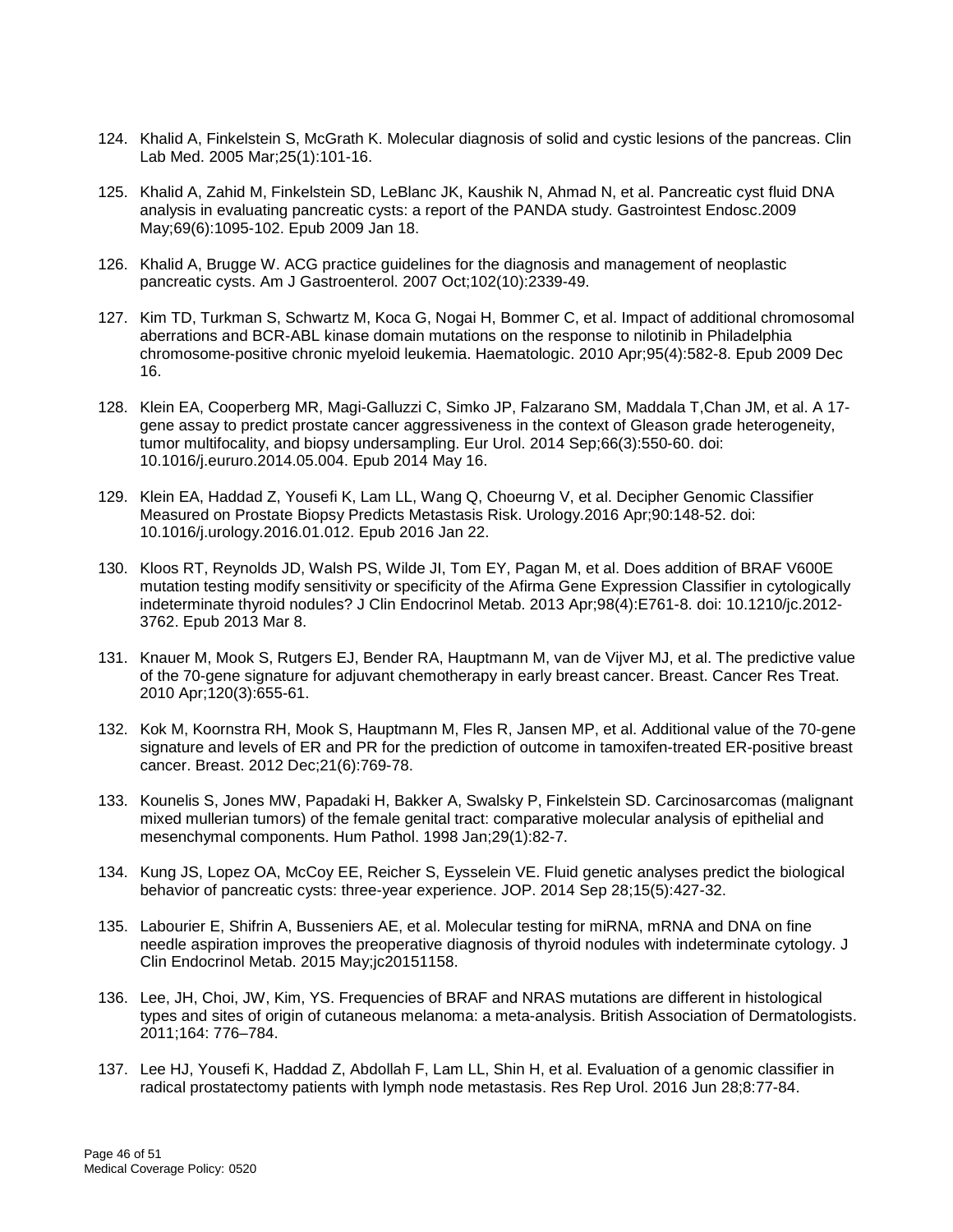- 138. Leighl NB, Rekhtman N, Biermann WA, Huang J, Mino-Kenudson M, Ramalingam SS, et al. Molecular testing for selection of patients with lung cancer for epidermal growth factor receptor and anaplastic lymphoma kinase tyrosine kinase inhibitors: American Society of Clinical Oncology endorsement of the College of American Pathologists/International Association for the study of lung cancer/association for molecular pathology guideline. J Clin Oncol. 2014 Nov 10;32(32):3673-9.
- 139. Lindeman NI, Cagle PT, Beasley MB, Chitale DA, Dacic S, Giaccone G, et al. Molecular testing guideline for selection of lung cancer patients for EGFR and ALK tyrosine kinase inhibitors: guideline from the College of American Pathologists, International Association for the Study of Lung Cancer, and Association for Molecular Pathology. J Mol Diagn. 2013 Jul;15(4):415-53.
- 140. Ludovini V, Bianconi F, Pistola L, et al. Phosphoinositide-3-kinase catalytic alpha and KRAS mutations are important predictors of resistance to therapy with epidermal growth factor receptor tyrosine kinase inhibitors in patients with advanced non-small cell lung cancer. J Thorac Oncol. 2011 Apr;6(4):707-15.
- 141. Lynch TJ, Bell DW, Sordella R, Gurubhagavatula S, Okimoto RA, et al. (2004) Activating mutations in the epidermal growth factor receptor underlying responsiveness of non-small-cell lung cancer to gefitinib. N Engl J Med 350: 2129–2139.
- 142. Malhotra N, Jackson SA, Freed LL, Styn MA, Sidawy MK, Haddad NG, et al. The added value of using mutational profiling in addition to cytology in diagnosing aggressive pancreaticobiliary disease: review of clinical cases at a single center. BMC Gastroenterol. 2014 Aug 1;14:135.
- 143. Martin M, Brase JC, Calvo L, Krappmann K, Ruiz-Borrego M, Fisch K, et al. Clinical validation of the EndoPredict test in node-positive, chemotherapy-treated ER+/HER2- breast cancer patients: results from the GEICAM 9906 trial. Breast Cancer Res. 2014 Apr 12;16(2):R38.
- 144. McArthur GA, Chapman PB, Robert C, Larkin J, Haanen JB, Dummer R, et al. Safety and efficacy of vemurafenib in BRAF(V600E) and BRAF(V600K) mutation-positive melanoma (BRIM-3): extended follow-up of a phase 3, randomised, open-label study. Lancet Oncol. 2014 Mar;15(3):323-32.
- 145. Melanoma of the Skin. In S.B. Edge (Ed.). American Joint Committee on Cancer. New York, NY: Springer. (2010). (pp 325-344)
- 146. Metz CH, Scheulen M, Bornfeld N, Lohmann D, Zeschnigk M. Ultradeep sequencing detects GNAQ and GNA11 mutations in cell-free DNA from plasma of patients with uveal melanoma. Cancer Med. 2013 Apr;2(2):208-15.
- 147. Michalopoulos SN, Kella N, Payne R, Yohannes P, Singh A, Hettinger C, et al. Influence of a genomic classifier onpost-operative treatment decisions in high-risk prostate cancer patients: results from the PRO-ACT study. Curr Med Res Opin. 2014 Aug;30(8):1547-56.
- 148. Mohan D, Finkelstein SD, Swalsky PA, Sasatomi E, Wiley C, Hamilton RL, et al. Microdissection genotyping of gliomas: therapeutic and prognostic considerations. Mod Pathol. 2004 Nov;17(11):1346- 58.
- 149. Mok TS, Wu YL, Thongprasert S, Yang CH, Chu DT, et al. (2009) Gefitinib or carboplatin-paclitaxel in pulmonary adenocarcinoma. N Engl J Med 361: 947–957.
- 150. NanoString Technologies, Inc. Prosigna Breast Cancer Prognostic Gene Signature Assay. © 2019 NanoString Technologies, Inc. Accessed Sep 12, 2019. Available at URL address: https://www.nanostring.com/diagnostics/prosigna
- 151. Nashed AL, Rao KW, Gulley ML. Clinical applications of BCR-ABL molecular testing in acute leukemia. J Mol Diagn. 2003 May;5(3):63-72.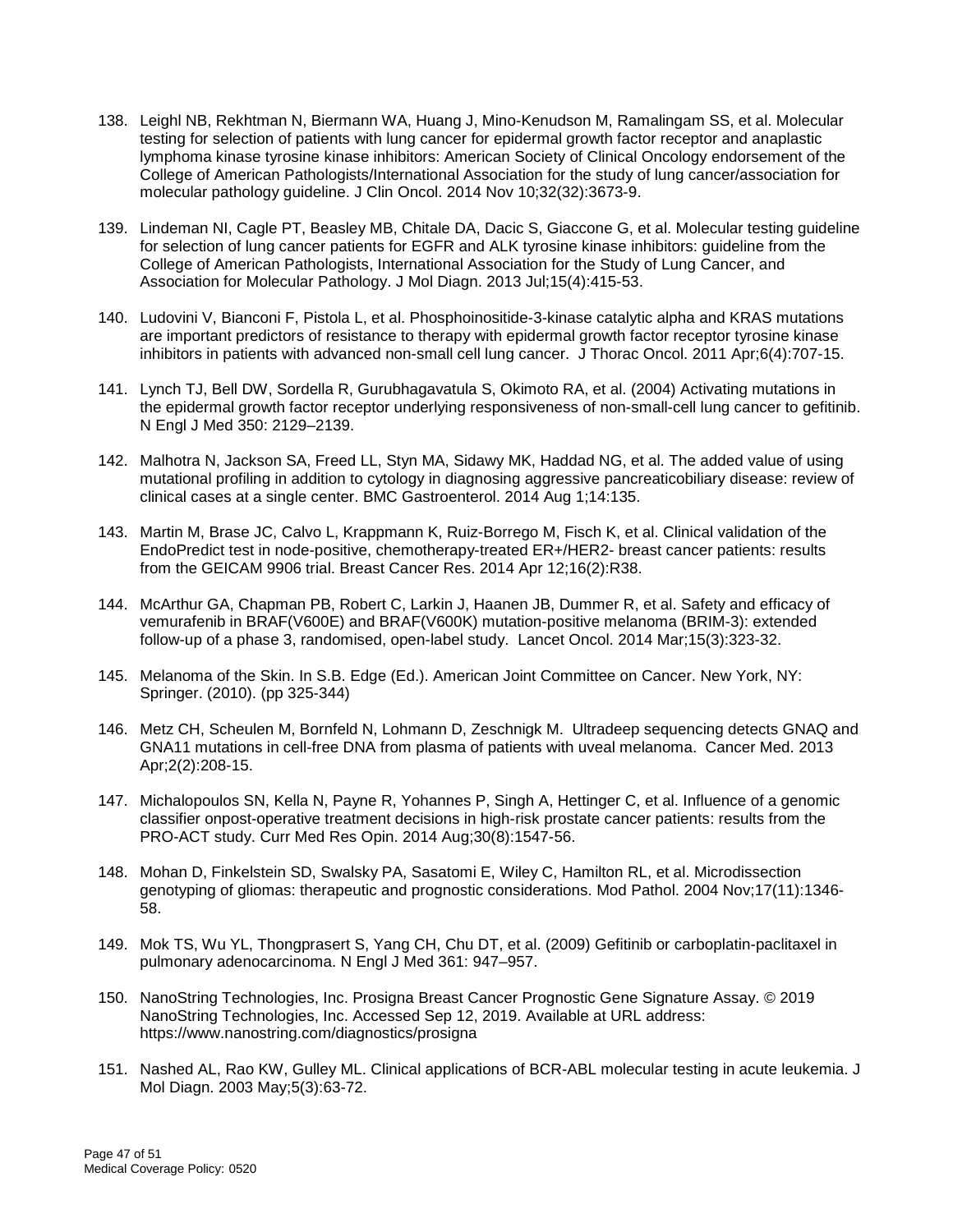- 152. National Cancer Institute. Accessed Sep 12, 2019. Available at URL address: http://www.cancer.gov/
- 153. National Comprehensive Cancer Network® (NCCN). NCCN GUIDELINES™ Clinical Practice Guidelines in Oncology. National Comprehensive Cancer Network. Accessed Sep 12, 2019. Available at URL address: http://www.nccn.org/
- 154. National Institute for Health and Care Excellence. Investigating and diagnosing metastatic malignant disease of unknown primary origin. ©NICE 2018. Updated Nov 11, 2016. Accessed Sep 12, 2019. Available at URL address: https://pathways.nice.org.uk/pathways/metastatic-malignant-disease-ofunknown-primary-origin#content=view-node%3Anodes-the-role-of-the-carcinoma-of-unknown-primaryorigin-cup-team
- 155. National Institute for Health and Care Excellence. Tumour profiling tests to guide adjuvant chemotherapy decisions in early breast cancer. Published Dec 2018. Accessed Sep 14, 2019. Available at URL address: https://www.nice.org.uk/guidance/dg34
- 156. Nelson RE, Stehnehjem D, Akerley W. A comparison of individualized treatment guided by VeriStrat with standard of care treatment strategies in patients receiving second-line treatment for advanced non-small cell lung cancer: A cost utility analysis. Lung Cancer. 2013 Dec;82(3):4618. Epub 2013 Sep 3.
- 157. Nicolini FE, Mauro MJ, Martinelli G, Kim DW, Soverini S, Muller MC, et al. Epidemiological study on survival of chronic myeloid leukemia and Ph (+) acute lymphoblastic leukemia patients with BCR-ABL T315-I mutations. Blood. 2009 Dec 17;114(26):5271-8.
- 158. Nielsen TO, Parker JS, Leung S, Voduc D, Ebbert M, Vickery T, et al. A comparison of PAM50 intrinsic subtyping with immunohistochemistry and clinical prognostic factors in tamoxifen-treated estrogen receptor-positive breast cancer. Clin Cancer Res. 2010 Nov 1;16(21):5222-32.
- 159. Nikiforov YE, Ohori NP, Hodak SP, et al. Impact of mutational testing on the diagnosis and management of patients with cytologically indeterminate thyroid nodules: a prospective analysis of 1056 FNA samples. J Clin Endocrinol Metab. 2011;96:3390–3397.
- 160. Nguyen B, Cusumano PG, Deck K, Kerlin D, Garcia AA, Barone JL, et al. Comparison of molecular subtyping with BluePrint, MammaPrint, and TargetPrint to local clinical subtyping in breast cancer patients. Ann Surg Oncol. 2012 Oct;19(10):3257-63.
- 161. Papadaki H, Kounelis S, Kapadia SB, Bakker A, Swalsky PA, Finkelstein SD. Relationship of p53 gene alterations with tumor progression and recurrence in olfactory neuroblastoma. Am J Surg Pathol. 1996 Jun;20(6):715-21.
- 162. Panarelli NC, Sela R, Schreiner AM, Crapanzano JP, Klimstra DS, Schnoll-Sussman F, Pochapin MB, Yantiss RK. Commercial molecular panels are of limited utility in the classification of pancreatic cystic lesions. Am J Surg Pathol. 2012 Oct;36(10):1434-43.
- 163. Partin AW, Van Neste L, Klein EA, Marks LS, Gee JR, Troyer DA, et al. Clinical validation of an epigenetic assay to predict negative histopathological results in repeat prostate biopsies. J Urol. 2014 Oct;192(4):1081-7.
- 164. Pollack IF, Finkelstein SD, Burnham J, Holmes EJ, Hamilton RL, Yates AJ, et al.; Children's Cancer Group. Age and TP53 mutation frequency in childhood malignant gliomas: results in a multi-institutional cohort. Cancer Res. 2001 Oct 15;61(20):7404-7.
- 165. Pricolo VE, Finkelstein SD, Bland KI. Topographic genotyping of colorectal carcinoma: from a molecular carcinogenesis model to clinical relevance. Ann Surg Oncol. 1997 Apr-May;4(3):269-78.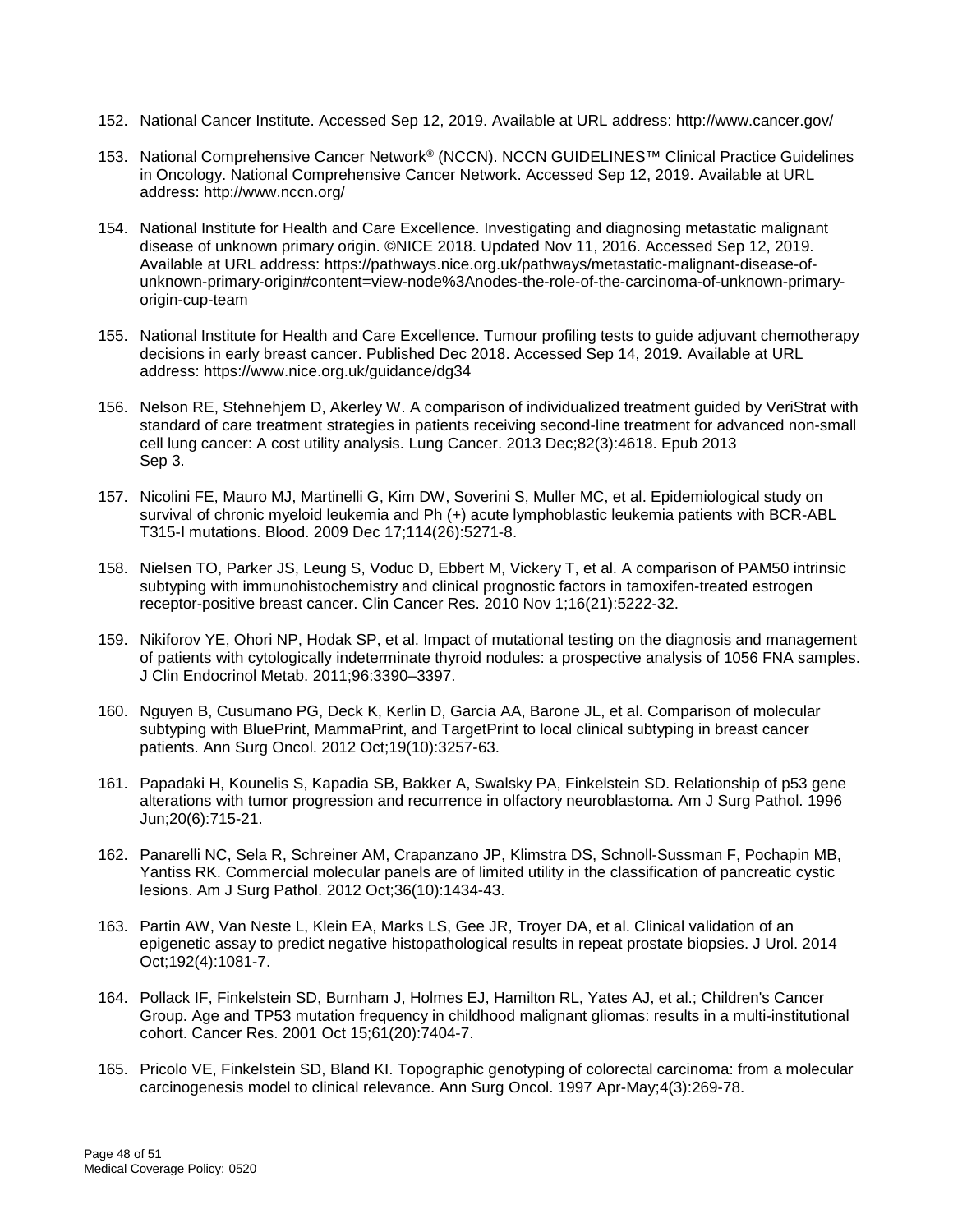- 166. Pricolo VE, Finkelstein SD, Wu TT, Keller G, Bakker A, Swalsky PA, Bland KI. Prognostic value of TP53 and K-ras-2 mutational analysis in stage III carcinoma of the colon. Am J Surg. 1996 Jan;171(1):41-6.
- 167. Przygodzki RM, Finkelstein SD, Langer JC, Swalsky PA, Fishback N, Bakker A, et al. Analysis of p53, Kras-2, and C-raf-1 in pulmonary neuroendocrine tumors. Correlation with histological subtype and clinical outcome. Am J Pathol. 1996 May;148(5):1531-41.
- 168. Robinson D, Van Allen EM, Wu YM, Schultz N, Lonigro RJ, Mosquera JM, et al. Integrative Clinical Genomics of Advanced Prostate Cancer. Cell. 2015 Jul 16;162(2):454. Epub 2015 Jul 16.
- 169. Ross AE, Feng FY, Ghadessi M, Erho N, Crisan A, Buerki C, et al. A genomic classifier predicting metastatic disease progression in men with biochemical recurrence after prostatectomy. ProstateCancer Prostatic Dis. 2014 Mar;17(1):64-9. doi: 10.1038/pcan.2013.49.
- 170. Ross AE, Johnson MH, Yousefi K, Davicioni E, Netto GJ, Marchionni L, et al. Tissue-based Genomics Augments Post-prostatectomy Risk Stratification in a Natural History Cohort of Intermediate- and High-Risk Men. Eur Urol. 2016 Jan;69(1):157-65.
- 171. Safatle-Ribeiro AV, Ribeiro Júnior U, Reynolds JC, Gama-Rodrigues JJ, Iriya K, Kim R, et al. Morphologic, histologic, and molecular similarities between adenocarcinomas arising in the gastric stump and the intact stomach. Cancer. 1996 Dec 1;78(11):2288-99.
- 172. Salto-Tellez M, Tsao MS, Shih JY, Thongprasert S, Lu S, et al. (2011) Clinical and testing protocols for the analysis of epidermal growth factor receptor mutations in East Asian patients with non-small cell lung cancer: a combined clinical-molecular pathological approach. J Thorac Oncol 6: 1663–1669.
- 173. Samuels Y, Wang Z, Bardelli A, et al. .High frequency of mutations of the PIK3CA gene in human cancers. Science. 2004 Apr 23;304(5670):554.
- 174. Sawhney MS, Devarajan S, O'Farrel P, Cury MS, Kundu R, Vollmer CM, et al. Comparison of carcinoembryonic antigen and molecular analysis in pancreatic cyst fluid. Gastrointest Endosc. 2009 May;69(6):1106-10.
- 175. Sestak I, Dowsett M, Zabaglo L, Lopez-Knowles E, Ferree S, Cowens JW, Cuzick J. Factors predicting late recurrence for estrogen receptor-positive breast cancer. J Natl Cancer Inst. 2013 Oct 2;105(19):1504-11.
- 176. Sequist LV, Waltman BA, Dias-Santagata D, et al. Genotypic and Histological Evolution of Lung Cancers Acquiring Resistance to EGFR Inhibitors Sci Transl Med. Author manuscript; available in PMC 2011 September 23. Published in final edited form as: Sci Transl Med. 2011 March 23; 3(75): 75ra26.
- 177. Shen J, Brugge WR, Dimaio CJ, Pitman MB. Molecular analysis of pancreatic cyst fluid: a comparative analysis with current practice of diagnosis. Cancer Cytopathol. 2009 Jun 25;117(3):217-27.
- 178. Simon RM, Paik S, Hayes DF. Use of archived specimens in evaluation of prognostic and predictive biomarkers. J Natl Cancer Inst. 2009 Nov 4;101(21):1446-52.
- 179. Sommariva S, Tarricone R, Lazzeri M, Ricciardi W, Montorsi F. Prognostic Value of the Cell Cycle Progression Score in Patients with Prostate Cancer: A Systematic Review and Meta-analysis. Eur Urol. 2016 Jan;69(1):107-15.
- 180. Soverini S, Hochhaus A, Nicolini FE, Gruber F, Lange T, Saglio G, et al. BCR-ABL kinase domain mutation analysis in chronic myeloid leukemia patients treated with tyrosine kinase inhibitors: recommendations from an expert panel on behalf of European LeukemiaNet. Blood. 2011 Aug 4;118(5):1208-15.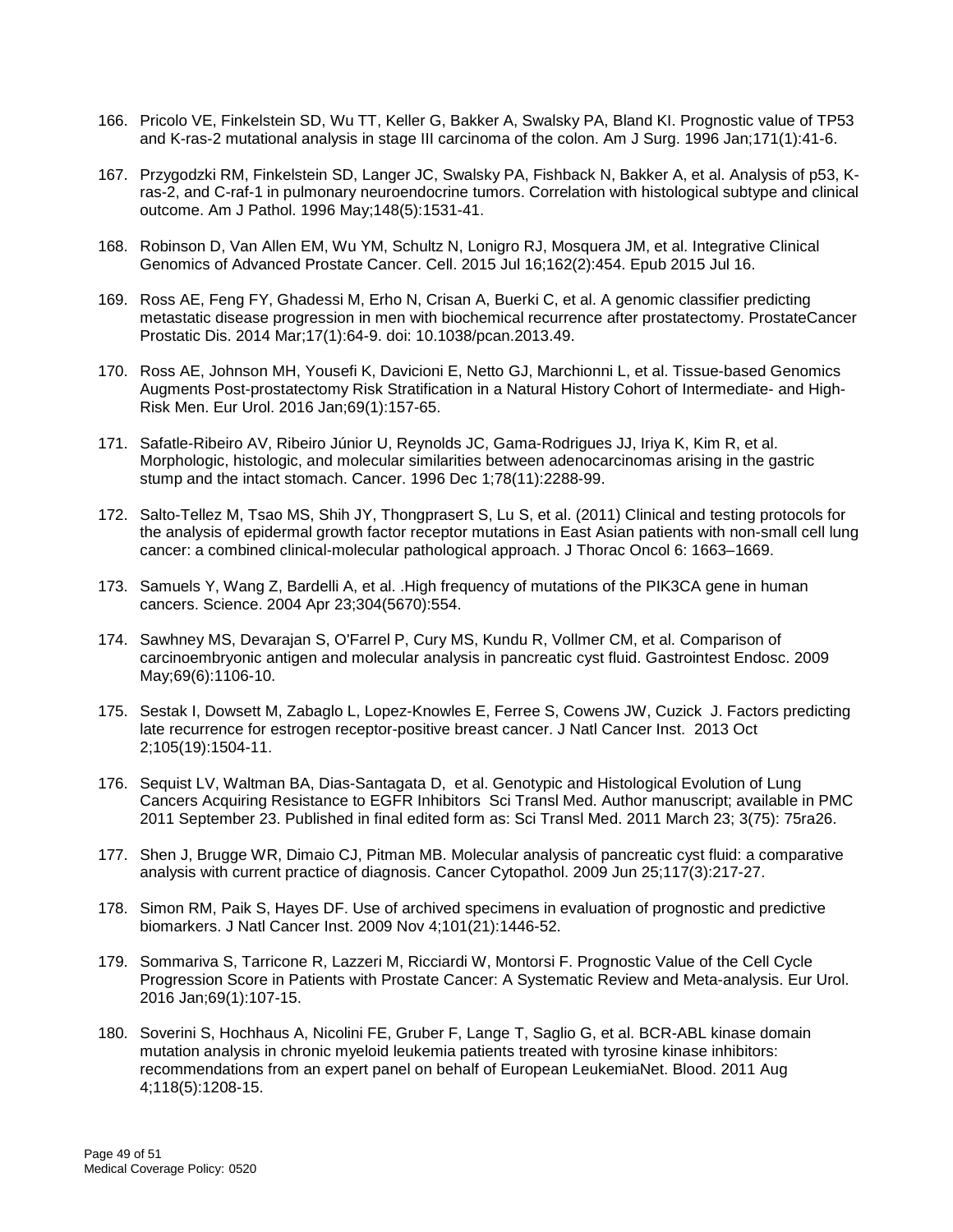- 181. Sparano JA, Gray RJ, Makower DF, Pritchard KI, Albain KS, Hayes DF, et al. Prospective Validation of a 21-Gene Expression Assay in Breast Cancer. N Engl J Med. 2015 Nov 19;373(21):2005-14.
- 182. Sreenarasimhaiah J, Lara LF, Jazrawi SF, Barnett CC, Tang SJ. A comparative analysis of pancreas cyst fluid CEA and histology with DNA mutational analysis in the detection of mucin producing or malignant cysts. JOP. 2009 Mar 9;10(2):163-8.
- 183. Stein RC, Dunn JA, Bartlett JM, Campbell AF, Marshall A, Hall P, et al. OPTIMA prelim: a randomised feasibility study of personalised care in the treatment of women with early breast cancer. Health Technol Assess. 2016 Feb;20(10):1-202.
- 184. Stewart GD, Van Neste L, Delvenne P, Delrée P, Delga A, McNeill SA, et al. Clinical utility of an epigenetic assay to detect occult prostate cancer in histopathologically negative biopsies: results of the MATLOC study. J Urol. 2013 Mar;189(3):1110-6.
- 185. Stockman, D, Tetzlaff, MT, Al-Zaid, T, Torres-Cabala, CA, Bucheit, AD, Lazar, et al. Differential clinical associations of BRAF and NRAS mutations among histologic types of cutaneous melanomas. J Clin Oncol 2013 (suppl; abstr e20034).
- 186. Sun W, Hu G, Long G, et al. Predictive value of a serum based proteomic test in non-small cell lung cancer patients treated with epidermal growth factor receptor tyrosine kinase inhibitors: a metaanalysis. Curr Med Res Opin. 2014 Jul 9:17. [Epub ahead of print]
- 187. Trikalinos TA, Terasawa T, Raman G. et al. A systematic review of loss-of-heterozygosity based topographic genotyping with PathfinderTG. Technology Assessment Report. Project ID: GEND0308. Prepared by the Tufts Evidence-based Practice Center for the Agency for Healthcare Research and Quality (AHRQ) under Contract No. HHSA 290 2007 10055 I. Rockville, MD: AHRQ; March 1, 2010. Accessed Sep 12, 2019. Available at URL address: https://www.cms.gov/Medicare/Coverage/DeterminationProcess/downloads/id68ta.pdf
- 188. U.S. Food and Drug Administration. 510(k) Summary: k062694. Mammaprint. Accessed Sep 12, 2019. Available at URL address https://www.accessdata.fda.gov/cdrh\_docs/pdf6/K062694.pdf https://www.accessdata.fda.gov/cdrh\_docs/pdf10/K101454.pdf
- 189. U.S. Food and Drug Administration. 510(k) Summary: k062694. Mammaprint. Accessed Sep 12, 2019. Available at URL address https://www.accessdata.fda.gov/cdrh\_docs/pdf6/K062694.pdf
- 190. U.S. Food and Drug Administration. 510(k) Summary: k070675. Mammaprint. Accessed Sep 12, 2019. Available at URL address https://www.accessdata.fda.gov/cdrh\_docs/reviews/K070675.pdf
- 191. U.S. Food and Drug Administration. 510(k) Summary: K080252. Mammaprint. Accessed Sep 12, 2019. Available at URL address: https://www.accessdata.fda.gov/cdrh\_docs/pdf8/k080252.pdf
- 192. U.S. Food and Drug Administration. 510(k) Summary: K130010. Prosigna Breast Cancer Prognostic Gene Signature Assay. Accessed Sep 12, 2019. Available at URL address: http://www.accessdata.fda.gov/cdrh\_docs/pdf13/k130010.pdf
- 193. U.S. Food and Drug Administration. PMA number: P150044. cobas EGFR MUTATION TEST v2. Accessed Sep 12, 2019. Available at URL address: https://www.accessdata.fda.gov/scripts/cdrh/devicesatfda/index.cfm?db=pma&id=320648
- 194. Van Poznak C, Harris LN, Somerfield MR. Use of Biomarkers to Guide Decisions on Systemic Therapy for Women With Metastatic Breast Cancer: American Society of Clinical Oncology Clinical Practice Guideline. J Oncol Pract. 2015 Nov;11(6):514-6..